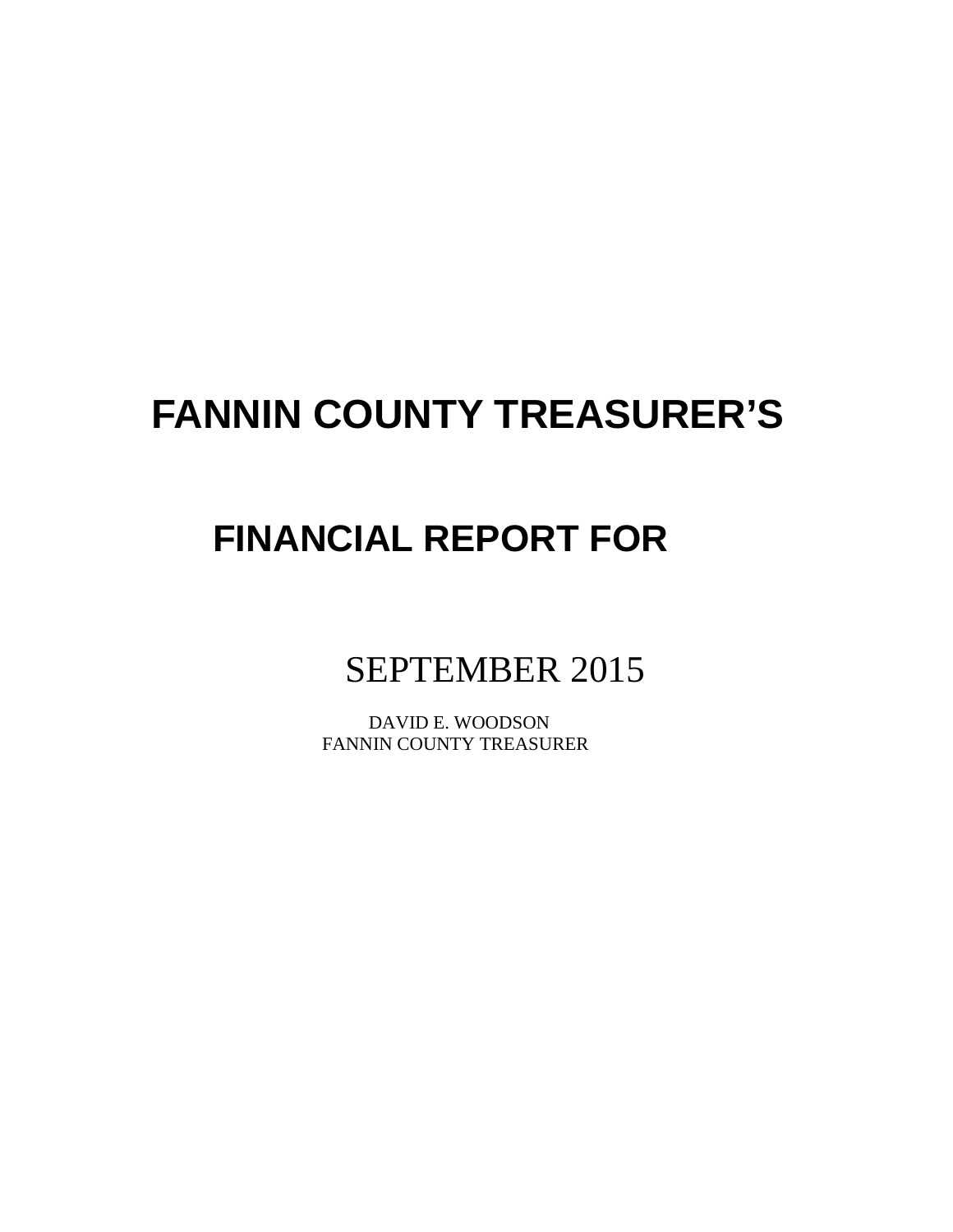## 10/14/2015 FUND DEPOSIT LISTING PAGE 1

| RECEIPT | <b>RECEIVED</b> | DATE            | DATE    | DESCRIPTION       | <b>BANK</b> | <b>TNCOME</b> | REPORT | AMOUNT          |
|---------|-----------------|-----------------|---------|-------------------|-------------|---------------|--------|-----------------|
| NUMBER  | FROM            | <b>RECEIVED</b> | DEPOSIT | OF MONEY RECEIVED | ACCOUNT     | ACCOUNT       | CODES  | <b>RECEIVED</b> |
|         |                 |                 |         |                   |             |               |        |                 |

GENERAL FUND

|                             | =====================================                                                        |                                 |                                                      |                                |                                      |                 |
|-----------------------------|----------------------------------------------------------------------------------------------|---------------------------------|------------------------------------------------------|--------------------------------|--------------------------------------|-----------------|
| 0000150964-01 TEXPOOL       |                                                                                              |                                 | 09-01-2015 09-01-2015 AUG. 2015 INTEREST 10-103-175  |                                | $10 - 360 - 100$                     | 213.98          |
|                             | 0000150965-01 DA TRUST FUND                                                                  |                                 | 09-01-2015 09-01-2015 ADMIN. FEES AND CER 10-103-100 |                                | $10 - 340 - 475$                     | 8.00            |
| 0000150965-02 DA TRUST FUND |                                                                                              |                                 | 09-01-2015 09-01-2015 ADMIN. FEES AND CER 10-103-100 |                                | $10 - 475 - 311$                     | 20.19           |
|                             | 0000150968-01 VISION MEDIA GROUP, INC.                                                       |                                 | 09-01-2015 09-01-2015 SEPT. 2015 TOWER RE 10-103-100 |                                | $10 - 370 - 100$                     | 200.00          |
|                             | 0000150969-01 COMMUNITY EDUCATION CENTE 09-01-2015 09-01-2015 REIMBURSEMENT                  |                                 |                                                      | 10-103-100                     | $10 - 370 - 453$                     | 7,180.00        |
| 0000150970-01 TAX A/C       |                                                                                              |                                 | 09-01-2015 09-01-2015 TABC- JULY 2015- CO 10-103-100 |                                | $10 - 320 - 200$                     | 320.00          |
| 0000150971-01 TAX A/C       |                                                                                              |                                 | 09-01-2015 09-01-2015 WEEK 8/21/15 166 TI 10-103-100 |                                | $10 - 321 - 250$                     | 830.00          |
| 0000150972-01 TAX A/C       |                                                                                              |                                 | 09-01-2015 09-01-2015 WEEK 8/21/15                   | 10-103-100                     | $10 - 321 - 200$                     | 1,379.65        |
|                             | 0000150975-01 APPRAISAL DISTRICT                                                             | 09-02-2015 09-02-2015 TAXES     |                                                      | $10 - 103 - 100$               | $10 - 310 - 110$                     | 8,943.86        |
|                             | 0000150975-02 APPRAISAL DISTRICT                                                             | 09-02-2015 09-02-2015 TAXES     |                                                      | $10 - 103 - 100$               | $10 - 321 - 901$                     | 94.97           |
|                             | 0000150975-07 APPRAISAL DISTRICT                                                             | 09-02-2015 09-02-2015 TAXES     |                                                      | $10 - 103 - 100$               | $10 - 310 - 120$                     | 2,664.06        |
|                             | 0000150976-01 COMPTROLLER- DISTRICT COU 09-02-2015 09-02-2015 CCL CO COURT AT LAW 10-103-100 |                                 |                                                      |                                | $10 - 370 - 410$                     | 21,000.00       |
|                             | 0000150979-01 MICHAEL S. EVANS                                                               |                                 | 09-03-2015 09-03-2015 SERVICE PAPERS BY C 10-103-100 |                                | $10 - 340 - 550$                     | 210.00          |
|                             | 0000150980-01 BOND SUPERVISION                                                               |                                 | 09-04-2015 09-04-2015 WEEK 8/31/15 THRU 9 10-103-100 |                                | $10 - 340 - 573$                     | 1,770.00        |
| 0000150981-01 LEGEND BANK   |                                                                                              |                                 | 09-04-2015 09-04-2015 AUG. 2015 INTEREST 10-103-100  |                                | $10 - 360 - 100$                     | 194.93          |
| 0000150981-28 LEGEND BANK   |                                                                                              |                                 | 09-04-2015 09-04-2015 AUG. 2015 INTEREST 10-100-100  |                                | $10 - 360 - 100$                     | 1.67            |
|                             | 0000150982-01 FANNIN COUNTY CSCD                                                             |                                 | 09-08-2015 09-08-2015 PHONE REIMBURSEMENT 10-103-100 |                                | $10 - 570 - 420$                     | 37.93           |
|                             | 0000150986-01 TEXAS ASSOC. OF COUNTIES 09-08-2015 09-08-2015 HEALTH INS. SURPLUS 10-103-100  |                                 |                                                      |                                | $10 - 370 - 135$                     | 2,138.00        |
|                             | 0000150988-01 HEALTH INSPECTOR                                                               |                                 | 09-09-2015 09-09-2015 AUG. 2015 PERMITS A 10-103-100 |                                | $10 - 320 - 300$                     | 9,330.04        |
| 0000150989-01 TAX A/C       |                                                                                              |                                 | 09-09-2015 09-09-2015 WEEK 8/28/15                   | $10 - 103 - 100$               | $10 - 321 - 200$                     | 1.90            |
| 0000150990-01 TAX A/C       |                                                                                              |                                 | 09-09-2015 09-09-2015 WEEK 8/28/15                   | $10 - 103 - 100$               | $10 - 321 - 200$                     | 2,202.57        |
| 0000150991-01 TAX A/C       |                                                                                              |                                 | 09-09-2015 09-09-2015 WEEK 8/28/15 246 TI 10-103-100 |                                | $10 - 321 - 250$                     | 1,230.00        |
| 0000150992-01 COUNTY CLERK  |                                                                                              | 09-09-2015 09-09-2015 MAY 2015  |                                                      | $10 - 103 - 100$               | $10 - 318 - 130$                     | 5,490.36        |
| 0000150992-02 COUNTY CLERK  |                                                                                              | 09-09-2015 09-09-2015 MAY 2015  |                                                      | $10 - 103 - 100$               | 10-340-560                           | 1,715.87        |
| 0000150992-03 COUNTY CLERK  |                                                                                              | 09-09-2015 09-09-2015 MAY 2015  |                                                      | $10 - 103 - 100$               | $10 - 340 - 403$                     | 17,408.58       |
| 0000150992-04 COUNTY CLERK  |                                                                                              | 09-09-2015 09-09-2015 MAY 2015  |                                                      | $10 - 103 - 100$               | $10 - 370 - 162$                     | 240.66          |
| 0000150992-05 COUNTY CLERK  |                                                                                              | 09-09-2015 09-09-2015 MAY 2015  |                                                      | $10 - 103 - 100$               | $10 - 370 - 163$                     | 45.53           |
| 0000150992-06 COUNTY CLERK  |                                                                                              | 09-09-2015 09-09-2015 MAY 2015  |                                                      | $10 - 103 - 100$               | $10 - 370 - 164$                     | 182.13          |
| 0000150992-07 COUNTY CLERK  |                                                                                              | 09-09-2015 09-09-2015 MAY 2015  |                                                      | $10 - 103 - 100$               | $10 - 370 - 166$                     | 12.70           |
| 0000150992-08 COUNTY CLERK  |                                                                                              | 09-09-2015 09-09-2015 MAY 2015  |                                                      | $10 - 103 - 100$               | $10 - 370 - 167$                     | 84.90           |
| 0000150992-09 COUNTY CLERK  |                                                                                              | 09-09-2015 09-09-2015 MAY 2015  |                                                      | $10 - 103 - 100$               | $10 - 340 - 400$                     | 2.00            |
| 0000150992-10 COUNTY CLERK  |                                                                                              | 09-09-2015 09-09-2015 MAY 2015  |                                                      | $10 - 103 - 100$               | $10 - 340 - 475$                     | 530.60          |
| 0000150992-11 COUNTY CLERK  |                                                                                              | 09-09-2015 09-09-2015 MAY 2015  |                                                      | $10 - 103 - 100$               | $10 - 340 - 601$                     | 80.22           |
| 0000150992-12 COUNTY CLERK  |                                                                                              | 09-09-2015 09-09-2015 MAY 2015  |                                                      | $10 - 103 - 100$               | $10 - 318 - 132$                     | 922.18          |
| 0000150992-13 COUNTY CLERK  |                                                                                              | 09-09-2015 09-09-2015 MAY 2015  |                                                      | $10 - 103 - 100$               | $10 - 360 - 100$                     | 1.18            |
|                             | 0000150993-01 FANNIN COUNTY HEALTH DEPT 09-09-2015 09-09-2015 AUG. FOOD SERVICE P 10-103-100 |                                 |                                                      |                                | $10 - 320 - 545$                     | 3,400.00        |
|                             | 0000150997-01 APPRAISAL DISTRICT                                                             | 09-10-2015 09-10-2015 TAXES     |                                                      | $10 - 103 - 100$               | $10 - 310 - 110$                     | 3,843.96        |
|                             | 0000150997-06 APPRAISAL DISTRICT                                                             | 09-10-2015 09-10-2015 TAXES     |                                                      | $10 - 103 - 100$               | $10 - 310 - 120$                     | 626.90          |
|                             | 0000150998-01 TEXAS COMPTROLLER                                                              |                                 | 09-11-2015 09-11-2015 DA SUPPLEMENT                  | $10 - 103 - 100$               | $10 - 370 - 143$                     | 9,166.66        |
|                             | 0000150999-01 BOND SUPERVISION                                                               |                                 | 09-11-2015 09-11-2015 WEEK 9/7/15 THRU 9/ 10-103-100 |                                | $10 - 340 - 573$                     | 690.00          |
| 0000151000-01 JP # 3        |                                                                                              | 09-14-2015 09-14-2015 AUG. 2015 |                                                      | $10 - 103 - 100$               | $10 - 318 - 130$                     | 1,928.91        |
| 0000151000-02 JP # 3        |                                                                                              | 09-14-2015 09-14-2015 AUG. 2015 |                                                      | $10 - 103 - 100$               | $10 - 340 - 560$                     | 20.71           |
| 0000151000-03 JP # 3        |                                                                                              | 09-14-2015 09-14-2015 AUG. 2015 |                                                      | $10 - 103 - 100$               | $10 - 350 - 457$                     | 607.00          |
| 0000151000-04 JP # 3        |                                                                                              | 09-14-2015 09-14-2015 AUG. 2015 |                                                      | $10 - 103 - 100$               | $10 - 370 - 163$                     | 8.89            |
| 0000151000-05 JP # 3        |                                                                                              | 09-14-2015 09-14-2015 AUG. 2015 |                                                      | 10-103-100                     | $10 - 370 - 164$                     | 35.58           |
| 0000151000-06 JP # 3        |                                                                                              | 09-14-2015 09-14-2015 AUG. 2015 |                                                      | 10-103-100                     | $10 - 370 - 166$                     | 13.52           |
| 0000151000-07 JP # 3        |                                                                                              | 09-14-2015 09-14-2015 AUG. 2015 |                                                      | $10 - 103 - 100$               | $10 - 370 - 167$                     | 89.95           |
| 0000151000-08 JP # 3        |                                                                                              | 09-14-2015 09-14-2015 AUG. 2015 |                                                      | $10 - 103 - 100$               |                                      |                 |
| 0000151000-09 JP # 3        |                                                                                              | 09-14-2015 09-14-2015 AUG. 2015 |                                                      | $10 - 103 - 100$               | $10 - 340 - 457$<br>$10 - 340 - 550$ | 988.95<br>75.00 |
|                             | 0000151001-01 COMPTROLLER - STATE FISCA 09-14-2015 09-14-2015 AUG. 2015 LOCAL SAL 10-103-100 |                                 |                                                      |                                |                                      | 64,960.95       |
| 0000151004-01 TAX A/C       |                                                                                              |                                 | 09-14-2015 09-14-2015 JULY 2015 TPW                  |                                | $10 - 318 - 160$                     | 735.96          |
| 0000151005-01 TAX A/C       |                                                                                              |                                 | 09-14-2015 09-14-2015 AUG. 2015 TPW                  | $10 - 103 - 100$<br>10-103-100 | $10 - 321 - 400$<br>$10 - 321 - 400$ | 435.33          |
|                             |                                                                                              |                                 |                                                      |                                |                                      |                 |
| 0000151006-01 TAX A/C       |                                                                                              |                                 | 09-14-2015 09-14-2015 WEEK 9/4/15 146 TIT 10-103-100 |                                | $10 - 321 - 250$                     | 730.00          |
| 0000151007-01 TAX A/C       |                                                                                              |                                 | 09-14-2015 09-14-2015 WEEK 9/4/15                    | $10 - 103 - 100$               | $10 - 321 - 200$                     | 2,185.25        |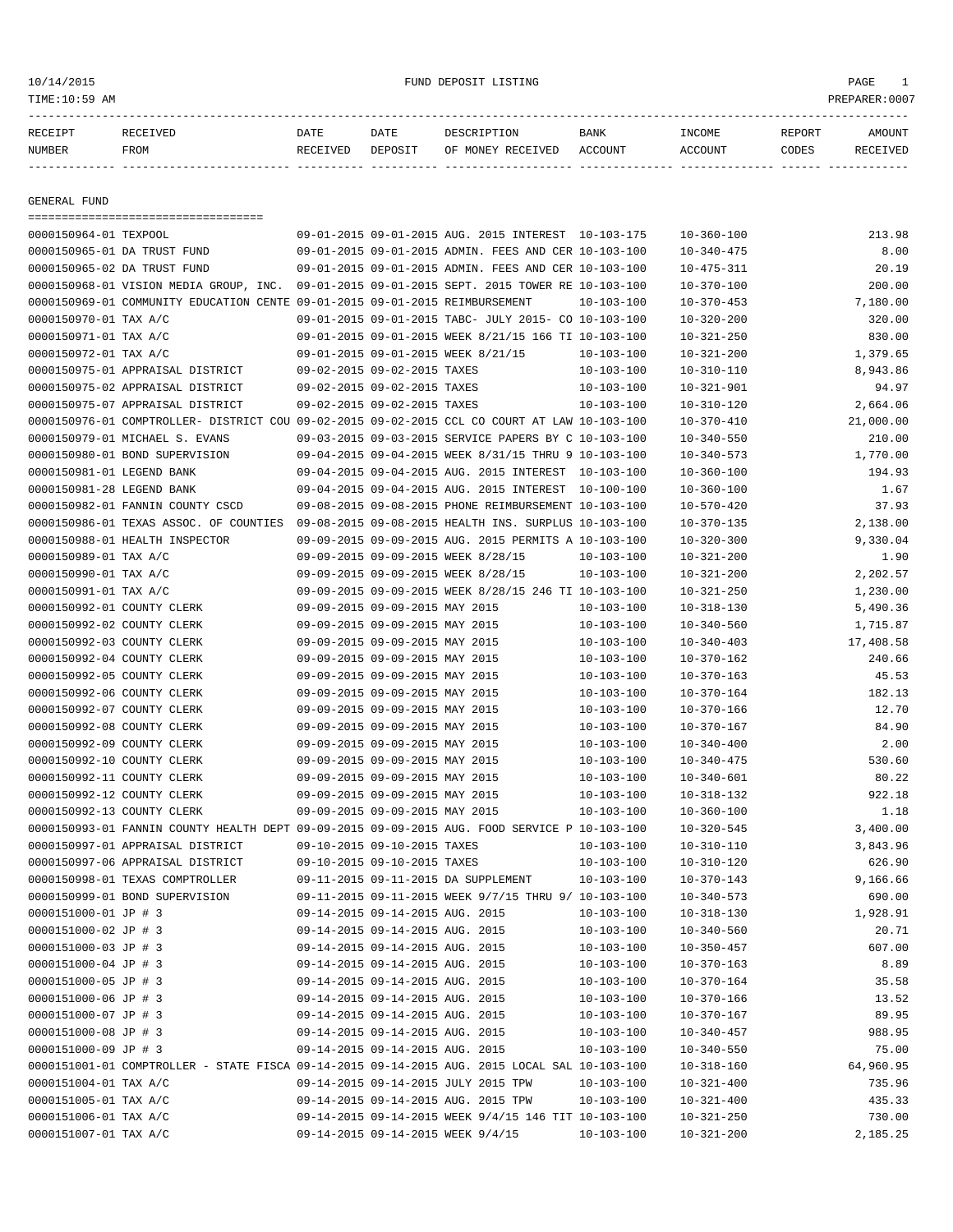10/14/2015 FUND DEPOSIT LISTING PAGE 2

| RECEIPT | <b>RECEIVED</b> | DATE     | DATE    | DESCRIPTION       | <b>BANK</b> | <b>TNCOME</b>  | REPORT | AMOUNT          |
|---------|-----------------|----------|---------|-------------------|-------------|----------------|--------|-----------------|
| NUMBER  | FROM            | RECEIVED | DEPOSIT | OF MONEY RECEIVED | ACCOUNT     | <b>ACCOUNT</b> | CODES  | <b>RECEIVED</b> |
|         |                 |          |         |                   |             |                |        |                 |

GENERAL FUND

| =====================================                                                        |                                 |                                                      |                                      |                  |                  |
|----------------------------------------------------------------------------------------------|---------------------------------|------------------------------------------------------|--------------------------------------|------------------|------------------|
| 0000151008-01 US BANK                                                                        |                                 | 09-14-2015 09-14-2015 ADM FOR JULY 2015              | $10 - 103 - 100$                     | $10 - 319 - 553$ | 25,555.00        |
| 0000151010-01 APPRAISAL DISTRICT                                                             | 09-16-2015 09-16-2015 TAXES     |                                                      | $10 - 103 - 100$                     | $10 - 310 - 110$ | 5,603.19         |
| 0000151010-02 APPRAISAL DISTRICT                                                             | 09-16-2015 09-16-2015 TAXES     |                                                      | $10 - 103 - 100$                     | $10 - 321 - 901$ | 153.32           |
| 0000151010-07 APPRAISAL DISTRICT                                                             | 09-16-2015 09-16-2015 TAXES     |                                                      | $10 - 103 - 100$                     | $10 - 310 - 120$ | 3,037.08         |
| 0000151011-01 FANNIN COUNTY CSCD                                                             |                                 | 09-16-2015 09-16-2015 RONNIE WAYNE ARNOLD 10-103-100 |                                      | $10 - 370 - 130$ | 32.45            |
| 0000151013-01 FANNIN MANAGEMENT SERVICE 09-17-2015 09-17-2015 4TH QTR. 2015                  |                                 |                                                      | $10 - 103 - 100$                     | $10 - 367 - 100$ | 50,000.00        |
| 0000151019-01 BOND SUPERVISION                                                               |                                 | 09-18-2015 09-18-2015 WEEK 9/14/15 THRU 9 10-103-100 |                                      | $10 - 340 - 573$ | 1,075.00         |
| 0000151022-01 THE AMERICAN BOTTLING COM 09-21-2015 09-21-2015 DR. PEPPER COMMISSI 10-103-100 |                                 |                                                      |                                      | $10 - 370 - 510$ | 40.00            |
| 0000151038-01 JP # 2                                                                         | 09-23-2015 09-23-2015 AUG. 2015 |                                                      | $10 - 103 - 100$                     | $10 - 318 - 130$ | 175.50           |
| 0000151038-02 JP # 2                                                                         | 09-23-2015 09-23-2015 AUG. 2015 |                                                      | $10 - 103 - 100$                     | $10 - 370 - 163$ | 2.00             |
| 0000151038-03 JP # 2                                                                         | 09-23-2015 09-23-2015 AUG. 2015 |                                                      | $10 - 103 - 100$                     | $10 - 370 - 164$ | 8.00             |
| 0000151038-04 JP # 2                                                                         | 09-23-2015 09-23-2015 AUG. 2015 |                                                      | $10 - 103 - 100$                     | $10 - 370 - 166$ | 0.60             |
| 0000151038-05 JP # 2                                                                         | 09-23-2015 09-23-2015 AUG. 2015 |                                                      | $10 - 103 - 100$                     | $10 - 370 - 167$ | 4.00             |
| 0000151038-06 JP # 2                                                                         | 09-23-2015 09-23-2015 AUG. 2015 |                                                      | $10 - 103 - 100$                     | $10 - 340 - 456$ | 229.90           |
| 0000151038-07 JP # 2                                                                         | 09-23-2015 09-23-2015 AUG. 2015 |                                                      | $10 - 103 - 100$                     | $10 - 340 - 550$ | 490.00           |
| 0000151039-01 APPRAISAL DISTRICT                                                             | 09-23-2015 09-23-2015 TAXES     |                                                      | 10-103-100                           | $10 - 310 - 110$ | 5,150.63         |
| 0000151039-06 APPRAISAL DISTRICT                                                             | 09-23-2015 09-23-2015 TAXES     |                                                      | 10-103-100                           | $10 - 310 - 120$ | 14,714.56        |
| 0000151041-01 JP # 1                                                                         | 09-23-2015 09-23-2015 JULY 2015 |                                                      | $10 - 103 - 100$                     | $10 - 318 - 130$ | 8,643.10         |
| 0000151041-02 JP # 1                                                                         | 09-23-2015 09-23-2015 JULY 2015 |                                                      | $10 - 103 - 100$                     | $10 - 340 - 560$ | 153.38           |
| 0000151041-03 JP # 1                                                                         | 09-23-2015 09-23-2015 JULY 2015 |                                                      | $10 - 103 - 100$                     | $10 - 350 - 455$ | 1,277.00         |
| 0000151041-04 JP # 1                                                                         | 09-23-2015 09-23-2015 JULY 2015 |                                                      | $10 - 103 - 100$                     | $10 - 370 - 166$ | 54.46            |
| 0000151041-05 JP # 1                                                                         | 09-23-2015 09-23-2015 JULY 2015 |                                                      | $10 - 103 - 100$                     | $10 - 370 - 167$ | 362.98           |
| 0000151041-06 JP # 1                                                                         | 09-23-2015 09-23-2015 JULY 2015 |                                                      | $10 - 103 - 100$                     | $10 - 340 - 455$ | 2,854.94         |
| 0000151041-07 JP # 1                                                                         | 09-23-2015 09-23-2015 JULY 2015 |                                                      | $10 - 103 - 100$                     | $10 - 340 - 550$ | 477.70           |
| 0000151041-08 JP # 1                                                                         | 09-23-2015 09-23-2015 JULY 2015 |                                                      | $10 - 103 - 100$                     | $10 - 360 - 100$ | 0.43             |
| 0000151043-01 TAX A/C                                                                        |                                 | 09-24-2015 09-24-2015 WEEK 9/18/15 185 TI 10-103-100 |                                      | $10 - 321 - 250$ | 925.00           |
| 0000151044-01 TAX A/C                                                                        |                                 | 09-24-2015 09-24-2015 WEEK 9/11/15 188 TI 10-103-100 |                                      | $10 - 321 - 250$ | 940.00           |
| 0000151045-01 TAX A/C                                                                        |                                 | 09-24-2015 09-24-2015 WEEK 9/18/15                   | 10-103-100                           | $10 - 321 - 200$ | 1,819.35         |
| 0000151046-01 TAX A/C                                                                        |                                 | 09-24-2015 09-24-2015 WEEK 9/11/15                   | $10 - 103 - 100$                     | $10 - 321 - 200$ | 1,513.85         |
| 0000151047-01 TAX A/C                                                                        |                                 | 09-24-2015 09-24-2015 WEEK 9/18/15                   | $10 - 103 - 100$                     | $10 - 321 - 200$ | 1.90             |
| 0000151048-01 DISTRICT CLERK                                                                 |                                 |                                                      |                                      |                  | 7,470.22         |
|                                                                                              |                                 | 09-24-2015 09-24-2015 AUG. 1 - 31, 2015              | $10 - 103 - 100$                     | $10 - 318 - 130$ | 42.00            |
| 0000151048-02 DISTRICT CLERK                                                                 |                                 | 09-24-2015 09-24-2015 AUG. 1-31, 2015                | $10 - 103 - 100$<br>$10 - 103 - 100$ | $10 - 318 - 132$ |                  |
| 0000151048-03 DISTRICT CLERK                                                                 |                                 | 09-24-2015 09-24-2015 AUG. 1-31, 2015                |                                      | $10 - 340 - 135$ | 165.00           |
| 0000151048-04 DISTRICT CLERK                                                                 |                                 | 09-24-2015 09-24-2015 AUG. 1-31, 2015                | $10 - 103 - 100$                     | $10 - 340 - 450$ | 6,062.14         |
| 0000151048-05 DISTRICT CLERK                                                                 |                                 | 09-24-2015 09-24-2015 AUG. 1-31, 2015                | $10 - 103 - 100$                     | $10 - 340 - 560$ | 865.23<br>180.51 |
| 0000151048-06 DISTRICT CLERK                                                                 |                                 | 09-24-2015 09-24-2015 AUG. 1-31, 2015                | $10 - 103 - 100$                     | $10 - 340 - 600$ |                  |
| 0000151048-07 DISTRICT CLERK                                                                 |                                 | 09-24-2015 09-24-2015 AUG. 1-31, 2015                | $10 - 103 - 100$                     | $10 - 370 - 130$ | 68.52            |
| 0000151048-08 DISTRICT CLERK                                                                 |                                 | 09-24-2015 09-24-2015 AUG. 1-31, 2015                | $10 - 103 - 100$                     | $10 - 370 - 162$ | 541.53           |
| 0000151048-09 DISTRICT CLERK                                                                 |                                 | 09-24-2015 09-24-2015 AUG. 1-31, 2015                | $10 - 103 - 100$                     | $10 - 370 - 163$ | 42.47            |
| 0000151048-10 DISTRICT CLERK                                                                 |                                 | 09-24-2015 09-24-2015 AUG. 1-31, 2015                | $10 - 103 - 100$                     | $10 - 370 - 164$ | 169.88           |
| 0000151048-11 DISTRICT CLERK                                                                 |                                 | 09-24-2015 09-24-2015 AUG. 1-31, 2015                | $10 - 103 - 100$                     | $10 - 370 - 166$ | 7.02             |
| 0000151048-12 DISTRICT CLERK                                                                 |                                 | 09-24-2015 09-24-2015 AUG. 1-31, 2015                | $10 - 103 - 100$                     | $10 - 370 - 167$ | 51.57            |
| 0000151048-13 DISTRICT CLERK                                                                 |                                 | 09-24-2015 09-24-2015 AUG. 1-31, 2015                | 10-103-100                           | $10 - 370 - 450$ | 310.00           |
| 0000151048-14 DISTRICT CLERK                                                                 |                                 | 09-24-2015 09-24-2015 AUG. 1-31, 2015                | 10-103-100                           | $10 - 352 - 201$ | 1,500.00         |
| 0000151048-15 DISTRICT CLERK                                                                 |                                 | 09-24-2015 09-24-2015 AUG. 1-31, 2015                | $10 - 103 - 100$                     | $10 - 360 - 100$ | 332.06           |
| 0000151049-01 COLLIN COUNTY JP                                                               |                                 | 09-24-2015 09-24-2015 CONSTABLE PCT. # 2 10-103-100  |                                      | $10 - 340 - 550$ | 140.00           |
| 0000151050-01 BOND SUPERVISION                                                               |                                 | 09-25-2015 09-25-2015 WEEK 9/21/15 THRU 9 10-103-100 |                                      | $10 - 340 - 573$ | 1,060.00         |
| 0000151051-01 DISTRICT COURTS                                                                |                                 | 09-28-2015 09-28-2015 COUNTY SUPPLEMENT              | $10 - 103 - 100$                     | $10 - 370 - 152$ | 359.81           |
| 0000151052-01 FANNIN COUNTY PAYROLL FUN 09-28-2015 09-28-2015 PAYROLL INTEREST TO 10-103-100 |                                 |                                                      |                                      | $10 - 360 - 100$ | 10.19            |
| 0000151054-01 COMPTROLLER - JUDICIARY                                                        |                                 | 09-29-2015 09-29-2015 5K CONST JUDGE'S SU 10-103-100 |                                      | $10 - 370 - 144$ | 5,000.00         |
| 0000151056-01 SECURUS                                                                        |                                 | 09-30-2015 09-30-2015 AUG. 2015 COMMISSIO 10-103-100 |                                      | $10 - 319 - 420$ | 10,620.00        |
| 0000151057-01 COUNTY CLERK                                                                   | 09-30-2015 09-30-2015 JUNE 2015 |                                                      | $10 - 103 - 100$                     | $10 - 318 - 130$ | 6,593.59         |
| 0000151057-02 COUNTY CLERK                                                                   | 09-30-2015 09-30-2015 JUNE 2015 |                                                      | $10 - 103 - 100$                     | $10 - 340 - 560$ | 1,890.98         |
| 0000151057-03 COUNTY CLERK                                                                   | 09-30-2015 09-30-2015 JUNE 2015 |                                                      | $10 - 103 - 100$                     | $10 - 340 - 403$ | 19,067.52        |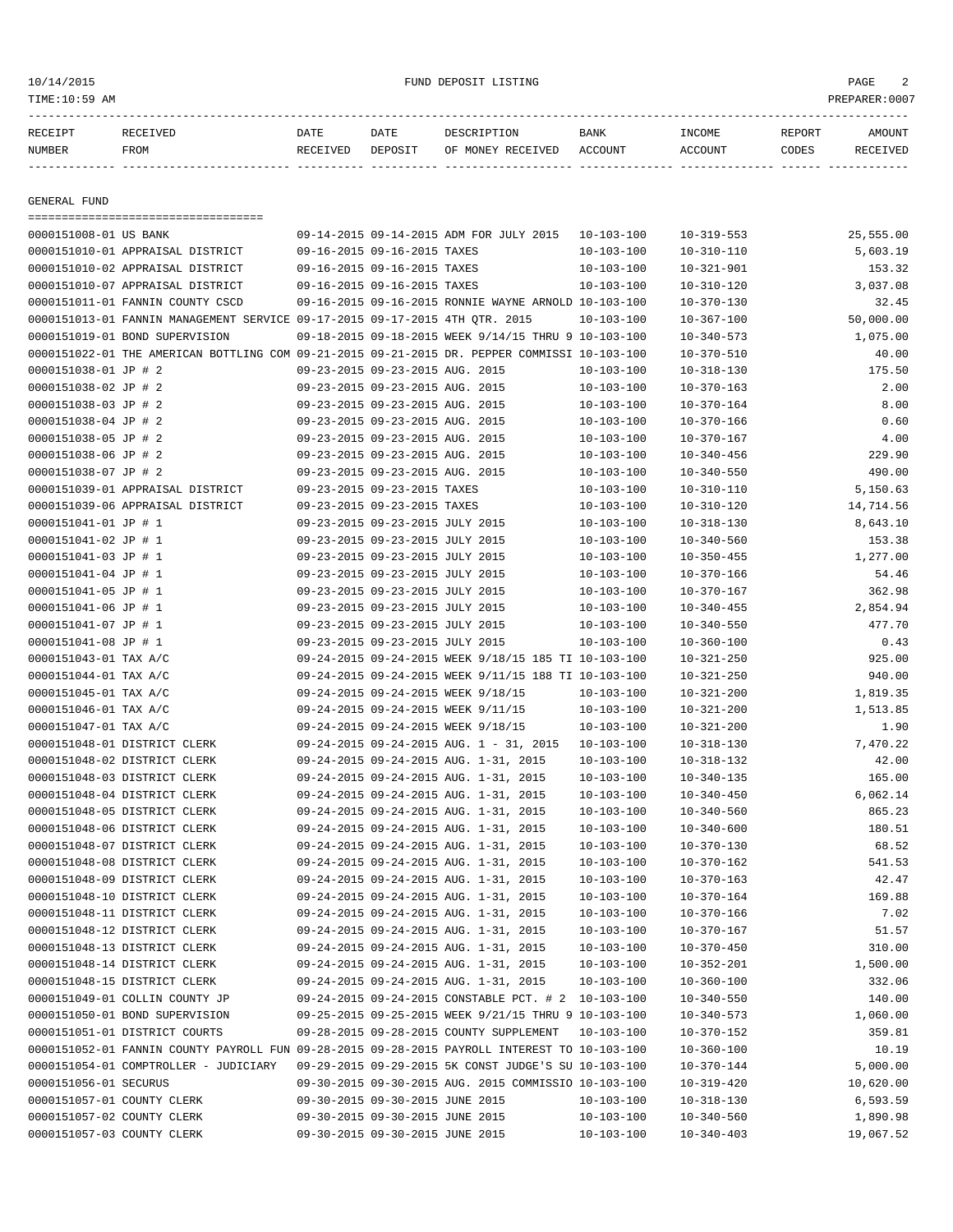| TIME:10:59 AM              |                                    |          |                                 |                   |                  |                  |        | PREPARER:0007 |
|----------------------------|------------------------------------|----------|---------------------------------|-------------------|------------------|------------------|--------|---------------|
| RECEIPT                    | RECEIVED                           | DATE     | DATE                            | DESCRIPTION       | <b>BANK</b>      | INCOME           | REPORT | AMOUNT        |
| NUMBER                     | <b>FROM</b>                        | RECEIVED | DEPOSIT                         | OF MONEY RECEIVED | <b>ACCOUNT</b>   | ACCOUNT          | CODES  | RECEIVED      |
|                            |                                    |          |                                 |                   |                  |                  |        |               |
|                            |                                    |          |                                 |                   |                  |                  |        |               |
| GENERAL FUND               |                                    |          |                                 |                   |                  |                  |        |               |
|                            | ---------------------------------- |          |                                 |                   |                  |                  |        |               |
| 0000151057-04 COUNTY CLERK |                                    |          | 09-30-2015 09-30-2015 JUNE 2015 |                   | $10 - 103 - 100$ | $10 - 370 - 162$ |        | 300.73        |
| 0000151057-05 COUNTY CLERK |                                    |          | 09-30-2015 09-30-2015 JUNE 2015 |                   | $10 - 103 - 100$ | $10 - 370 - 163$ |        | 57.74         |
| 0000151057-06 COUNTY CLERK |                                    |          | 09-30-2015 09-30-2015 JUNE 2015 |                   | $10 - 103 - 100$ | $10 - 370 - 164$ |        | 230.97        |
| 0000151057-07 COUNTY CLERK |                                    |          | 09-30-2015 09-30-2015 JUNE 2015 |                   | $10 - 103 - 100$ | 10-370-166       |        | 16.70         |
| 0000151057-08 COUNTY CLERK |                                    |          | 09-30-2015 09-30-2015 JUNE 2015 |                   | $10 - 103 - 100$ | $10 - 370 - 167$ |        | 111.35        |
|                            |                                    |          |                                 |                   | .                | .                |        | .             |

| 0000151057-09 COUNTY CLERK |  | 09-30-2015 09-30-2015 JUNE 2015 | $10 - 103 - 100$ | $10 - 340 - 400$ | 18.00    |
|----------------------------|--|---------------------------------|------------------|------------------|----------|
| 0000151057-10 COUNTY CLERK |  | 09-30-2015 09-30-2015 JUNE 2015 | $10 - 103 - 100$ | $10 - 340 - 475$ | 695.53   |
| 0000151057-11 COUNTY CLERK |  | 09-30-2015 09-30-2015 JUNE 2015 | 10-103-100       | $10 - 340 - 550$ | 0.83     |
| 0000151057-12 COUNTY CLERK |  | 09-30-2015 09-30-2015 JUNE 2015 | $10 - 103 - 100$ | 10-340-601       | 90.25    |
| 0000151057-13 COUNTY CLERK |  | 09-30-2015 09-30-2015 JUNE 2015 | $10 - 103 - 100$ | $10 - 318 - 132$ | 2,380.25 |

FUND TOTAL 368,980.09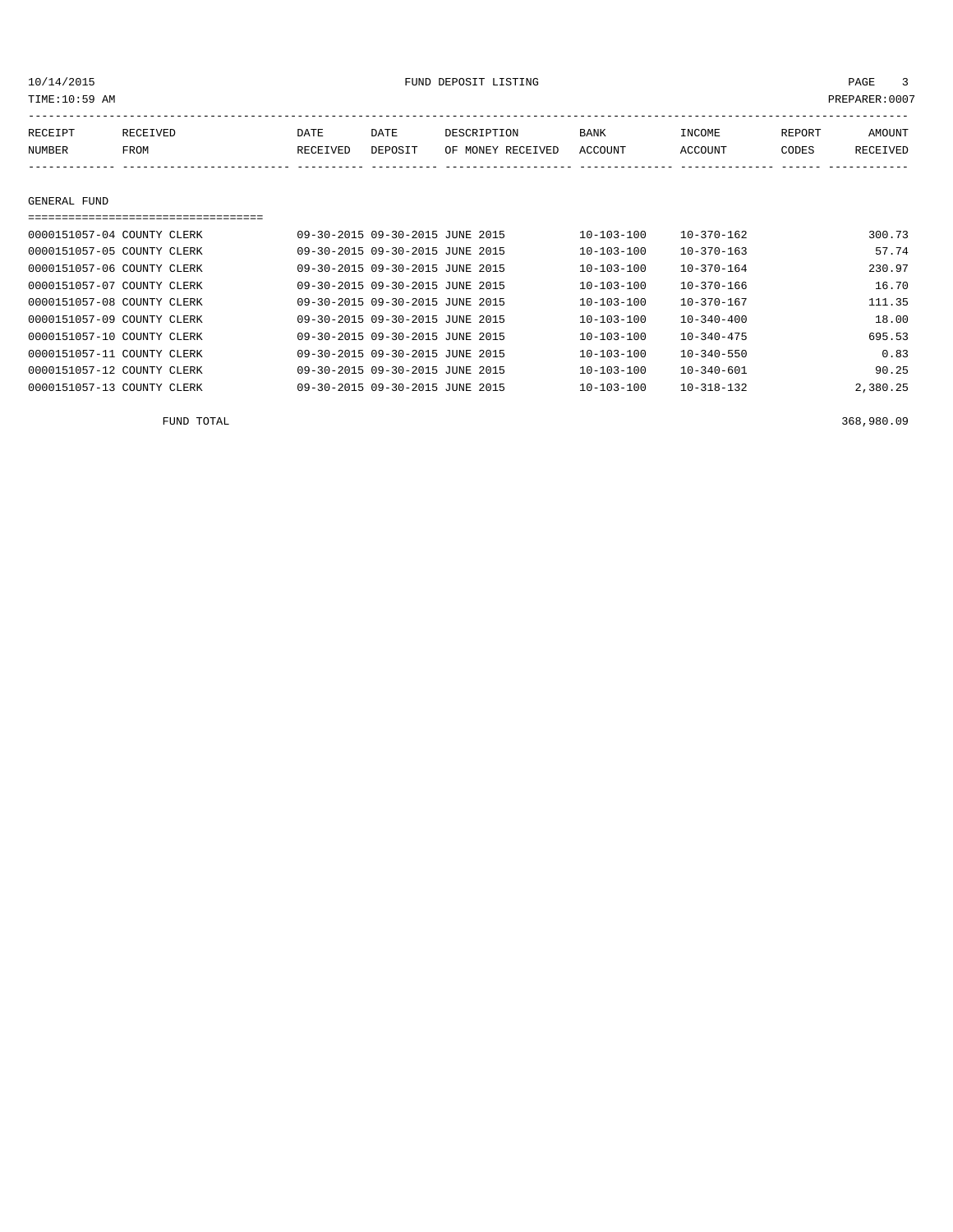PREPARER:0007

| TIME . TO . DA HM |  |  |  |
|-------------------|--|--|--|
|                   |  |  |  |

| RECEIPT | RECEIVED | DATE     | DATE    | DESCRIPTION       | <b>BANK</b> | INCOME  | REPORT | AMOUNT   |
|---------|----------|----------|---------|-------------------|-------------|---------|--------|----------|
| NUMBER  | FROM     | RECEIVED | DEPOSIT | OF MONEY RECEIVED | ACCOUNT     | ACCOUNT | CODES  | RECEIVED |
|         |          |          |         |                   |             |         |        |          |
|         |          |          |         |                   |             |         |        |          |

## COURTHOUSE SECURITY

| 0000150981-02 LEGEND BANK    | 09-04-2015 09-04-2015 AUG. 2015 INTEREST | 11-103-100       | 11-360-100       | 7.18   |
|------------------------------|------------------------------------------|------------------|------------------|--------|
| 0000150992-14 COUNTY CLERK   | 09-09-2015 09-09-2015 MAY 2015           | $11 - 103 - 100$ | $11 - 340 - 600$ | 668.96 |
| 0000151000-10 JP # 3         | 09-14-2015 09-14-2015 AUG. 2015          | $11 - 103 - 100$ | $11 - 340 - 651$ | 67.48  |
| 0000151038-08 JP # 2         | 09-23-2015 09-23-2015 AUG. 2015          | $11 - 103 - 100$ | $11 - 340 - 651$ | 3.00   |
| 0000151041-09 JP # 1         | 09-23-2015 09-23-2015 JULY 2015          | $11 - 103 - 100$ | $11 - 340 - 651$ | 281.29 |
| 0000151048-16 DISTRICT CLERK | 09-24-2015 09-24-2015 AUG. 1-31, 2015    | $11 - 103 - 100$ | $11 - 340 - 650$ | 264.47 |
| 0000151057-14 COUNTY CLERK   | 09-30-2015 09-30-2015 JUNE 2015          | $11 - 103 - 100$ | $11 - 340 - 600$ | 779.53 |

FUND TOTAL 2,071.91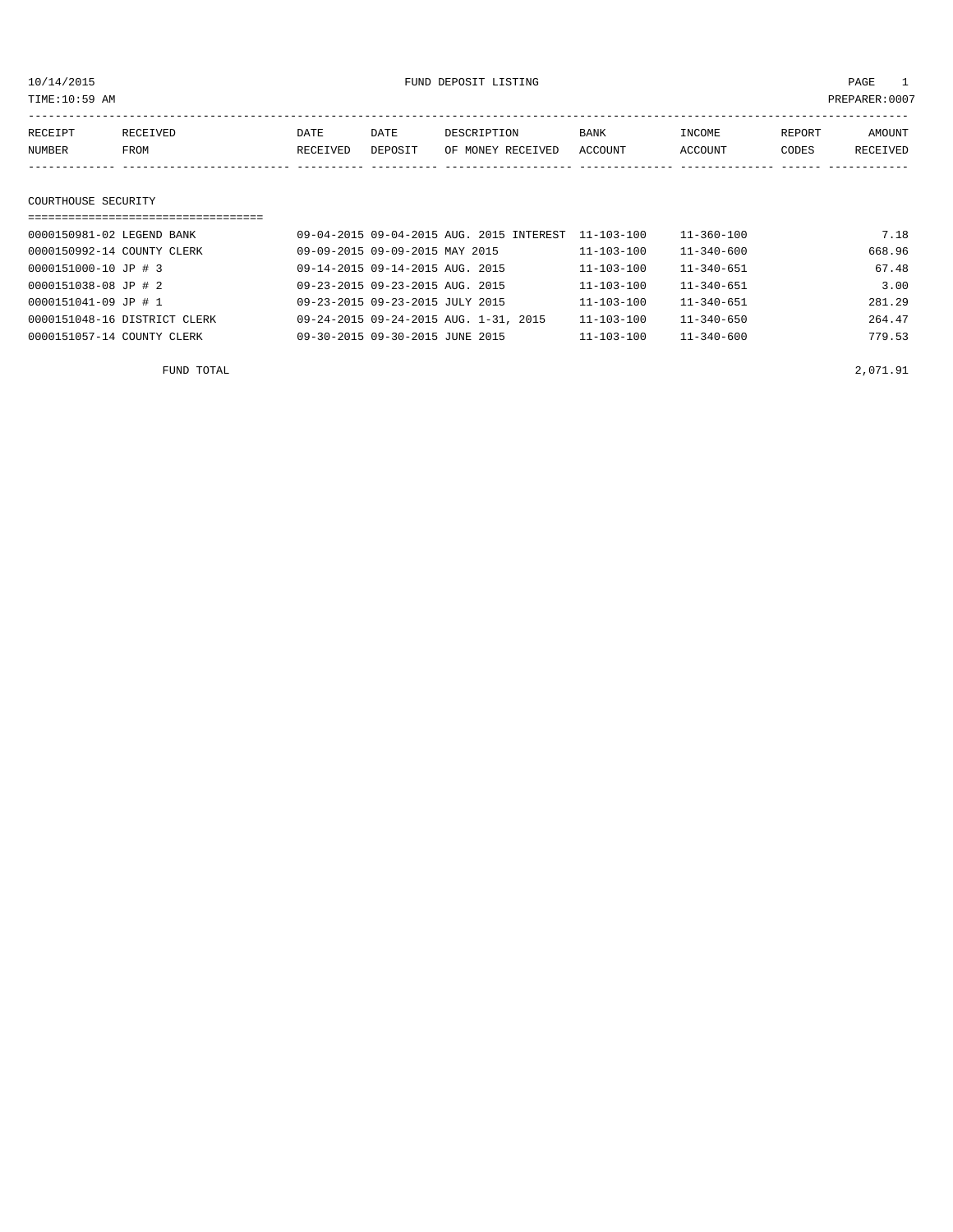TIME:10:59 AM PREPARER:0007

| RECEIPT | RECEIVED | DATE     | DATE    | DESCRIPTION       | BANK    | INCOME  | REPORT | AMOUNT   |
|---------|----------|----------|---------|-------------------|---------|---------|--------|----------|
| NUMBER  | FROM     | RECEIVED | DEPOSIT | OF MONEY RECEIVED | ACCOUNT | ACCOUNT | CODES  | RECEIVED |
|         |          |          |         |                   |         |         |        |          |
|         |          |          |         |                   |         |         |        |          |

CO.CLK.VITAL STAT.FEE

| 0000150981-03 LEGEND BANK  | 09-04-2015 09-04-2015 AUG. 2015 INTEREST 12-103-100                                          |                  | 12-360-100       | 0.71   |
|----------------------------|----------------------------------------------------------------------------------------------|------------------|------------------|--------|
| 0000150992-15 COUNTY CLERK | 09-09-2015 09-09-2015 MAY 2015                                                               | 12-103-100       | $12 - 370 - 134$ | 89.00  |
|                            | 0000151020-01 WHITE LODGING SERVICES CO 09-18-2015 09-18-2015 REFUND FROM JW MARR 12-103-100 |                  | $12 - 403 - 427$ | 78.06  |
| 0000151057-15 COUNTY CLERK | 09-30-2015 09-30-2015 JUNE 2015                                                              | $12 - 103 - 100$ | $12 - 370 - 134$ | 110.00 |

FUND TOTAL 277.77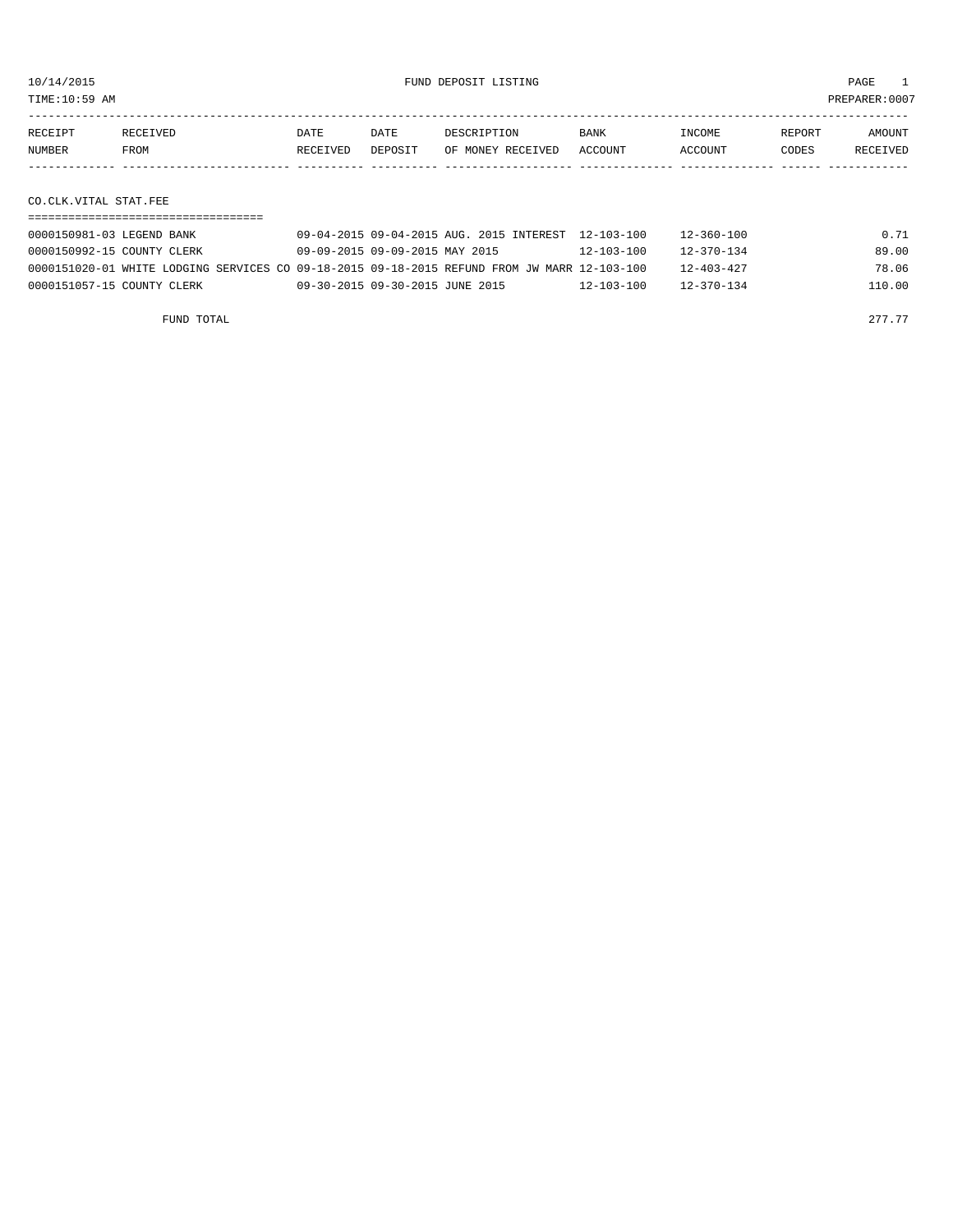TIME:10:59 AM PREPARER:0007

| RECEIPT | RECEIVED | DATE     | DATE    | DESCRIPTION       | <b>BANK</b>    | <b>INCOME</b> | REPORT | AMOUNT          |
|---------|----------|----------|---------|-------------------|----------------|---------------|--------|-----------------|
| NUMBER  | FROM     | RECEIVED | DEPOSIT | OF MONEY RECEIVED | <b>ACCOUNT</b> | ACCOUNT       | CODES  | <b>RECEIVED</b> |
|         |          |          |         |                   |                |               |        |                 |

BAIL BONDS TRUST FUND

| =====================================  |                                 |                  |                  |        |
|----------------------------------------|---------------------------------|------------------|------------------|--------|
| 0000150983-01 CARPENTER'S BAIL BOND    | 09-08-2015 09-08-2015 BOND FEES | 13-103-113       | $13 - 345 - 113$ | 105.00 |
|                                        |                                 |                  |                  |        |
| 0000150984-01 FANNIN COUNTY BAIL BONDS | 09-08-2015 09-08-2015 BOND FEES | 13-103-113       | $13 - 345 - 113$ | 210.00 |
| 0000151025-01 CARPENTER'S BAIL BONDS   | 09-21-2015 09-21-2015 BOND FEES | 13-103-113       | $13 - 345 - 113$ | 135.00 |
| 0000151026-01 FANNIN COUNTY BAIL BONDS | 09-21-2015 09-21-2015 BOND FEES | 13-103-113       | $13 - 345 - 113$ | 165.00 |
| 0000151034-01 DOC'S BAIL BONDS         | 09-22-2015 09-22-2015 BOND FEES | 13-103-113       | $13 - 345 - 113$ | 30.00  |
| 0000151035-01 CARPENTER'S BAIL BONDS   | 09-22-2015 09-22-2015 BOND FEES | 13-103-113       | $13 - 345 - 113$ | 30.00  |
| 0000151036-01 FANNIN COUNTY BAIL BONDS | 09-22-2015 09-22-2015 BOND FEES | $13 - 103 - 113$ | $13 - 345 - 113$ | 30.00  |
|                                        |                                 |                  |                  |        |

FUND TOTAL 705.00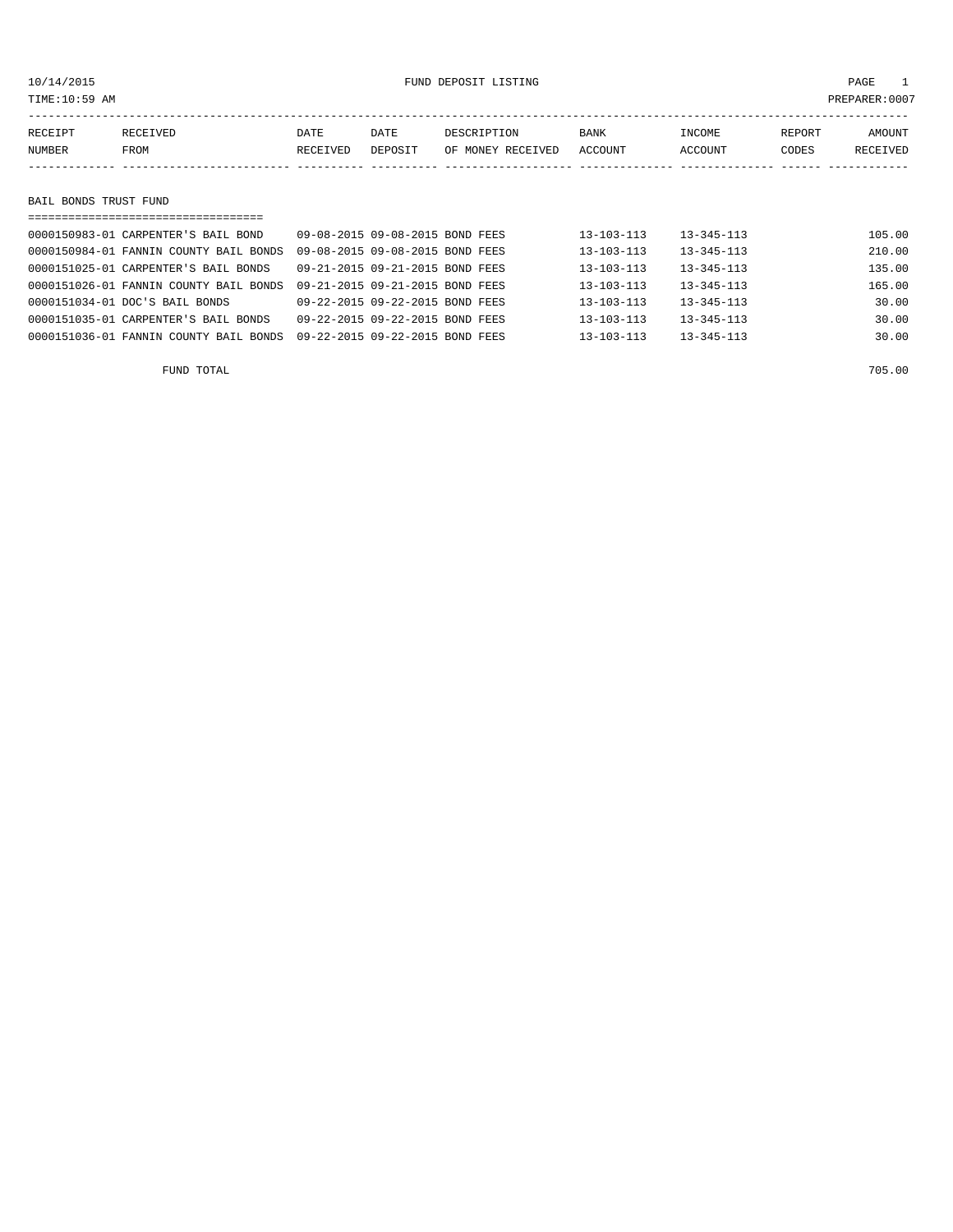TIME:10:59 AM PREPARER:0007

| RECEIPT | RECEIVED                 | DATE     | DATE    | DESCRIPTION       | BANK    | INCOME  | REPORT | AMOUNT   |  |  |  |
|---------|--------------------------|----------|---------|-------------------|---------|---------|--------|----------|--|--|--|
| NUMBER  | FROM                     | RECEIVED | DEPOSIT | OF MONEY RECEIVED | ACCOUNT | ACCOUNT | CODES  | RECEIVED |  |  |  |
|         |                          |          |         |                   |         |         |        |          |  |  |  |
|         |                          |          |         |                   |         |         |        |          |  |  |  |
|         | JUSTICE CT.BLDG.SECURITY |          |         |                   |         |         |        |          |  |  |  |

| 0000151000-11 JP # 3 | 09-14-2015 09-14-2015 AUG. 2015 | $14 - 103 - 100$ | $14 - 370 - 168$ | 22.47 |
|----------------------|---------------------------------|------------------|------------------|-------|
| 0000151038-09 JP # 2 | 09-23-2015 09-23-2015 AUG. 2015 | $14 - 103 - 100$ | $14 - 370 - 168$ | 1.00  |
| 0000151041-10 JP # 1 | 09-23-2015 09-23-2015 JULY 2015 | $14 - 103 - 100$ | $14 - 370 - 168$ | 90.69 |

FUND TOTAL 114.16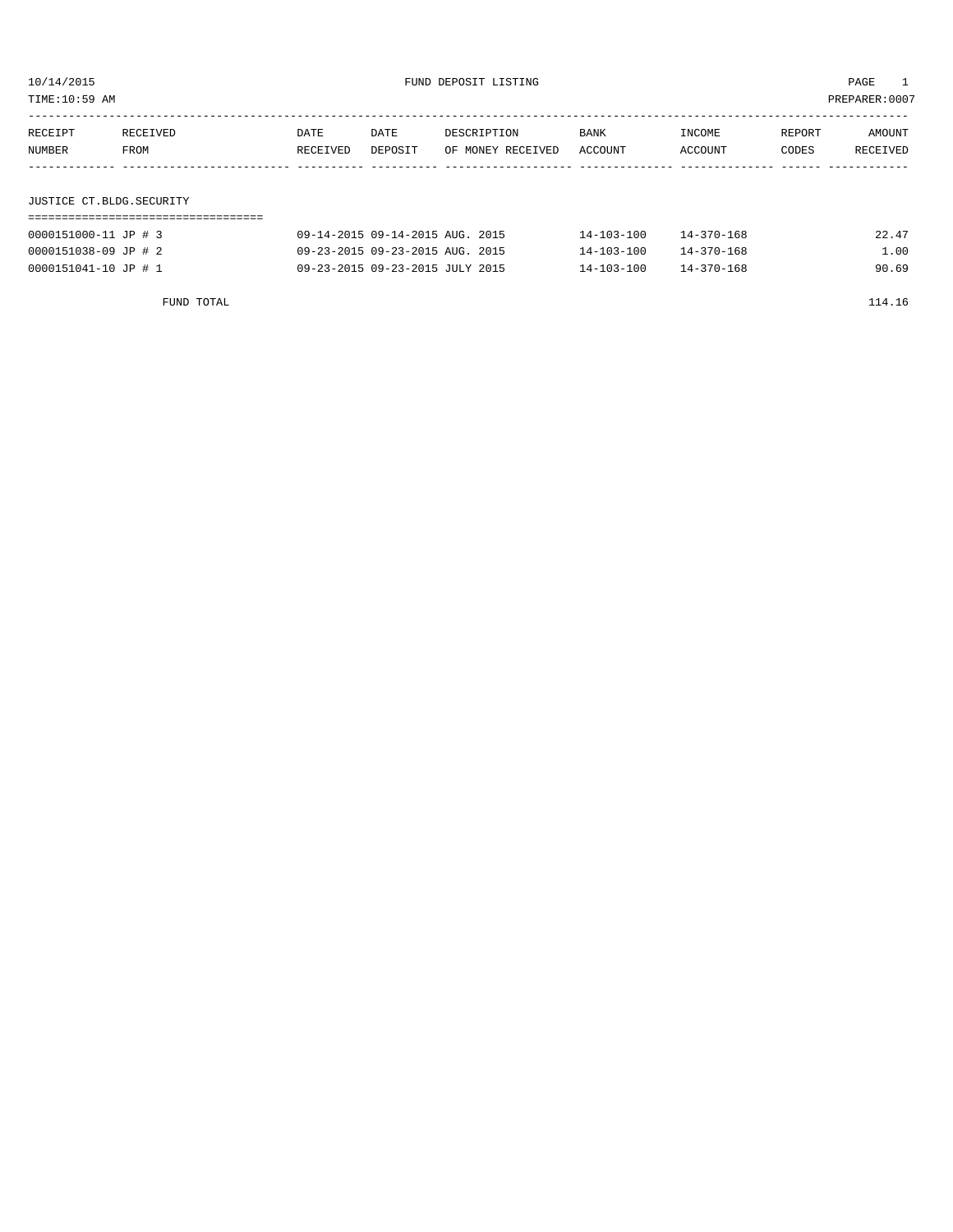TIME:10:59 AM PREPARER:0007

| RECEIPT | RECEIVED                 | DATE     | DATE    | DESCRIPTION       | BANK    | INCOME  | REPORT | AMOUNT   |  |  |  |
|---------|--------------------------|----------|---------|-------------------|---------|---------|--------|----------|--|--|--|
| NUMBER  | FROM                     | RECEIVED | DEPOSIT | OF MONEY RECEIVED | ACCOUNT | ACCOUNT | CODES  | RECEIVED |  |  |  |
|         |                          |          |         |                   |         |         |        |          |  |  |  |
|         |                          |          |         |                   |         |         |        |          |  |  |  |
|         | PROBATE JUDGES EDUCATION |          |         |                   |         |         |        |          |  |  |  |
|         |                          |          |         |                   |         |         |        |          |  |  |  |

| 0000150992-16 COUNTY CLERK | 09-09-2015 09-09-2015 MAY 2015  | $17 - 103 - 100$ | $17 - 340 - 131$ | 65.00 |
|----------------------------|---------------------------------|------------------|------------------|-------|
| 0000151057-16 COUNTY CLERK | 09-30-2015 09-30-2015 JUNE 2015 | 17-103-100       | $17 - 340 - 131$ | 85.00 |

FUND TOTAL 150.00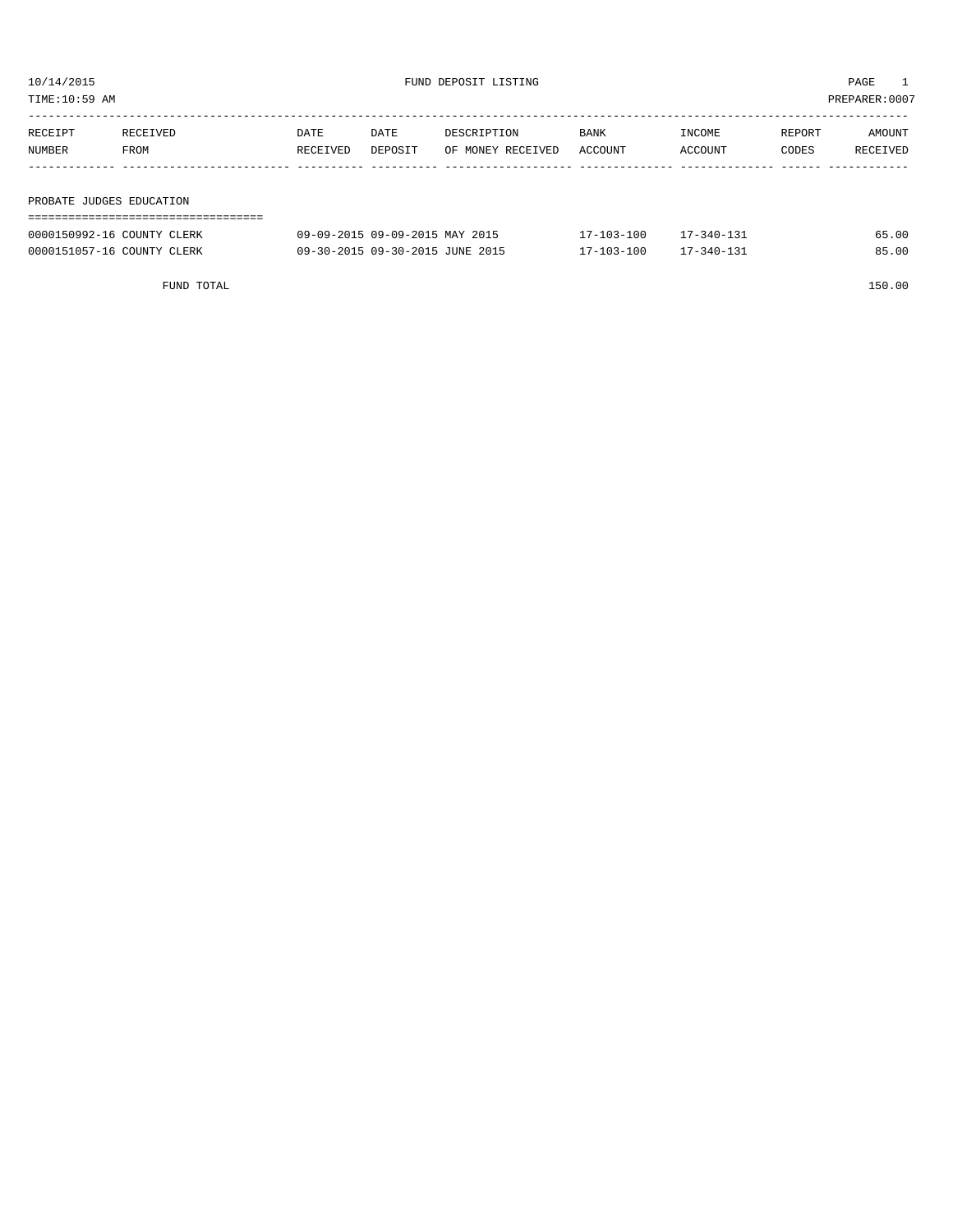TIME:10:59 AM PREPARER:0007

| RECEIPT | RECEIVED               | DATE     | DATE    | DESCRIPTION       | BANK    | INCOME  | REPORT | AMOUNT   |  |  |  |
|---------|------------------------|----------|---------|-------------------|---------|---------|--------|----------|--|--|--|
| NUMBER  | FROM                   | RECEIVED | DEPOSIT | OF MONEY RECEIVED | ACCOUNT | ACCOUNT | CODES  | RECEIVED |  |  |  |
|         |                        |          |         |                   |         |         |        |          |  |  |  |
|         |                        |          |         |                   |         |         |        |          |  |  |  |
|         | CO.CLERK RECORD MNGMT. |          |         |                   |         |         |        |          |  |  |  |
|         |                        |          |         |                   |         |         |        |          |  |  |  |

| 0000150981-04 LEGEND BANK  | 09-04-2015 09-04-2015 AUG. 2015 INTEREST 18-103-100 |  |                  | 18-360-100       | l.78     |
|----------------------------|-----------------------------------------------------|--|------------------|------------------|----------|
| 0000150992-17 COUNTY CLERK | 09-09-2015 09-09-2015 MAY 2015                      |  | $18 - 103 - 100$ | $18 - 370 - 133$ | 5,025.33 |
| 0000151057-17 COUNTY CLERK | 09-30-2015 09-30-2015 JUNE 2015                     |  | $18 - 103 - 100$ | $18 - 370 - 133$ | 5,490.08 |
|                            |                                                     |  |                  |                  |          |

FUND TOTAL 10,517.19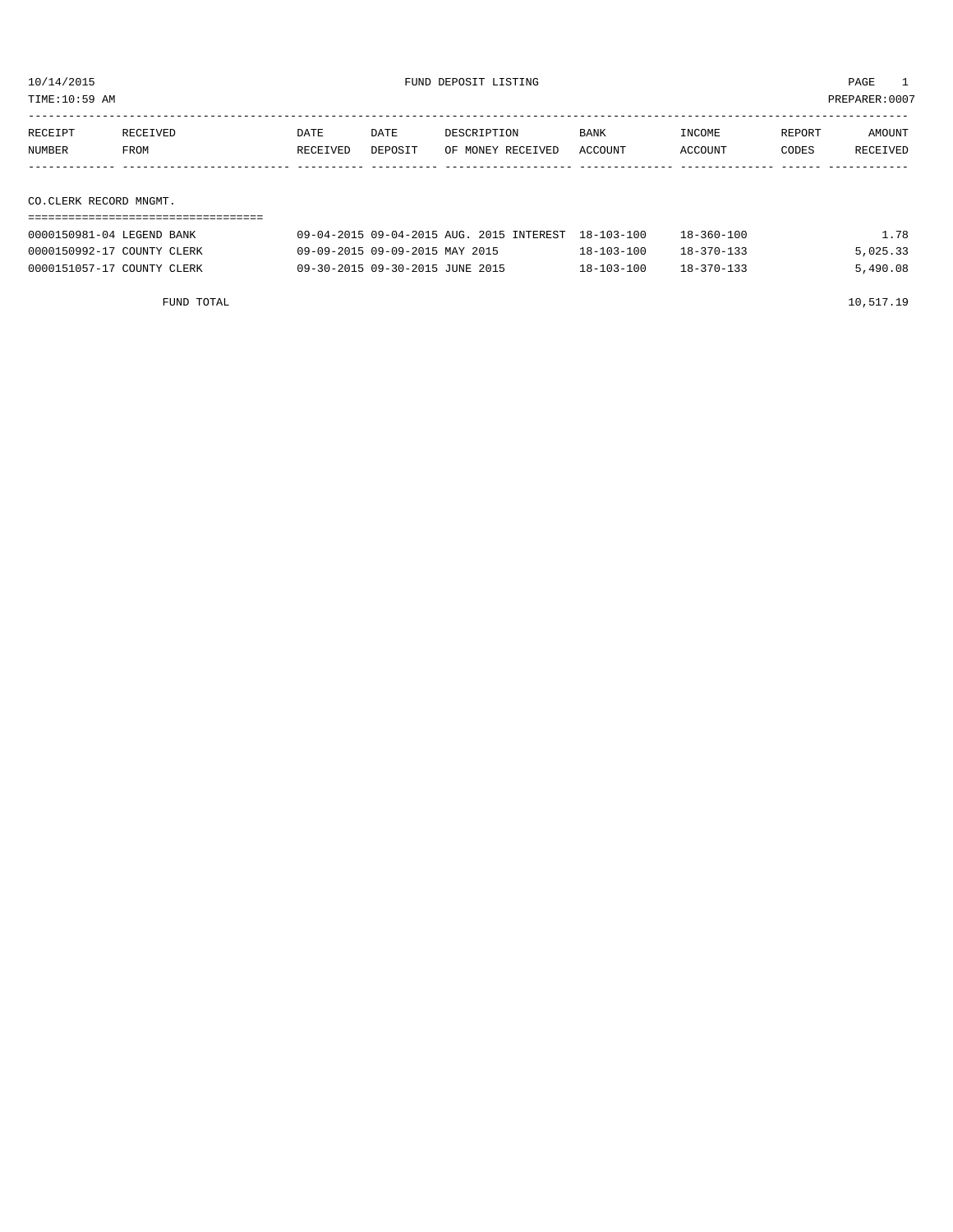| PREPARER: 0007<br>TIME:10:59 AM |                         |          |         |                   |         |         |        |          |  |  |  |
|---------------------------------|-------------------------|----------|---------|-------------------|---------|---------|--------|----------|--|--|--|
| RECEIPT                         | RECEIVED                | DATE     | DATE    | DESCRIPTION       | BANK    | INCOME  | REPORT | AMOUNT   |  |  |  |
| NUMBER                          | FROM                    | RECEIVED | DEPOSIT | OF MONEY RECEIVED | ACCOUNT | ACCOUNT | CODES  | RECEIVED |  |  |  |
|                                 |                         |          |         |                   |         |         |        |          |  |  |  |
|                                 | DIST.CLK.RECORDS MNGMT. |          |         |                   |         |         |        |          |  |  |  |
|                                 |                         |          |         |                   |         |         |        |          |  |  |  |

| 0000150981-05 LEGEND BANK    | 09-04-2015 09-04-2015 AUG. 2015 INTEREST 19-103-100 |                  | $19 - 360 - 100$ | 0.32   |
|------------------------------|-----------------------------------------------------|------------------|------------------|--------|
| 0000151048-17 DISTRICT CLERK | 09-24-2015 09-24-2015 AUG. 1-31, 2015               | $19 - 103 - 100$ | $19 - 370 - 136$ | 301.35 |

FUND TOTAL  $301.67$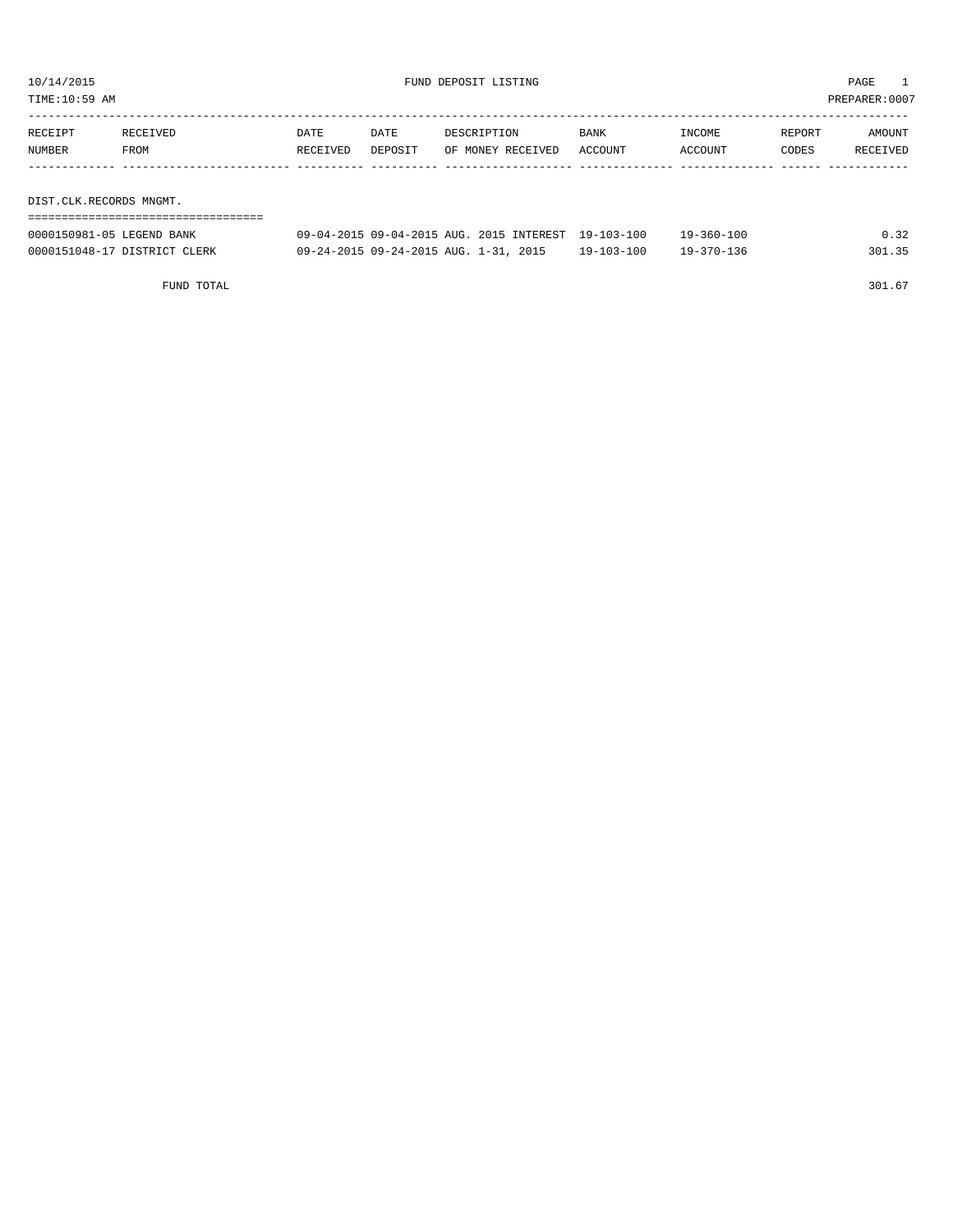TIME:10:59 AM PREPARER:0007

| RECEIPT                   | RECEIVED | DATE     | DATE    | DESCRIPTION       | BANK    | INCOME  | REPORT | AMOUNT   |  |  |
|---------------------------|----------|----------|---------|-------------------|---------|---------|--------|----------|--|--|
| NUMBER                    | FROM     | RECEIVED | DEPOSIT | OF MONEY RECEIVED | ACCOUNT | ACCOUNT | CODES  | RECEIVED |  |  |
|                           |          |          |         |                   |         |         |        |          |  |  |
|                           |          |          |         |                   |         |         |        |          |  |  |
| COUNTY OFFICES REC.MNGMT. |          |          |         |                   |         |         |        |          |  |  |

| 0000150981-06 LEGEND BANK    | 09-04-2015 09-04-2015 AUG. 2015 INTEREST 20-103-100 |                  | 20-360-100       | 4.19   |
|------------------------------|-----------------------------------------------------|------------------|------------------|--------|
| 0000150992-18 COUNTY CLERK   | 09-09-2015 09-09-2015 MAY 2015                      | $20 - 103 - 100$ | $20 - 370 - 135$ | 757.38 |
| 0000151048-18 DISTRICT CLERK | 09-24-2015 09-24-2015 AUG. 1-31, 2015               | $20 - 103 - 100$ | $20 - 370 - 135$ | 803.26 |
| 0000151057-18 COUNTY CLERK   | 09-30-2015 09-30-2015 JUNE 2015                     | $20 - 103 - 100$ | 20-370-135       | 905.90 |

FUND TOTAL  $2,470.73$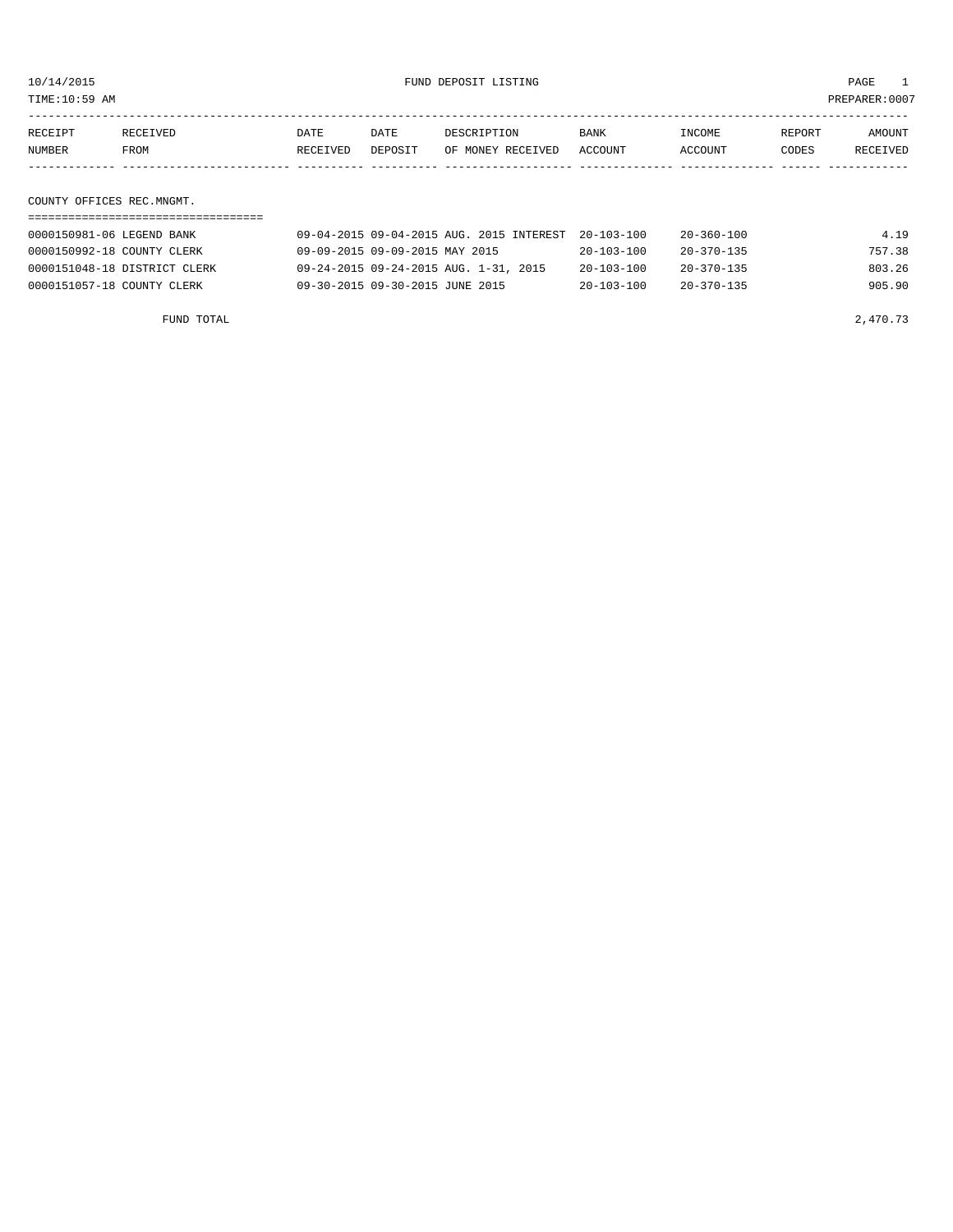10/14/2015 FUND DEPOSIT LISTING PAGE 1

| <b>NUMBER</b> | FROM     | RECEIVED | DEPOSIT     | OF MONEY RECEIVED ACCOUNT |             | ACCOUNT       | CODES  | <b>RECEIVED</b> |
|---------------|----------|----------|-------------|---------------------------|-------------|---------------|--------|-----------------|
| RECEIPT       | RECEIVED | DATE     | <b>DATE</b> | DESCRIPTION               | <b>BANK</b> | <b>TNCOME</b> | REPORT | AMOUNT          |
|               |          |          |             |                           |             |               |        |                 |

FANNIN CO. R & B #1 FUND

| ====================================== |                                                                                              |                  |                  |          |
|----------------------------------------|----------------------------------------------------------------------------------------------|------------------|------------------|----------|
| 0000150964-02 TEXPOOL                  | 09-01-2015 09-01-2015 AUG. 2015 INTEREST                                                     | 21-103-175       | $21 - 360 - 100$ | 1.02     |
| 0000150972-02 TAX A/C                  | 09-01-2015 09-01-2015 WEEK 8/21/15                                                           | $21 - 103 - 100$ | $21 - 321 - 300$ | 1,015.94 |
| 0000150975-03 APPRAISAL DISTRICT       | 09-02-2015 09-02-2015 TAXES                                                                  | $21 - 103 - 100$ | $21 - 310 - 110$ | 455.06   |
| 0000150975-08 APPRAISAL DISTRICT       | 09-02-2015 09-02-2015 TAXES                                                                  | $21 - 103 - 100$ | $21 - 310 - 120$ | 134.41   |
| 0000150981-07 LEGEND BANK              | 09-04-2015 09-04-2015 AUG. 2015 INTEREST                                                     | $21 - 103 - 100$ | $21 - 360 - 100$ | 16.35    |
| 0000150989-02 TAX A/C                  | 09-09-2015 09-09-2015 WEEK 8/28/15                                                           | $21 - 103 - 100$ | $21 - 321 - 300$ | 2.20     |
| 0000150990-02 TAX A/C                  | 09-09-2015 09-09-2015 WEEK 8/28/15                                                           | $21 - 103 - 100$ | $21 - 321 - 300$ | 1,748.20 |
| 0000150992-20 COUNTY CLERK             | 09-09-2015 09-09-2015 MAY 2015                                                               | $21 - 103 - 100$ | $21 - 350 - 403$ | 1,500.12 |
| 0000150997-02 APPRAISAL DISTRICT       | 09-10-2015 09-10-2015 TAXES                                                                  | $21 - 103 - 100$ | $21 - 310 - 110$ | 195.58   |
| 0000150997-07 APPRAISAL DISTRICT       | 09-10-2015 09-10-2015 TAXES                                                                  | $21 - 103 - 100$ | $21 - 310 - 120$ | 30.88    |
| 0000151000-13 JP # 3                   | 09-14-2015 09-14-2015 AUG. 2015                                                              | $21 - 103 - 100$ | $21 - 350 - 457$ | 153.18   |
|                                        | 0000151001-02 COMPTROLLER - STATE FISCA 09-14-2015 09-14-2015 AUG. 2015 LOCAL SAL 21-103-100 |                  | $21 - 318 - 160$ | 3,305.18 |
| 0000151007-02 TAX A/C                  | 09-14-2015 09-14-2015 WEEK 9/4/15                                                            | $21 - 103 - 100$ | $21 - 321 - 300$ | 1,902.13 |
| 0000151010-03 APPRAISAL DISTRICT       | 09-16-2015 09-16-2015 TAXES                                                                  | $21 - 103 - 100$ | $21 - 310 - 110$ | 285.09   |
| 0000151010-08 APPRAISAL DISTRICT       | 09-16-2015 09-16-2015 TAXES                                                                  | $21 - 103 - 100$ | $21 - 310 - 120$ | 153.14   |
| 0000151037-01 BRANDON BROMLEY          | 09-23-2015 09-23-2015 2 CULVERTS AND ROCK 21-103-100                                         |                  | $21 - 370 - 145$ | 795.10   |
| 0000151038-11 JP # 2                   | 09-23-2015 09-23-2015 AUG. 2015                                                              | $21 - 103 - 100$ | $21 - 350 - 456$ | 22.65    |
| 0000151039-02 APPRAISAL DISTRICT       | 09-23-2015 09-23-2015 TAXES                                                                  | $21 - 103 - 100$ | $21 - 310 - 110$ | 262.06   |
| 0000151039-07 APPRAISAL DISTRICT       | 09-23-2015 09-23-2015 TAXES                                                                  | $21 - 103 - 100$ | $21 - 310 - 120$ | 740.23   |
| 0000151041-12 JP # 1                   | 09-23-2015 09-23-2015 JULY 2015                                                              | $21 - 103 - 100$ | $21 - 350 - 455$ | 1,012.84 |
| 0000151045-02 TAX A/C                  | 09-24-2015 09-24-2015 WEEK 9/18/15                                                           | $21 - 103 - 100$ | $21 - 321 - 300$ | 1,163.27 |
| 0000151046-02 TAX A/C                  | 09-24-2015 09-24-2015 WEEK 9/11/15                                                           | $21 - 103 - 100$ | $21 - 321 - 300$ | 1,271.02 |
| 0000151047-02 TAX A/C                  | 09-24-2015 09-24-2015 WEEK 9/18/15                                                           | $21 - 103 - 100$ | $21 - 321 - 300$ | 2.20     |
| 0000151048-21 DISTRICT CLERK           | 09-24-2015 09-24-2015 AUG. 1-31, 2015                                                        | $21 - 103 - 100$ | $21 - 350 - 450$ | 616.98   |
|                                        | 0000151052-02 FANNIN COUNTY PAYROLL FUN 09-28-2015 09-28-2015 PAYROLL INTEREST TO 21-103-100 |                  | $21 - 360 - 100$ | 0.07     |
|                                        | 0000151053-01 COMPTROLLER OF PUBLIC ACC 09-28-2015 09-28-2015 IFTA REFUND 4-1/6-3 21-103-100 |                  | $21 - 621 - 457$ | 35.50    |
| 0000151057-20 COUNTY CLERK             | 09-30-2015 09-30-2015 JUNE 2015                                                              | $21 - 103 - 100$ | $21 - 350 - 403$ | 1,304.96 |
|                                        |                                                                                              |                  |                  |          |

FUND TOTAL 18,125.36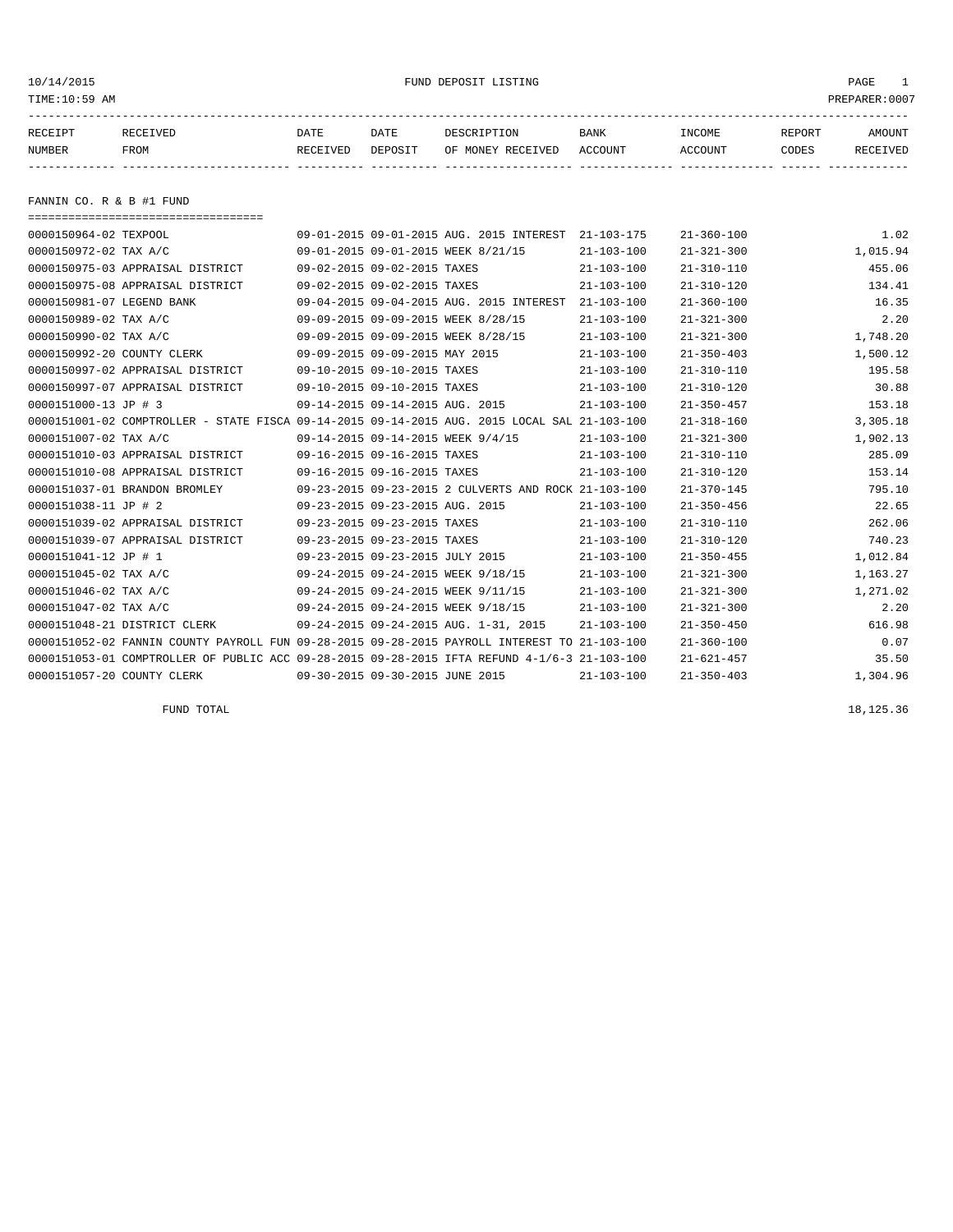## 10/14/2015 FUND DEPOSIT LISTING PAGE 1

| RECEIPT | RECEIVED | DATE     | DATE    | DESCRIPTION               | <b>BANK</b> | INCOME  | REPORT | AMOUNT   |
|---------|----------|----------|---------|---------------------------|-------------|---------|--------|----------|
| NUMBER  | FROM     | RECEIVED | DEPOSIT | OF MONEY RECEIVED ACCOUNT |             | ACCOUNT | CODES  | RECEIVED |
|         |          |          |         |                           |             |         |        |          |
|         |          |          |         |                           |             |         |        |          |

FANNIN CO. R & B #2 FUND

| ===================================== |                                                                                              |                  |                  |          |
|---------------------------------------|----------------------------------------------------------------------------------------------|------------------|------------------|----------|
| 0000150964-03 TEXPOOL                 | 09-01-2015 09-01-2015 AUG. 2015 INTEREST 22-103-175                                          |                  | $22 - 360 - 100$ | 9.24     |
| 0000150972-03 TAX A/C                 | 09-01-2015 09-01-2015 WEEK 8/21/15                                                           | $22 - 103 - 100$ | $22 - 321 - 300$ | 1,088.47 |
| 0000150975-04 APPRAISAL DISTRICT      | 09-02-2015 09-02-2015 TAXES                                                                  | $22 - 103 - 100$ | $22 - 310 - 110$ | 487.55   |
| 0000150975-09 APPRAISAL DISTRICT      | 09-02-2015 09-02-2015 TAXES                                                                  | $22 - 103 - 100$ | $22 - 310 - 120$ | 144.01   |
| 0000150981-08 LEGEND BANK             | 09-04-2015 09-04-2015 AUG. 2015 INTEREST                                                     | 22-103-100       | $22 - 360 - 100$ | 7.62     |
| 0000150989-03 TAX A/C                 | 09-09-2015 09-09-2015 WEEK 8/28/15                                                           | $22 - 103 - 100$ | $22 - 321 - 300$ | 2.35     |
| 0000150990-03 TAX A/C                 | 09-09-2015 09-09-2015 WEEK 8/28/15                                                           | $22 - 103 - 100$ | $22 - 321 - 300$ | 1,873.02 |
| 0000150992-21 COUNTY CLERK            | 09-09-2015 09-09-2015 MAY 2015                                                               | $22 - 103 - 100$ | $22 - 350 - 403$ | 1,607.23 |
| 0000150994-01 RONALD TURNER           | 09-09-2015 09-09-2015 CULVERT                                                                | $22 - 103 - 100$ | $22 - 370 - 145$ | 187.50   |
| 0000150995-01 RYAN HAMM               | 09-09-2015 09-09-2015 CULVERT                                                                | $22 - 103 - 100$ | $22 - 370 - 145$ | 187.50   |
| 0000150996-01 DAVID PERKINS           | 09-09-2015 09-09-2015 CULVERT                                                                | $22 - 103 - 100$ | $22 - 370 - 145$ | 380.00   |
| 0000150997-03 APPRAISAL DISTRICT      | 09-10-2015 09-10-2015 TAXES                                                                  | $22 - 103 - 100$ | $22 - 310 - 110$ | 209.55   |
| 0000150997-08 APPRAISAL DISTRICT      | 09-10-2015 09-10-2015 TAXES                                                                  | $22 - 103 - 100$ | $22 - 310 - 120$ | 33.08    |
| 0000151000-14 JP # 3                  | 09-14-2015 09-14-2015 AUG. 2015                                                              | $22 - 103 - 100$ | $22 - 350 - 457$ | 164.11   |
|                                       | 0000151001-03 COMPTROLLER - STATE FISCA 09-14-2015 09-14-2015 AUG. 2015 LOCAL SAL 22-103-100 |                  | $22 - 318 - 160$ | 3,541.16 |
| 0000151007-03 TAX A/C                 | 09-14-2015 09-14-2015 WEEK 9/4/15                                                            | $22 - 103 - 100$ | $22 - 321 - 300$ | 2,037.94 |
| 0000151009-01 FRED WRIGHT             | 09-16-2015 09-16-2015 CULVERT                                                                | $22 - 103 - 100$ | $22 - 370 - 145$ | 230.00   |
| 0000151010-04 APPRAISAL DISTRICT      | 09-16-2015 09-16-2015 TAXES                                                                  | $22 - 103 - 100$ | $22 - 310 - 110$ | 305.44   |
| 0000151010-09 APPRAISAL DISTRICT      | 09-16-2015 09-16-2015 TAXES                                                                  | $22 - 103 - 100$ | $22 - 310 - 120$ | 164.07   |
| 0000151023-01 COMPTROLLER             | 09-21-2015 09-21-2015 REIMBURSEMENT                                                          | $22 - 103 - 100$ | $22 - 370 - 130$ | 534.00   |
| 0000151030-01 TRACY W. SPENCE         | 09-22-2015 09-22-2015 CULVERT                                                                | $22 - 103 - 100$ | $22 - 370 - 145$ | 229.50   |
| 0000151031-01 MIKE HARTLEY            | 09-22-2015 09-22-2015 CULVERT                                                                | $22 - 103 - 100$ | $22 - 370 - 145$ | 187.50   |
| 0000151032-01 GRADY WILSON            | 09-22-2015 09-22-2015 CULVERT                                                                | $22 - 103 - 100$ | $22 - 370 - 145$ | 230.00   |
| 0000151038-12 JP # 2                  | 09-23-2015 09-23-2015 AUG. 2015                                                              | $22 - 103 - 100$ | $22 - 350 - 456$ | 24.27    |
| 0000151039-03 APPRAISAL DISTRICT      | 09-23-2015 09-23-2015 TAXES                                                                  | $22 - 103 - 100$ | $22 - 310 - 110$ | 280.77   |
| 0000151039-08 APPRAISAL DISTRICT      | 09-23-2015 09-23-2015 TAXES                                                                  | $22 - 103 - 100$ | $22 - 310 - 120$ | 793.09   |
| 0000151040-01 DAVID R. BEARSS         | 09-23-2015 09-23-2015 CULVERT                                                                | $22 - 103 - 100$ | $22 - 370 - 145$ | 187.50   |
| 0000151041-13 JP # 1                  | 09-23-2015 09-23-2015 JULY 2015                                                              | $22 - 103 - 100$ | $22 - 350 - 455$ | 1,085.15 |
| 0000151045-03 TAX A/C                 | 09-24-2015 09-24-2015 WEEK 9/18/15                                                           | $22 - 103 - 100$ | $22 - 321 - 300$ | 1,246.32 |
| 0000151046-03 TAX A/C                 | 09-24-2015 09-24-2015 WEEK 9/11/15                                                           | $22 - 103 - 100$ | $22 - 321 - 300$ | 1,361.77 |
| 0000151047-03 TAX A/C                 | 09-24-2015 09-24-2015 WEEK 9/18/15                                                           | $22 - 103 - 100$ | $22 - 321 - 300$ | 2.35     |
| 0000151048-22 DISTRICT CLERK          | 09-24-2015 09-24-2015 AUG. 1-31, 2015                                                        | $22 - 103 - 100$ | $22 - 350 - 450$ | 661.03   |
|                                       | 0000151052-03 FANNIN COUNTY PAYROLL FUN 09-28-2015 09-28-2015 PAYROLL INTEREST TO 22-103-100 |                  | $22 - 360 - 100$ | 0.07     |
|                                       | 0000151053-02 COMPTROLLER OF PUBLIC ACC 09-28-2015 09-28-2015 IFTA REFUND 4-1/6-3 22-103-100 |                  | $22 - 622 - 457$ | 82.82    |
| 0000151057-21 COUNTY CLERK            | 09-30-2015 09-30-2015 JUNE 2015                                                              | $22 - 103 - 100$ | $22 - 350 - 403$ | 1,398.13 |

FUND TOTAL 20,964.11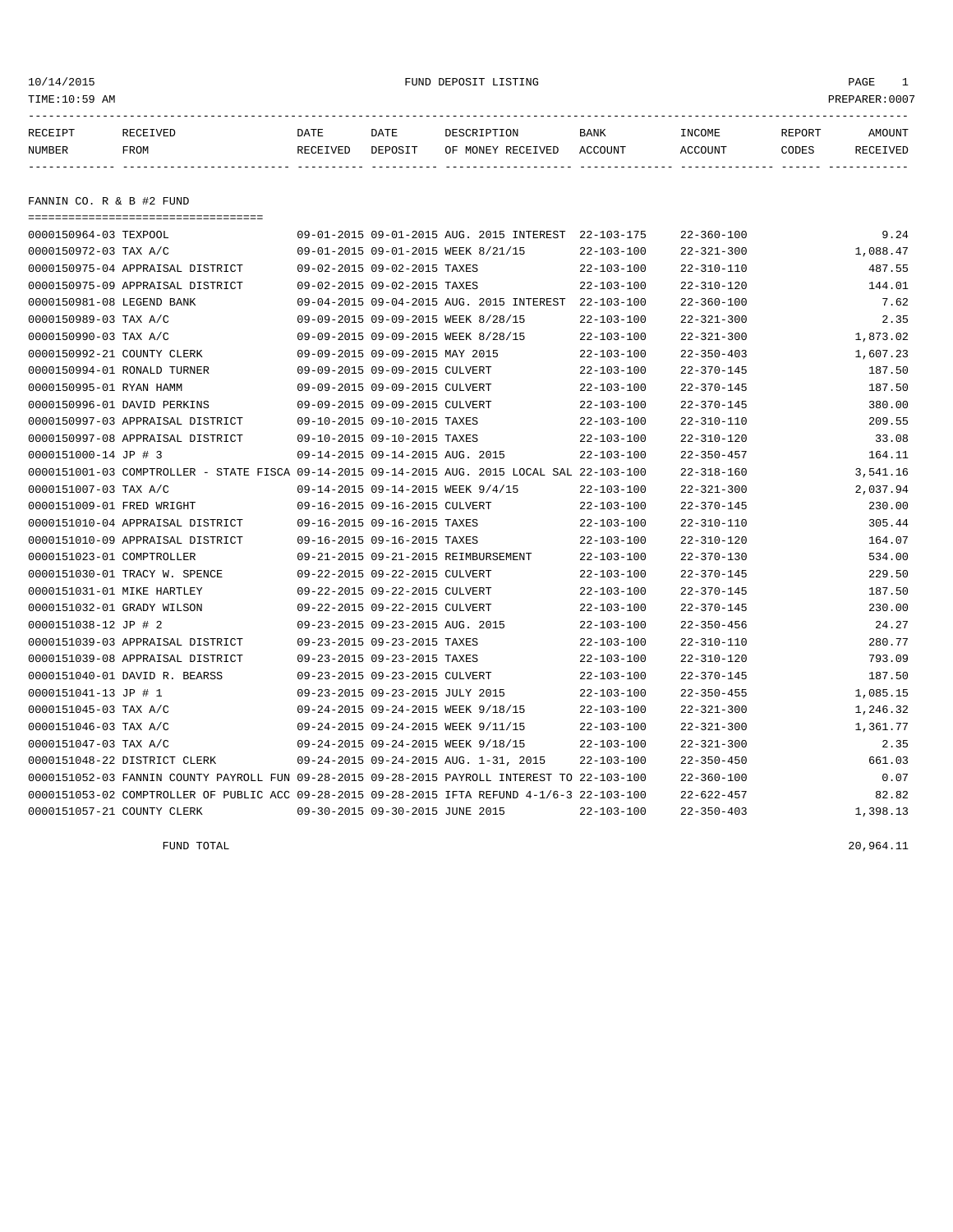## 10/14/2015 FUND DEPOSIT LISTING PAGE 1

| RECEIPT       | <b>RECEIVED</b> | DATE     | DATE    | DESCRIPTION       | BANK    | INCOME         | REPORT | AMOUNT          |
|---------------|-----------------|----------|---------|-------------------|---------|----------------|--------|-----------------|
| <b>NUMBER</b> | FROM            | RECEIVED | DEPOSIT | OF MONEY RECEIVED | ACCOUNT | <b>ACCOUNT</b> | CODES  | <b>RECEIVED</b> |
|               |                 |          |         |                   |         |                |        |                 |

FANNIN CO. R & B #3 FUND

|  | $23 - 103 - 175$                                                                                                                                                                                                                                                                                                                                                                                                                                                                                                                                                                                                                                                                                                                                                                                                                                                                 | $23 - 360 - 100$                                                                                                                                                                                                                                                                             | 13.79    |
|--|----------------------------------------------------------------------------------------------------------------------------------------------------------------------------------------------------------------------------------------------------------------------------------------------------------------------------------------------------------------------------------------------------------------------------------------------------------------------------------------------------------------------------------------------------------------------------------------------------------------------------------------------------------------------------------------------------------------------------------------------------------------------------------------------------------------------------------------------------------------------------------|----------------------------------------------------------------------------------------------------------------------------------------------------------------------------------------------------------------------------------------------------------------------------------------------|----------|
|  | $23 - 103 - 100$                                                                                                                                                                                                                                                                                                                                                                                                                                                                                                                                                                                                                                                                                                                                                                                                                                                                 | $23 - 321 - 300$                                                                                                                                                                                                                                                                             | 1,644.72 |
|  | $23 - 103 - 100$                                                                                                                                                                                                                                                                                                                                                                                                                                                                                                                                                                                                                                                                                                                                                                                                                                                                 | $23 - 310 - 110$                                                                                                                                                                                                                                                                             | 736.70   |
|  | $23 - 103 - 100$                                                                                                                                                                                                                                                                                                                                                                                                                                                                                                                                                                                                                                                                                                                                                                                                                                                                 | $23 - 310 - 120$                                                                                                                                                                                                                                                                             | 217.60   |
|  | $23 - 103 - 100$                                                                                                                                                                                                                                                                                                                                                                                                                                                                                                                                                                                                                                                                                                                                                                                                                                                                 | $23 - 360 - 100$                                                                                                                                                                                                                                                                             | 14.87    |
|  | $23 - 103 - 100$                                                                                                                                                                                                                                                                                                                                                                                                                                                                                                                                                                                                                                                                                                                                                                                                                                                                 | $23 - 321 - 300$                                                                                                                                                                                                                                                                             | 3.56     |
|  | $23 - 103 - 100$                                                                                                                                                                                                                                                                                                                                                                                                                                                                                                                                                                                                                                                                                                                                                                                                                                                                 | $23 - 321 - 300$                                                                                                                                                                                                                                                                             | 2,830.20 |
|  | $23 - 103 - 100$                                                                                                                                                                                                                                                                                                                                                                                                                                                                                                                                                                                                                                                                                                                                                                                                                                                                 | $23 - 350 - 403$                                                                                                                                                                                                                                                                             | 2,428.57 |
|  | $23 - 103 - 100$                                                                                                                                                                                                                                                                                                                                                                                                                                                                                                                                                                                                                                                                                                                                                                                                                                                                 | $23 - 310 - 110$                                                                                                                                                                                                                                                                             | 316.63   |
|  | $23 - 103 - 100$                                                                                                                                                                                                                                                                                                                                                                                                                                                                                                                                                                                                                                                                                                                                                                                                                                                                 | $23 - 310 - 120$                                                                                                                                                                                                                                                                             | 49.99    |
|  | $23 - 103 - 100$                                                                                                                                                                                                                                                                                                                                                                                                                                                                                                                                                                                                                                                                                                                                                                                                                                                                 | $23 - 350 - 457$                                                                                                                                                                                                                                                                             | 247.98   |
|  |                                                                                                                                                                                                                                                                                                                                                                                                                                                                                                                                                                                                                                                                                                                                                                                                                                                                                  | $23 - 318 - 160$                                                                                                                                                                                                                                                                             | 5,350.81 |
|  | $23 - 103 - 100$                                                                                                                                                                                                                                                                                                                                                                                                                                                                                                                                                                                                                                                                                                                                                                                                                                                                 | $23 - 321 - 300$                                                                                                                                                                                                                                                                             | 3,079.40 |
|  | $23 - 103 - 100$                                                                                                                                                                                                                                                                                                                                                                                                                                                                                                                                                                                                                                                                                                                                                                                                                                                                 | $23 - 310 - 110$                                                                                                                                                                                                                                                                             | 461.54   |
|  | $23 - 103 - 100$                                                                                                                                                                                                                                                                                                                                                                                                                                                                                                                                                                                                                                                                                                                                                                                                                                                                 | $23 - 310 - 120$                                                                                                                                                                                                                                                                             | 247.92   |
|  | $23 - 103 - 100$                                                                                                                                                                                                                                                                                                                                                                                                                                                                                                                                                                                                                                                                                                                                                                                                                                                                 | $23 - 350 - 456$                                                                                                                                                                                                                                                                             | 36.66    |
|  | $23 - 103 - 100$                                                                                                                                                                                                                                                                                                                                                                                                                                                                                                                                                                                                                                                                                                                                                                                                                                                                 | $23 - 310 - 110$                                                                                                                                                                                                                                                                             | 424.26   |
|  | $23 - 103 - 100$                                                                                                                                                                                                                                                                                                                                                                                                                                                                                                                                                                                                                                                                                                                                                                                                                                                                 | $23 - 310 - 120$                                                                                                                                                                                                                                                                             | 1,198.38 |
|  | $23 - 103 - 100$                                                                                                                                                                                                                                                                                                                                                                                                                                                                                                                                                                                                                                                                                                                                                                                                                                                                 | $23 - 350 - 455$                                                                                                                                                                                                                                                                             | 1,639.70 |
|  | $23 - 103 - 100$                                                                                                                                                                                                                                                                                                                                                                                                                                                                                                                                                                                                                                                                                                                                                                                                                                                                 | $23 - 321 - 300$                                                                                                                                                                                                                                                                             | 1,883.24 |
|  | $23 - 103 - 100$                                                                                                                                                                                                                                                                                                                                                                                                                                                                                                                                                                                                                                                                                                                                                                                                                                                                 | $23 - 321 - 300$                                                                                                                                                                                                                                                                             | 2,057.68 |
|  | $23 - 103 - 100$                                                                                                                                                                                                                                                                                                                                                                                                                                                                                                                                                                                                                                                                                                                                                                                                                                                                 | $23 - 321 - 300$                                                                                                                                                                                                                                                                             | 3.56     |
|  | $23 - 103 - 100$                                                                                                                                                                                                                                                                                                                                                                                                                                                                                                                                                                                                                                                                                                                                                                                                                                                                 | $23 - 350 - 450$                                                                                                                                                                                                                                                                             | 998.83   |
|  |                                                                                                                                                                                                                                                                                                                                                                                                                                                                                                                                                                                                                                                                                                                                                                                                                                                                                  | $23 - 360 - 100$                                                                                                                                                                                                                                                                             | 0.07     |
|  |                                                                                                                                                                                                                                                                                                                                                                                                                                                                                                                                                                                                                                                                                                                                                                                                                                                                                  | $23 - 623 - 457$                                                                                                                                                                                                                                                                             | 124.24   |
|  | $23 - 103 - 100$                                                                                                                                                                                                                                                                                                                                                                                                                                                                                                                                                                                                                                                                                                                                                                                                                                                                 | $23 - 350 - 403$                                                                                                                                                                                                                                                                             | 2,112.61 |
|  | $23 - 103 - 100$                                                                                                                                                                                                                                                                                                                                                                                                                                                                                                                                                                                                                                                                                                                                                                                                                                                                 | $23 - 370 - 145$                                                                                                                                                                                                                                                                             | 675.00   |
|  | 09-01-2015 09-01-2015 AUG. 2015 INTEREST<br>09-01-2015 09-01-2015 WEEK 8/21/15<br>09-02-2015 09-02-2015 TAXES<br>09-02-2015 09-02-2015 TAXES<br>09-04-2015 09-04-2015 AUG. 2015 INTEREST<br>09-09-2015 09-09-2015 WEEK 8/28/15<br>09-09-2015 09-09-2015 WEEK 8/28/15<br>09-09-2015 09-09-2015 MAY 2015<br>09-10-2015 09-10-2015 TAXES<br>09-10-2015 09-10-2015 TAXES<br>09-14-2015 09-14-2015 AUG. 2015<br>09-14-2015 09-14-2015 WEEK 9/4/15<br>09-16-2015 09-16-2015 TAXES<br>09-16-2015 09-16-2015 TAXES<br>09-23-2015 09-23-2015 AUG. 2015<br>09-23-2015 09-23-2015 TAXES<br>09-23-2015 09-23-2015 TAXES<br>09-23-2015 09-23-2015 JULY 2015<br>09-24-2015 09-24-2015 WEEK 9/18/15<br>09-24-2015 09-24-2015 WEEK 9/11/15<br>09-24-2015 09-24-2015 WEEK 9/18/15<br>09-24-2015 09-24-2015 AUG. 1-31, 2015<br>09-30-2015 09-30-2015 JUNE 2015<br>09-30-2015 09-30-2015 3 CULVERTS | 0000151001-04 COMPTROLLER - STATE FISCA 09-14-2015 09-14-2015 AUG. 2015 LOCAL SAL 23-103-100<br>0000151052-04 FANNIN COUNTY PAYROLL FUN 09-28-2015 09-28-2015 PAYROLL INTEREST TO 23-103-100<br>0000151053-03 COMPTROLLER OF PUBLIC ACC 09-28-2015 09-28-2015 IFTA REFUND 4-1/6-3 23-103-100 |          |

FUND TOTAL 28,798.51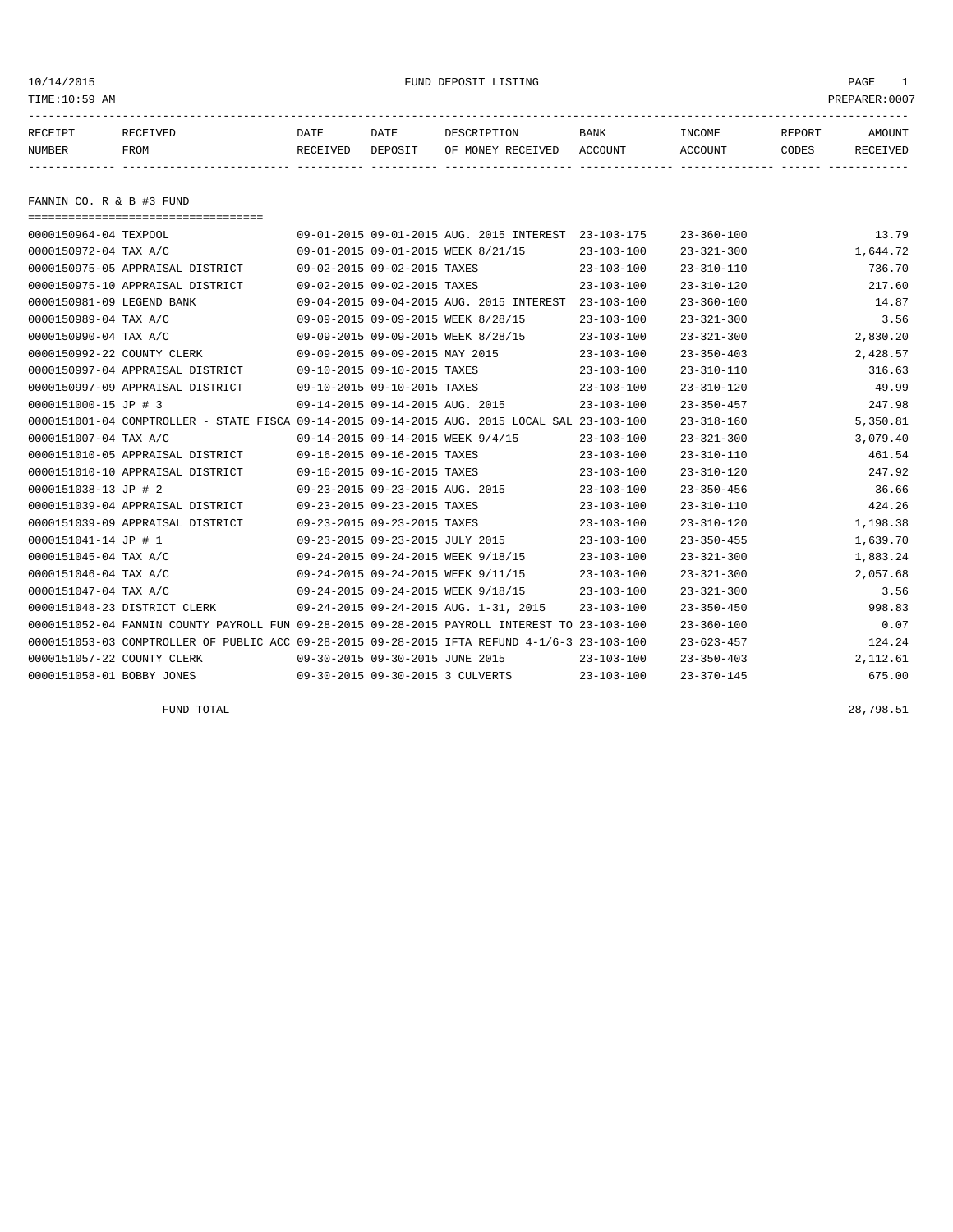## 10/14/2015 FUND DEPOSIT LISTING PAGE 1

| RECEIPT | RECEIVED | DATE     | DATE    | DESCRIPTION               | <b>BANK</b> | <b>TNCOME</b> | REPORT | AMOUNT          |
|---------|----------|----------|---------|---------------------------|-------------|---------------|--------|-----------------|
| NUMBER  | FROM     | RECEIVED | DEPOSIT | OF MONEY RECEIVED ACCOUNT |             | ACCOUNT       | CODES  | <b>RECEIVED</b> |
|         |          |          |         |                           |             |               |        |                 |

FANNIN CO. R & B #4 FUND

| ======================================                                                       |                                 |                                 |                                                      |                  |                  |          |
|----------------------------------------------------------------------------------------------|---------------------------------|---------------------------------|------------------------------------------------------|------------------|------------------|----------|
| 0000150964-05 TEXPOOL                                                                        |                                 |                                 | 09-01-2015 09-01-2015 AUG. 2015 INTEREST 24-103-175  |                  | $24 - 360 - 100$ | 7.72     |
| 0000150972-05 TAX A/C                                                                        |                                 |                                 | 09-01-2015 09-01-2015 WEEK 8/21/15                   | $24 - 103 - 100$ | $24 - 321 - 300$ | 870.87   |
| 0000150973-01 JACKIE L. HALL                                                                 |                                 | 09-02-2015 09-02-2015 CULVERT   |                                                      | $24 - 103 - 100$ | $24 - 370 - 145$ | 146.40   |
| 0000150975-06 APPRAISAL DISTRICT                                                             | 09-02-2015 09-02-2015 TAXES     |                                 |                                                      | 24-103-100       | $24 - 310 - 110$ | 390.08   |
| 0000150975-11 APPRAISAL DISTRICT                                                             | 09-02-2015 09-02-2015 TAXES     |                                 |                                                      | 24-103-100       | $24 - 310 - 120$ | 115.22   |
| 0000150981-10 LEGEND BANK                                                                    |                                 |                                 | 09-04-2015 09-04-2015 AUG. 2015 INTEREST             | 24-103-100       | $24 - 360 - 100$ | 8.20     |
| 0000150989-05 TAX A/C                                                                        |                                 |                                 | 09-09-2015 09-09-2015 WEEK 8/28/15                   | $24 - 103 - 100$ | $24 - 321 - 300$ | 1.89     |
| 0000150990-05 TAX A/C                                                                        |                                 |                                 | 09-09-2015 09-09-2015 WEEK 8/28/15                   | $24 - 103 - 100$ | $24 - 321 - 300$ | 1,498.58 |
| 0000150992-23 COUNTY CLERK                                                                   | 09-09-2015 09-09-2015 MAY 2015  |                                 |                                                      | $24 - 103 - 100$ | $24 - 350 - 403$ | 1,285.92 |
| 0000150997-05 APPRAISAL DISTRICT                                                             | 09-10-2015 09-10-2015 TAXES     |                                 |                                                      | $24 - 103 - 100$ | $24 - 310 - 110$ | 167.65   |
| 0000150997-10 APPRAISAL DISTRICT                                                             | 09-10-2015 09-10-2015 TAXES     |                                 |                                                      | $24 - 103 - 100$ | $24 - 310 - 120$ | 26.46    |
| 0000151000-16 JP # 3                                                                         |                                 | 09-14-2015 09-14-2015 AUG. 2015 |                                                      | $24 - 103 - 100$ | $24 - 350 - 457$ | 131.30   |
| 0000151001-05 COMPTROLLER - STATE FISCA 09-14-2015 09-14-2015 AUG. 2015 LOCAL SAL 24-103-100 |                                 |                                 |                                                      |                  | $24 - 318 - 160$ | 2,833.22 |
| 0000151007-05 TAX A/C                                                                        |                                 |                                 | 09-14-2015 09-14-2015 WEEK 9/4/15                    | $24 - 103 - 100$ | $24 - 321 - 300$ | 1,630.53 |
| 0000151010-06 APPRAISAL DISTRICT                                                             |                                 | 09-16-2015 09-16-2015 TAXES     |                                                      | $24 - 103 - 100$ | $24 - 310 - 110$ | 244.38   |
| 0000151010-11 APPRAISAL DISTRICT                                                             | 09-16-2015 09-16-2015 TAXES     |                                 |                                                      | $24 - 103 - 100$ | $24 - 310 - 120$ | 131.27   |
| 0000151033-01 DODD CITY VFD                                                                  |                                 |                                 | 09-22-2015 09-22-2015 FUEL REIMBURSEMENT 24-103-100  |                  | $24 - 370 - 145$ | 179.44   |
| 0000151038-14 JP # 2                                                                         |                                 | 09-23-2015 09-23-2015 AUG. 2015 |                                                      | $24 - 103 - 100$ | $24 - 350 - 456$ | 19.42    |
| 0000151039-05 APPRAISAL DISTRICT                                                             |                                 | 09-23-2015 09-23-2015 TAXES     |                                                      | 24-103-100       | $24 - 310 - 110$ | 224.64   |
| 0000151039-10 APPRAISAL DISTRICT                                                             | 09-23-2015 09-23-2015 TAXES     |                                 |                                                      | 24-103-100       | $24 - 310 - 120$ | 634.54   |
| 0000151041-15 JP # 1                                                                         | 09-23-2015 09-23-2015 JULY 2015 |                                 |                                                      | $24 - 103 - 100$ | $24 - 350 - 455$ | 868.21   |
| 0000151042-01 CITY OF DODD CITY                                                              |                                 |                                 | 09-24-2015 09-24-2015 ROAD OIL, FUEL, AND 24-103-100 |                  | $24 - 370 - 145$ | 4,522.00 |
| 0000151045-05 TAX A/C                                                                        |                                 |                                 | 09-24-2015 09-24-2015 WEEK 9/18/15                   | $24 - 103 - 100$ | $24 - 321 - 300$ | 997.17   |
| 0000151046-05 TAX A/C                                                                        |                                 |                                 | 09-24-2015 09-24-2015 WEEK 9/11/15                   | $24 - 103 - 100$ | $24 - 321 - 300$ | 1,089.53 |
| 0000151047-05 TAX A/C                                                                        |                                 |                                 | 09-24-2015 09-24-2015 WEEK 9/18/15                   | 24-103-100       | $24 - 321 - 300$ | 1.89     |
| 0000151048-24 DISTRICT CLERK                                                                 |                                 |                                 | 09-24-2015 09-24-2015 AUG. 1-31, 2015                | $24 - 103 - 100$ | $24 - 350 - 450$ | 528.88   |
| 0000151052-05 FANNIN COUNTY PAYROLL FUN 09-28-2015 09-28-2015 PAYROLL INTEREST TO 24-103-100 |                                 |                                 |                                                      |                  | $24 - 360 - 100$ | 0.07     |
| 0000151053-04 COMPTROLLER OF PUBLIC ACC 09-28-2015 09-28-2015 IFTA REFUND 4-1/6-3 24-103-100 |                                 |                                 |                                                      |                  | $24 - 624 - 457$ | 53.24    |
| 0000151057-23 COUNTY CLERK                                                                   | 09-30-2015 09-30-2015 JUNE 2015 |                                 |                                                      | $24 - 103 - 100$ | $24 - 350 - 403$ | 1,118.62 |

FUND TOTAL 19,727.34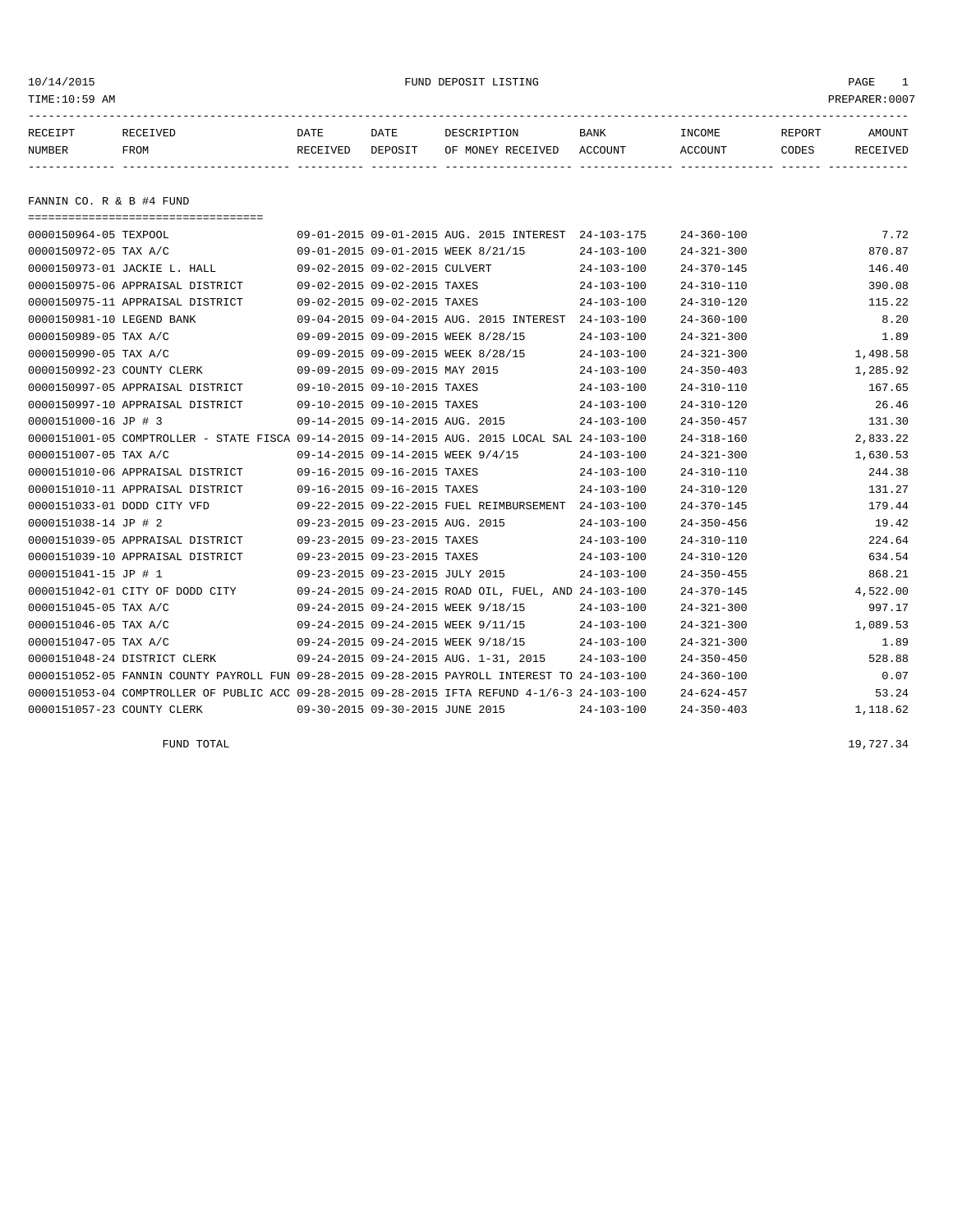TIME:10:59 AM PREPARER:0007 ----------------------------------------------------------------------------------------------------------------------------------- RECEIPT RECEIVED DATE DATE DESCRIPTION BANK INCOME REPORT AMOUNT NUMBER FROM RECEIVED DEPOSIT OF MONEY RECEIVED ACCOUNT ACCOUNT CODES RECEIVED ------------- ------------------------- ---------- ---------- ------------------- -------------- -------------- ------ ------------ J.P.#1 JUST.CT.TECHNOLOGY ===================================

| 0000150981-11 LEGEND BANK | 09-04-2015 09-04-2015 AUG. 2015 INTEREST 26-103-100 |                  | $26 - 360 - 100$ | 3.10   |
|---------------------------|-----------------------------------------------------|------------------|------------------|--------|
| 0000151041-11 JP # 1      | 09-23-2015 09-23-2015 JULY 2015                     | $26 - 103 - 100$ | $26 - 370 - 455$ | 375.00 |

FUND TOTAL 378.10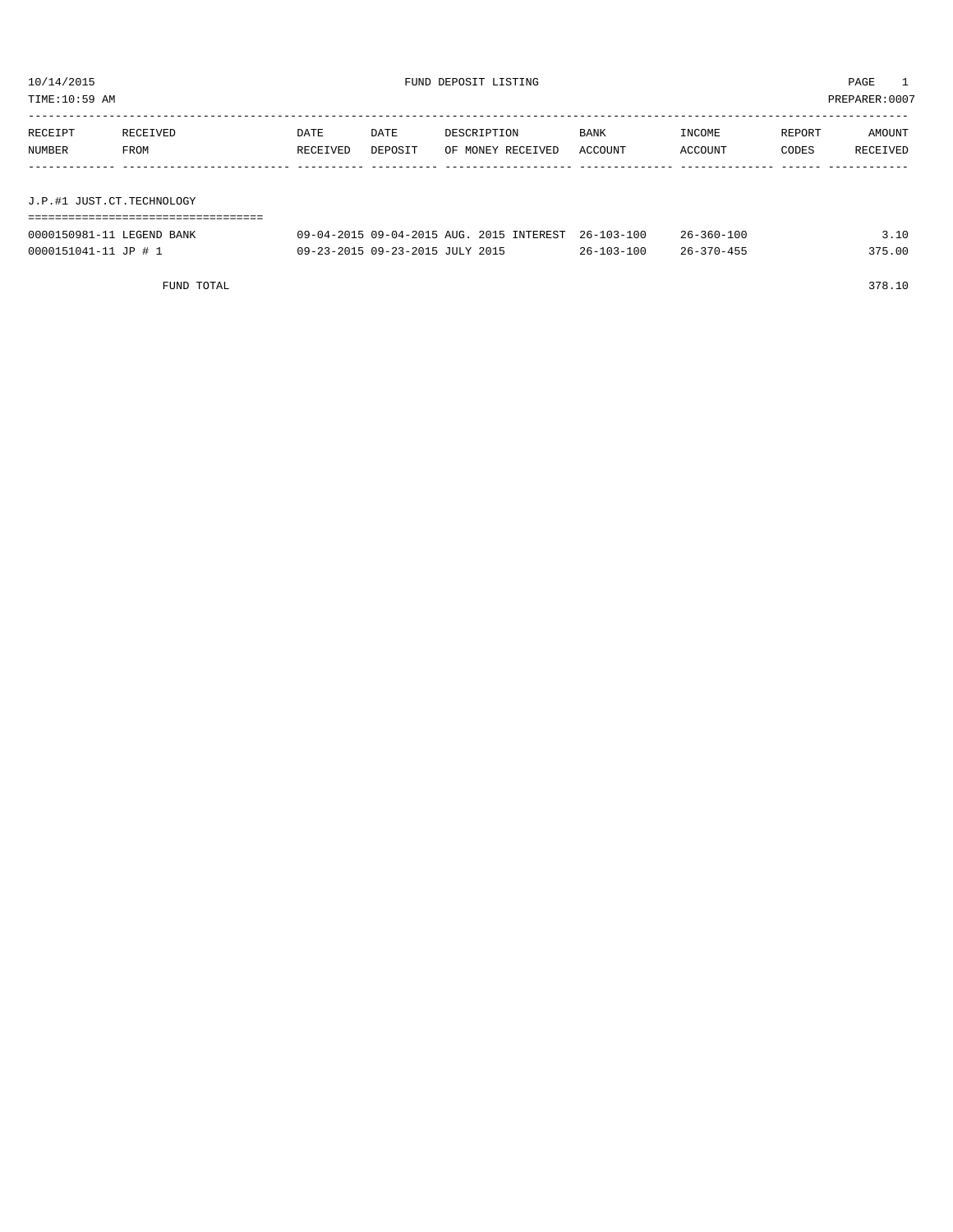| TIME:10:59 AM             |                  |                  |                                          |             |                   |                        |                   |                 | PREPARER:0007      |
|---------------------------|------------------|------------------|------------------------------------------|-------------|-------------------|------------------------|-------------------|-----------------|--------------------|
| RECEIPT<br>NUMBER         | RECEIVED<br>FROM | DATE<br>RECEIVED | DATE<br>DEPOSIT                          | DESCRIPTION | OF MONEY RECEIVED | <b>BANK</b><br>ACCOUNT | INCOME<br>ACCOUNT | REPORT<br>CODES | AMOUNT<br>RECEIVED |
|                           |                  |                  |                                          |             |                   |                        |                   |                 |                    |
| J.P.#2 JUST.CT.TECHNOLOGY |                  |                  |                                          |             |                   |                        |                   |                 |                    |
|                           |                  |                  |                                          |             |                   |                        |                   |                 |                    |
| 0000150981-12 LEGEND BANK |                  |                  | 09-04-2015 09-04-2015 AUG. 2015 INTEREST |             |                   | $27 - 103 - 100$       | $27 - 360 - 100$  |                 | 0.60               |
| 0000151038-10 JP # 2      |                  |                  | 09-23-2015 09-23-2015 AUG. 2015          |             |                   | $27 - 103 - 100$       | $27 - 370 - 456$  |                 | 4.00               |
|                           |                  |                  |                                          |             |                   |                        |                   |                 |                    |

FUND TOTAL 4.60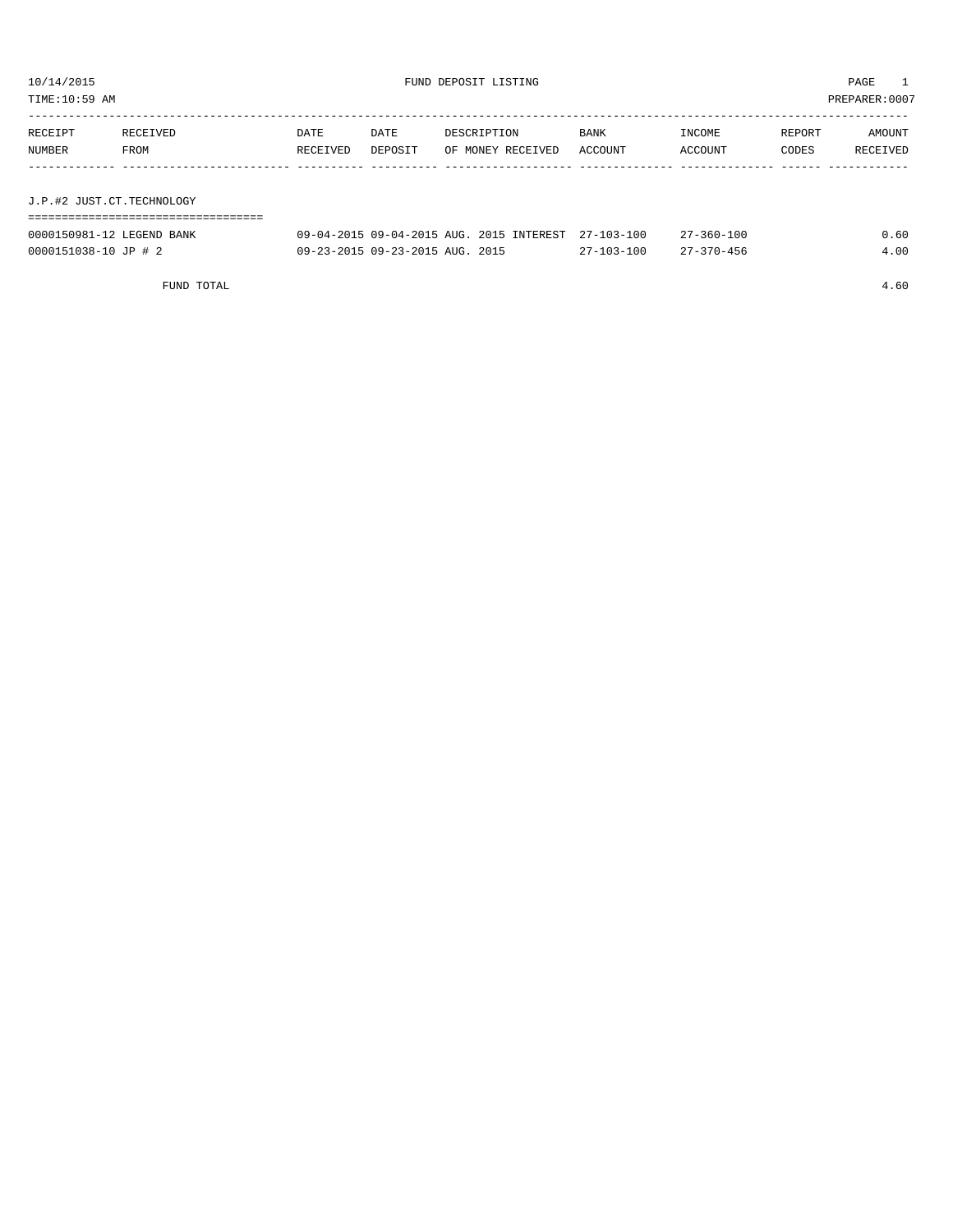| 10/14/2015<br>TIME:10:59 AM |          |          |                                 | FUND DEPOSIT LISTING                     |                  |                  |        | PAGE<br>PREPARER: 0007 |
|-----------------------------|----------|----------|---------------------------------|------------------------------------------|------------------|------------------|--------|------------------------|
| RECEIPT                     | RECEIVED | DATE     | DATE                            | DESCRIPTION                              | BANK             | INCOME           | REPORT | AMOUNT                 |
| NUMBER                      | FROM     | RECEIVED | DEPOSIT                         | OF MONEY RECEIVED                        | ACCOUNT          | ACCOUNT          | CODES  | RECEIVED               |
|                             |          |          |                                 |                                          |                  |                  |        |                        |
| J.P.#3 JUST.CT.TECHNOLOGY   |          |          |                                 |                                          |                  |                  |        |                        |
|                             |          |          |                                 |                                          |                  |                  |        |                        |
| 0000150981-13 LEGEND BANK   |          |          |                                 | 09-04-2015 09-04-2015 AUG. 2015 INTEREST | $28 - 103 - 100$ | $28 - 360 - 100$ |        | 0.30                   |
| 0000151000-12 JP # 3        |          |          | 09-14-2015 09-14-2015 AUG. 2015 |                                          | $28 - 103 - 100$ | $28 - 370 - 456$ |        | 89.97                  |

FUND TOTAL 90.27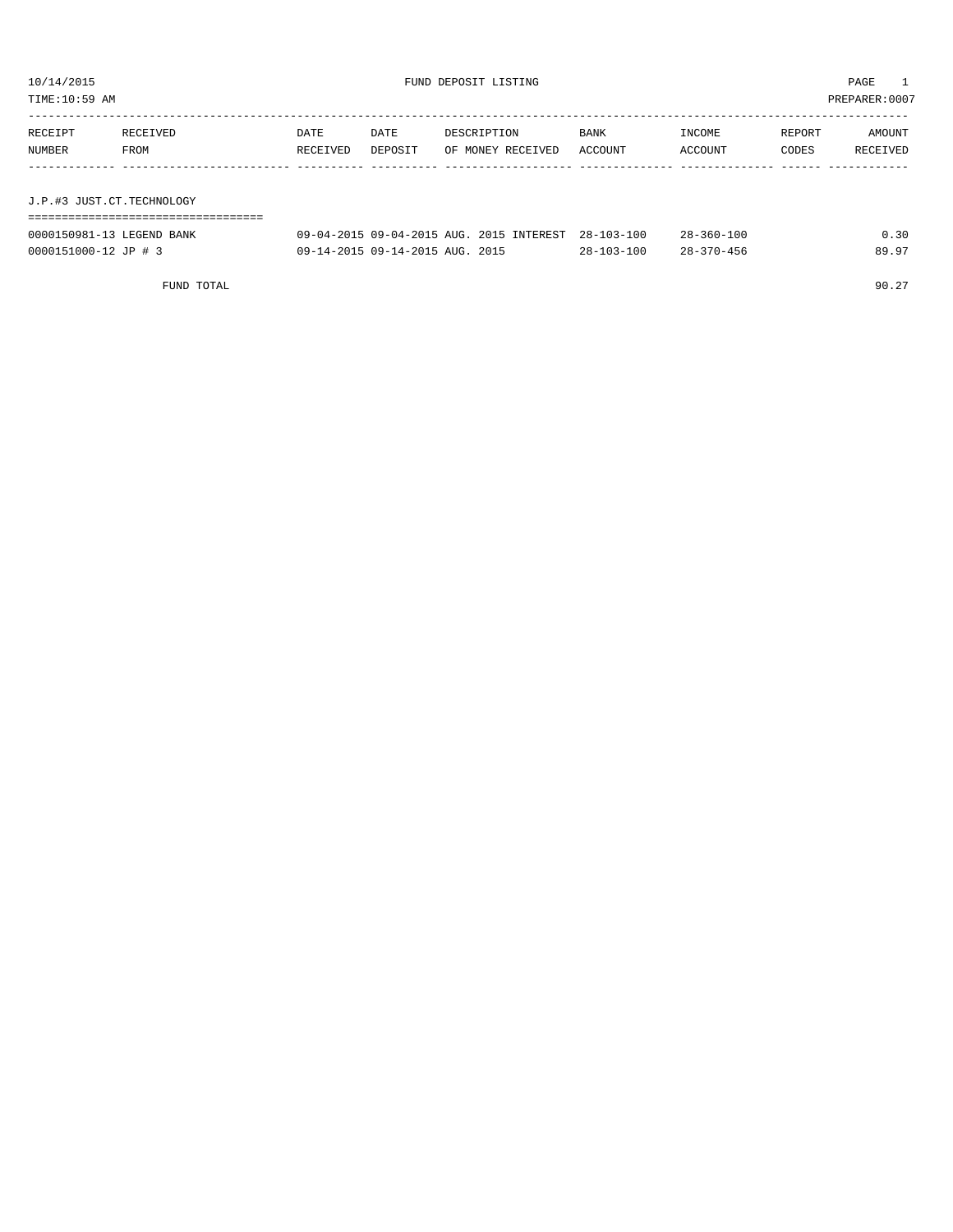| RECEIPT | RECEIVED | DATE     | DATE    | DESCRIPTION       | BANK    | INCOME  | REPORT | AMOUNT   |
|---------|----------|----------|---------|-------------------|---------|---------|--------|----------|
| NUMBER  | FROM     | RECEIVED | DEPOSIT | OF MONEY RECEIVED | ACCOUNT | ACCOUNT | CODES  | RECEIVED |
|         |          |          |         |                   |         |         |        |          |
|         |          |          |         |                   |         |         |        |          |

BAIL BONDSMAN APP. FEES

===================================

| 0000150985-01 DOC'S BAIL BONDS | 09-08-2015 09-08-2015 LICENSE RENEWAL | -100<br>$3 - 103 - 1$ | 3-340-480 | 500.00 |
|--------------------------------|---------------------------------------|-----------------------|-----------|--------|
|                                |                                       |                       |           |        |

FUND TOTAL 500.00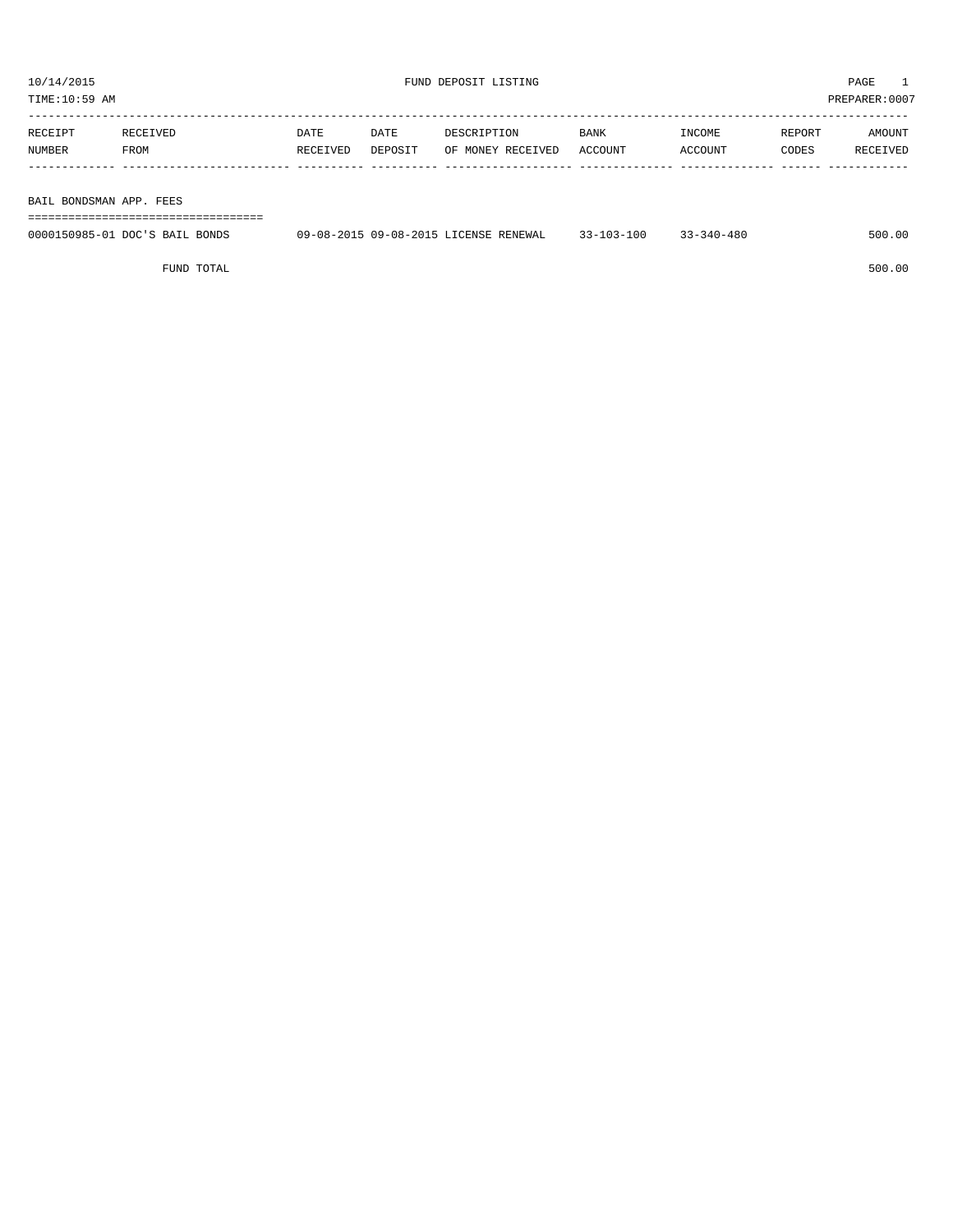TIME:10:59 AM PREPARER:0007

| RECEIPT | RECEIVED                    | DATE     | DATE    | DESCRIPTION       | <b>BANK</b> | INCOME  | REPORT | AMOUNT   |  |
|---------|-----------------------------|----------|---------|-------------------|-------------|---------|--------|----------|--|
| NUMBER  | FROM                        | RECEIVED | DEPOSIT | OF MONEY RECEIVED | ACCOUNT     | ACCOUNT | CODES  | RECEIVED |  |
|         |                             |          |         |                   |             |         |        |          |  |
|         |                             |          |         |                   |             |         |        |          |  |
|         | DISTRICT CT.RECORDS ARCHIVE |          |         |                   |             |         |        |          |  |

| 0000150981-14 LEGEND BANK    | 09-04-2015 09-04-2015 AUG. 2015 INTEREST 34-103-100 |                  | 34-360-100 | 1.09   |
|------------------------------|-----------------------------------------------------|------------------|------------|--------|
| 0000151048-19 DISTRICT CLERK | 09-24-2015 09-24-2015 AUG. 1-31, 2015               | $34 - 103 - 100$ | 34-370-450 | 495.95 |

FUND TOTAL 497.04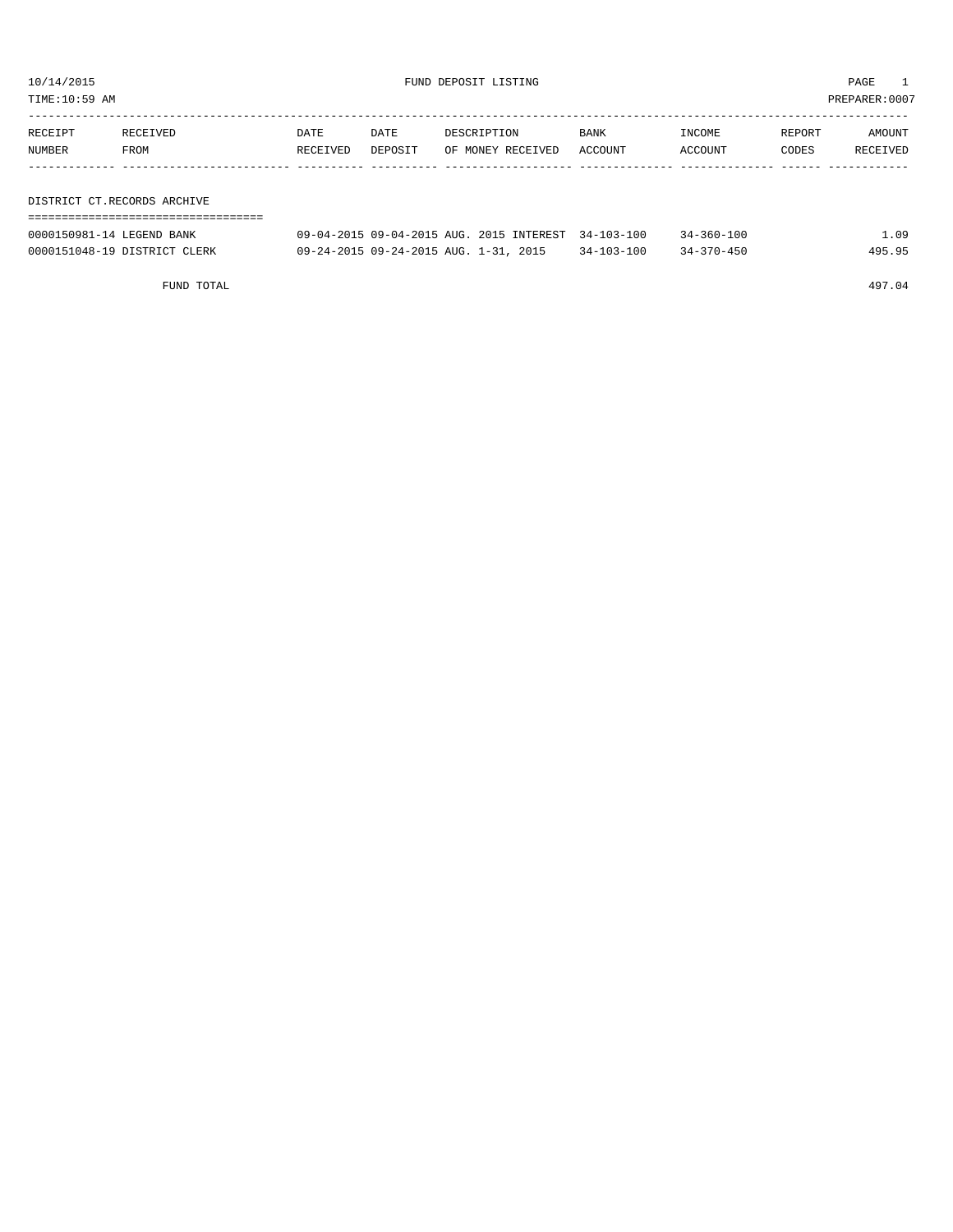TIME:10:59 AM PREPARER:0007

| RECEIPT | RECEIVED    | DATE     | DATE    | DESCRIPTION       | <b>BANK</b> | INCOME  | REPORT | AMOUNT   |
|---------|-------------|----------|---------|-------------------|-------------|---------|--------|----------|
| NUMBER  | <b>FROM</b> | RECEIVED | DEPOSIT | OF MONEY RECEIVED | ACCOUNT     | ACCOUNT | CODES  | RECEIVED |
|         |             |          |         |                   |             |         |        |          |

#### LAW LIBRARY FUND

| 0000150981-15 LEGEND BANK    | 09-04-2015 09-04-2015 AUG. 2015 INTEREST 35-103-100 |                  | 35-360-100       | 7.21     |
|------------------------------|-----------------------------------------------------|------------------|------------------|----------|
| 0000150992-19 COUNTY CLERK   | 09-09-2015 09-09-2015 MAY 2015                      | 35-103-100       | $35 - 340 - 403$ | 596.53   |
| 0000151048-20 DISTRICT CLERK | 09-24-2015 09-24-2015 AUG. 1-31, 2015               | $35 - 103 - 100$ | $35 - 340 - 450$ | 1,263.57 |
| 0000151057-19 COUNTY CLERK   | 09-30-2015 09-30-2015 JUNE 2015                     | $35 - 103 - 100$ | $35 - 340 - 403$ | 701.77   |

FUND TOTAL 2,569.08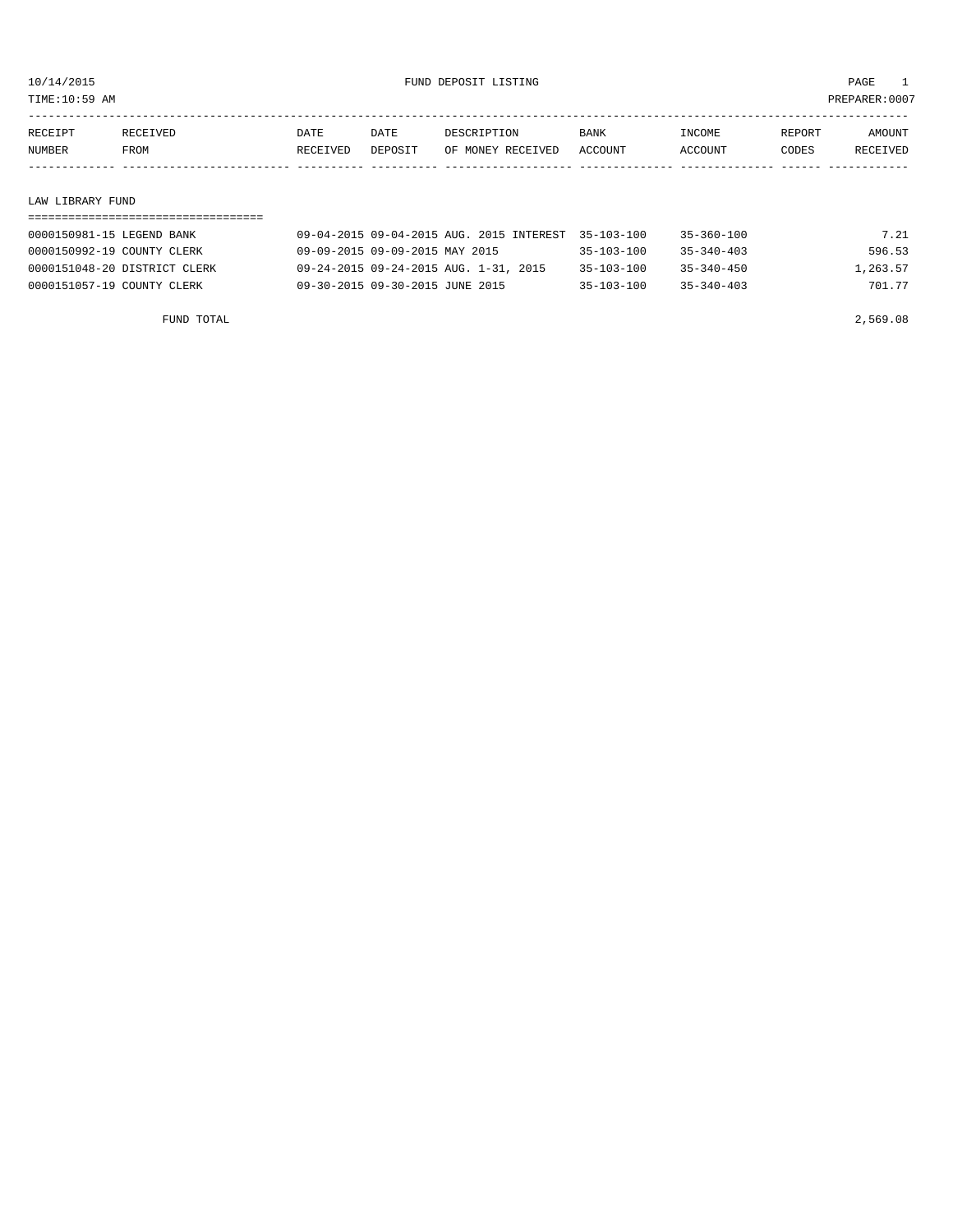${\rm FUND\ DEPOSIT\ LISTING} \qquad \qquad {\rm PAGE} \qquad \qquad {\rm 10/14/2015} \qquad \qquad {\rm PAGE} \qquad \qquad {\rm 10/14/2015} \qquad \qquad {\rm 10/14/2015} \qquad \qquad {\rm 10/14/2015} \qquad \qquad {\rm 10/14/2015} \qquad \qquad {\rm 10/14/2015} \qquad \qquad {\rm 10/14/2015} \qquad \qquad {\rm 10/14/2015} \qquad \qquad {\rm 10/14/2015} \qquad \qquad$ 

| $TIME$ .<br>AM | 0007:،<br><b>PREPARE</b> |
|----------------|--------------------------|
| --             |                          |

| RECEIPT | <b>RECEIVED</b> | DATE     | DATE    | DESCRIPTION       | <b>BANK</b> | INCOME  | REPORT | AMOUNT   |
|---------|-----------------|----------|---------|-------------------|-------------|---------|--------|----------|
| NUMBER  | FROM            | RECEIVED | DEPOSIT | OF MONEY RECEIVED | ACCOUNT     | ACCOUNT | CODES  | RECEIVED |
|         |                 |          |         |                   |             |         |        |          |
|         |                 |          |         |                   |             |         |        |          |

## D.A. FEE ACCOUNT FUND

| 0000150966-01 DA TRUST FUND      | 09-01-2015 09-01-2015 CHECK FEES                    | $36 - 103 - 136$ | 36-340-475       | 105.00 |
|----------------------------------|-----------------------------------------------------|------------------|------------------|--------|
| 0000150978-01 COUNTY CLERK       | 09-03-2015 09-03-2015 RESTITUTION BLOOD             | $36 - 103 - 136$ | $36 - 370 - 130$ | 27.76  |
| 0000150981-22 LEGEND BANK        | 09-04-2015 09-04-2015 AUG. 2015 INTEREST 36-103-136 |                  | $36 - 360 - 100$ | 0.05   |
| 0000150981-23 LEGEND BANK        | 09-04-2015 09-04-2015 AUG. 2015 INTEREST 36-103-236 |                  | $36 - 360 - 236$ | 0.04   |
| 0000151012-01 FANNIN COUNTY CSCD | 09-16-2015 09-16-2015 BLOOD DRAWS                   | $36 - 103 - 136$ | $36 - 370 - 130$ | 70.10  |
|                                  |                                                     |                  |                  |        |

FUND TOTAL 202.95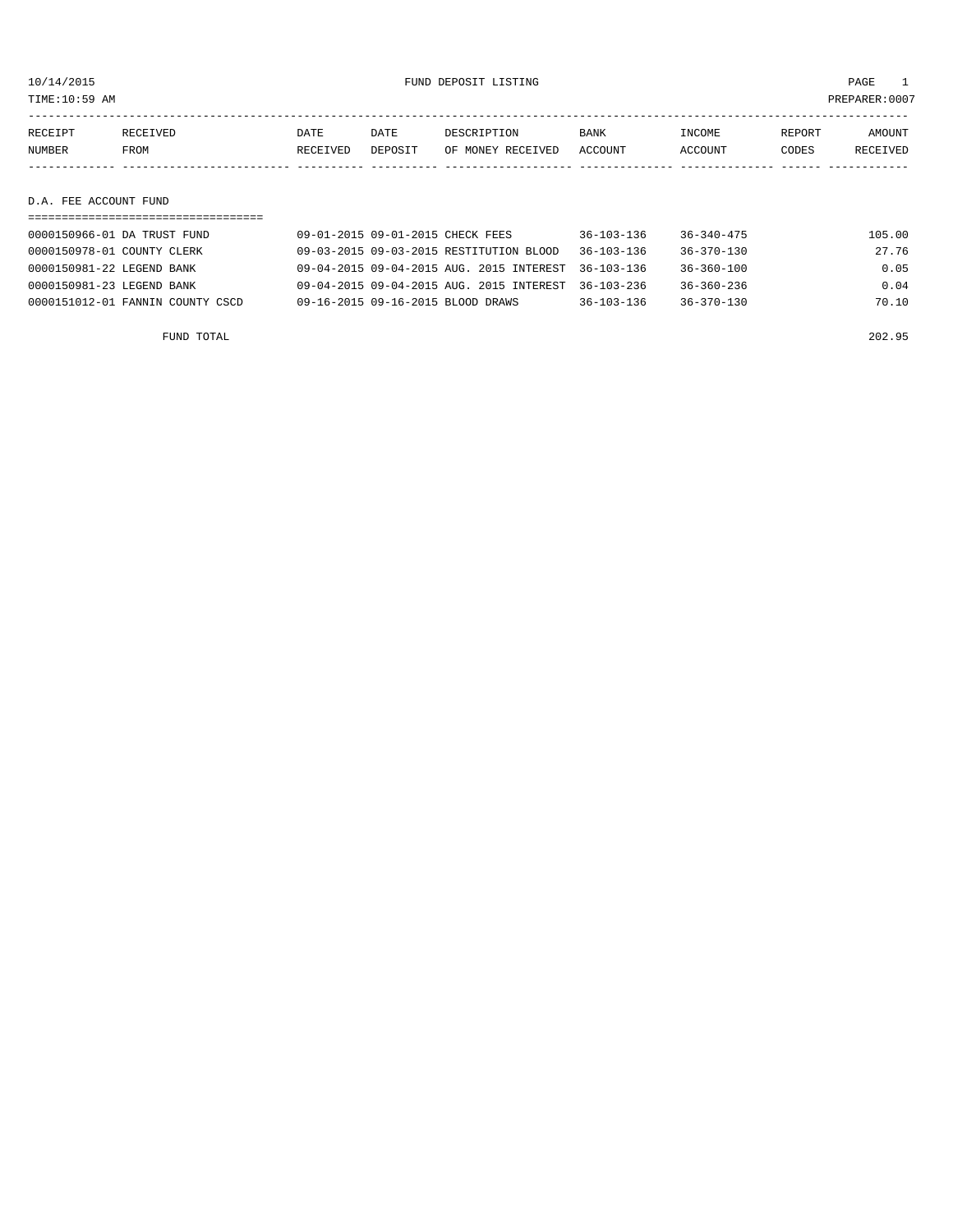| TIME:10:59 AM     |                  |                         |                 |                                  |                        |                   |                 | PREPARER: 0007     |
|-------------------|------------------|-------------------------|-----------------|----------------------------------|------------------------|-------------------|-----------------|--------------------|
| RECEIPT<br>NUMBER | RECEIVED<br>FROM | <b>DATE</b><br>RECEIVED | DATE<br>DEPOSIT | DESCRIPTION<br>OF MONEY RECEIVED | <b>BANK</b><br>ACCOUNT | INCOME<br>ACCOUNT | REPORT<br>CODES | AMOUNT<br>RECEIVED |
|                   |                  |                         |                 |                                  |                        |                   |                 |                    |

CONTRABAND SEIZURE

===================================

| 0000150981-24 LEGEND BANK | 09-04-2015 09-04-2015 AUG. 2015 INTEREST 37-103-137 |  | $37 - 360 - 100$ | 0.05 |
|---------------------------|-----------------------------------------------------|--|------------------|------|
|                           |                                                     |  |                  |      |

FUND TOTAL 0.05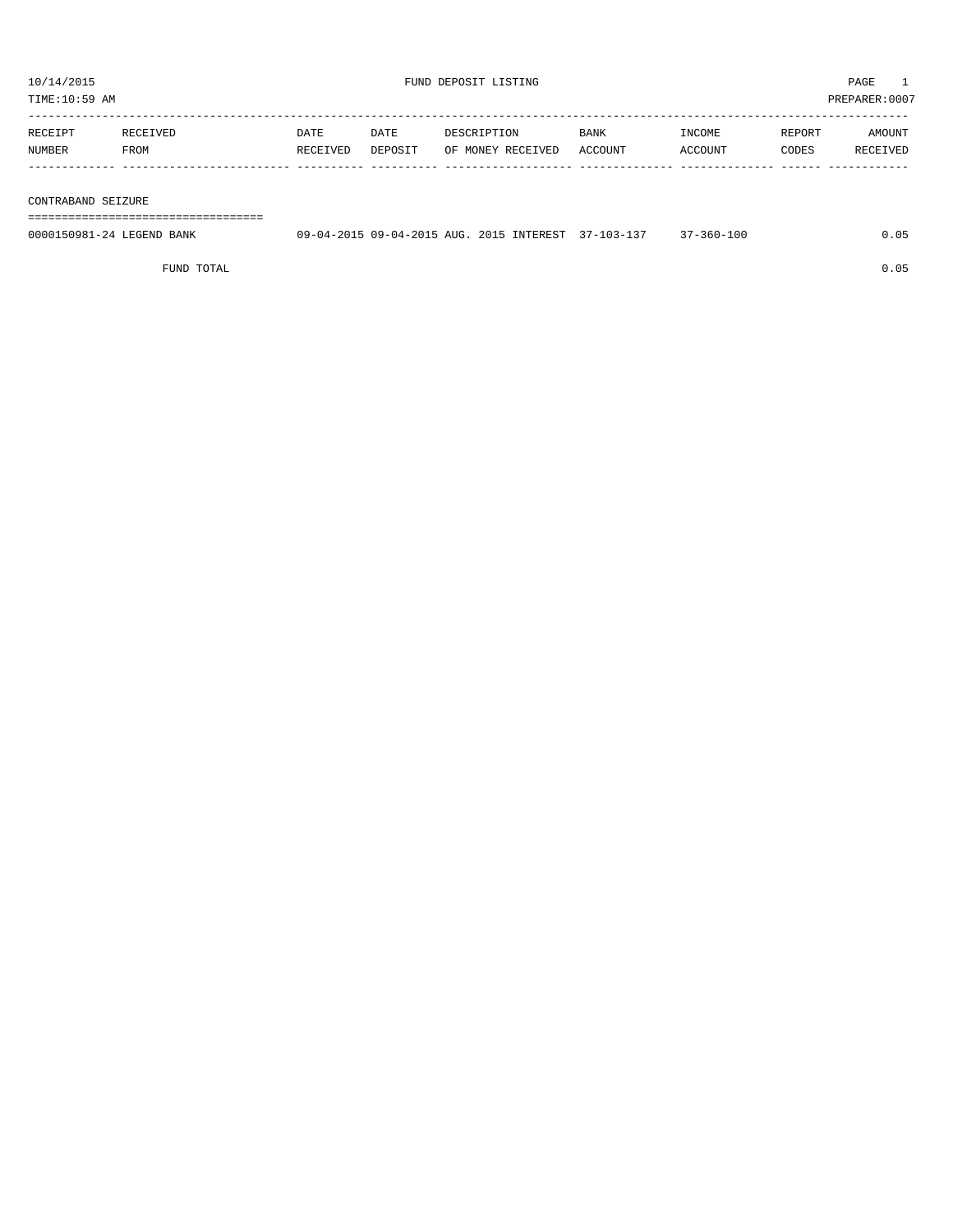TIME:10:59 AM PREPARER:0007

| RECEIPT       | RECEIVED | DATE     | DATE    | DESCRIPTION       | <b>BANK</b> | INCOME  | REPORT | AMOUNT   |
|---------------|----------|----------|---------|-------------------|-------------|---------|--------|----------|
| NUMBER        | FROM     | RECEIVED | DEPOSIT | OF MONEY RECEIVED | ACCOUNT     | ACCOUNT | CODES  | RECEIVED |
|               |          |          |         |                   |             |         |        |          |
|               |          |          |         |                   |             |         |        |          |
| IHC CO-OP GIN |          |          |         |                   |             |         |        |          |

IHC CO-OP GIN

| -------------------------------------<br>------------------------------------ |                                        |               |            |                  |                                 |
|-------------------------------------------------------------------------------|----------------------------------------|---------------|------------|------------------|---------------------------------|
| 0000150964-06 TEXPOOL                                                         | $09 - 01 - 2015$ $09 - 01 - 2015$ AUG. | 2015 INTEREST | 38-103-175 | $38 - 360 - 100$ | the contract of the contract of |

0000150981-16 LEGEND BANK 09-04-2015 09-04-2015 AUG. 2015 INTEREST 38-103-100 38-360-100 0.02

FUND TOTAL  $1.16$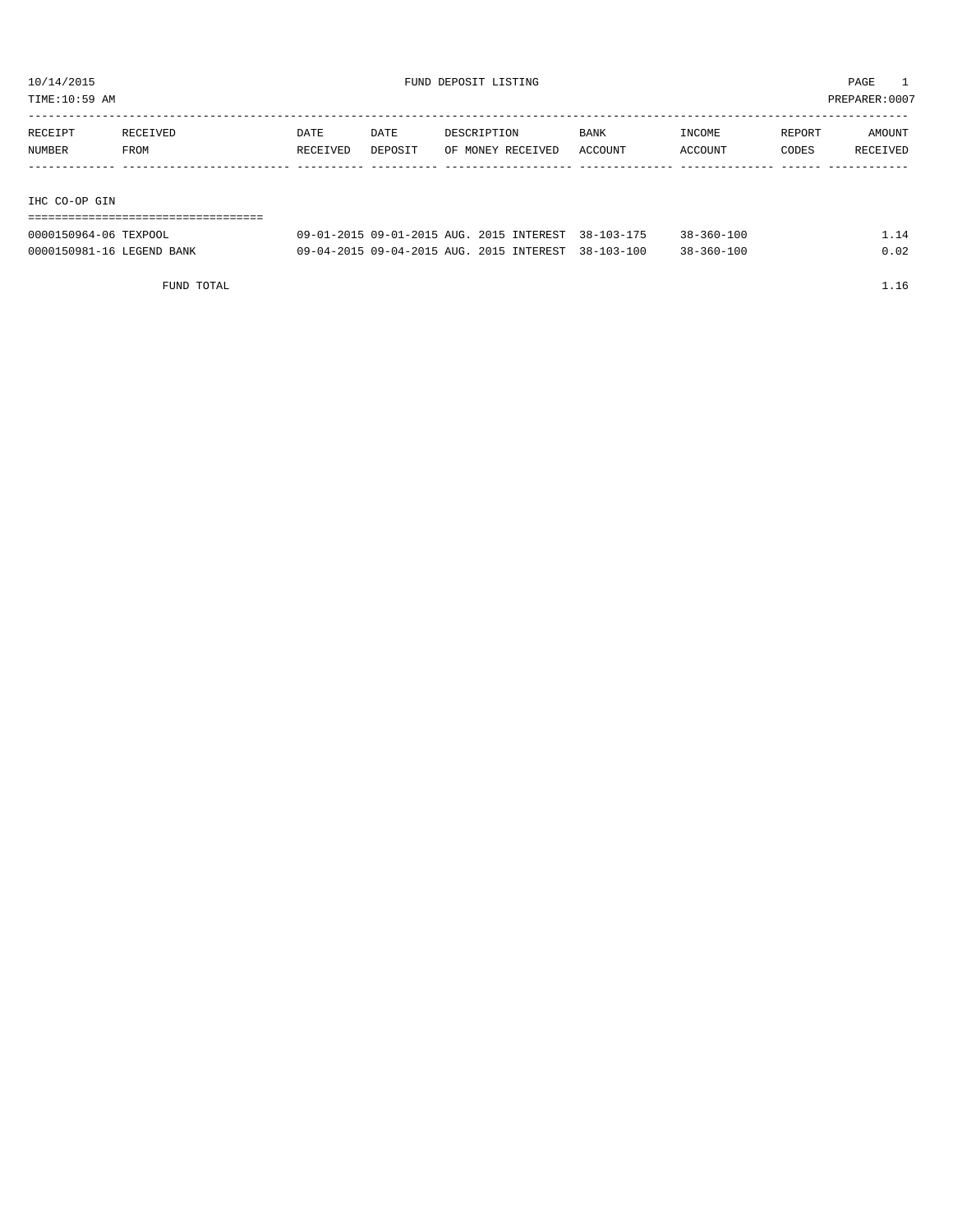TIME:10:59 AM PREPARER:0007

| RECEIPT       | RECEIVED        | DATE     | DATE    | DESCRIPTION       | <b>BANK</b> | INCOME  | REPORT | AMOUNT   |  |
|---------------|-----------------|----------|---------|-------------------|-------------|---------|--------|----------|--|
| <b>NUMBER</b> | FROM            | RECEIVED | DEPOSIT | OF MONEY RECEIVED | ACCOUNT     | ACCOUNT | CODES  | RECEIVED |  |
|               |                 |          |         |                   |             |         |        |          |  |
|               |                 |          |         |                   |             |         |        |          |  |
|               | IHC B.R. COOPER |          |         |                   |             |         |        |          |  |

## ===================================

| 0000150964-07 TEXPOOL     | 09-01-2015 09-01-2015 AUG. 2015 INTEREST 39-103-175 |  | $39 - 360 - 100$ | 0.31 |
|---------------------------|-----------------------------------------------------|--|------------------|------|
| 0000150981-17 LEGEND BANK | 09-04-2015 09-04-2015 AUG. 2015 INTEREST 39-103-100 |  | $39 - 360 - 100$ | ∩ 71 |

FUND TOTAL 1.02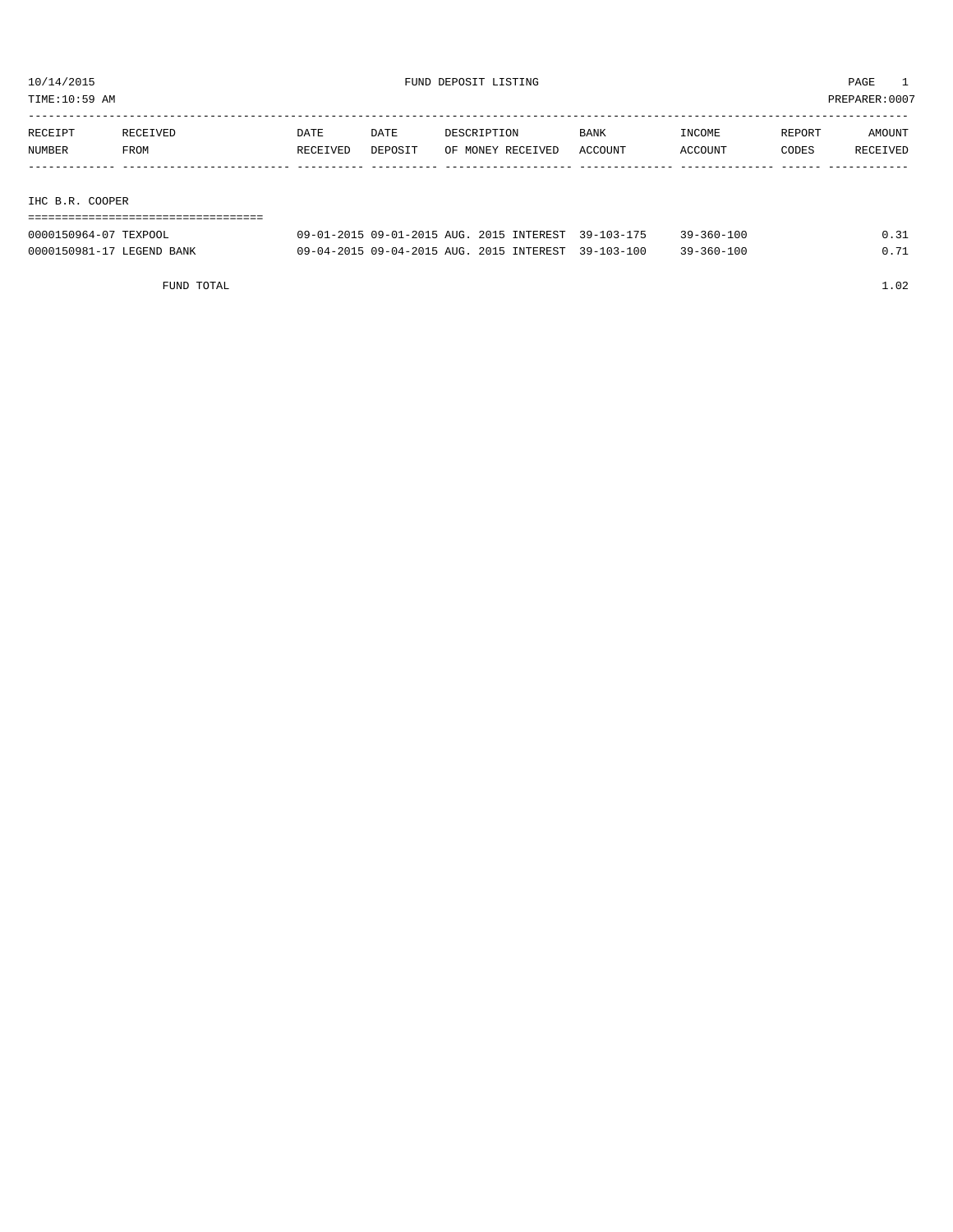TIME:10:59 AM PREPARER:0007

| RECEIPT | RECEIVED | DATE     | DATE    | DESCRIPTION       | <b>BANK</b> | INCOME  | REPORT | AMOUNT   |
|---------|----------|----------|---------|-------------------|-------------|---------|--------|----------|
| NUMBER  | FROM     | RECEIVED | DEPOSIT | OF MONEY RECEIVED | ACCOUNT     | ACCOUNT | CODES  | RECEIVED |
|         |          |          |         |                   |             |         |        |          |
|         |          |          |         |                   |             |         |        |          |

#### CHAPTER 19 FUNDS

| ---------------------------------<br>------------------------------- |                                                      |            |          |
|----------------------------------------------------------------------|------------------------------------------------------|------------|----------|
| 0000151021-01 COMPTROLLER                                            | 09-21-2015 09-21-2015 REIMBURSEMENT FOR 45-103-100   | 45-330-403 | 1,837.56 |
| 0000151055-01 COUNTY CLERK                                           | 09-30-2015 09-30-2015 TAMMY AND JILL REIM 45-103-100 | 45-330-403 | 76.92    |

FUND TOTAL 1,914.48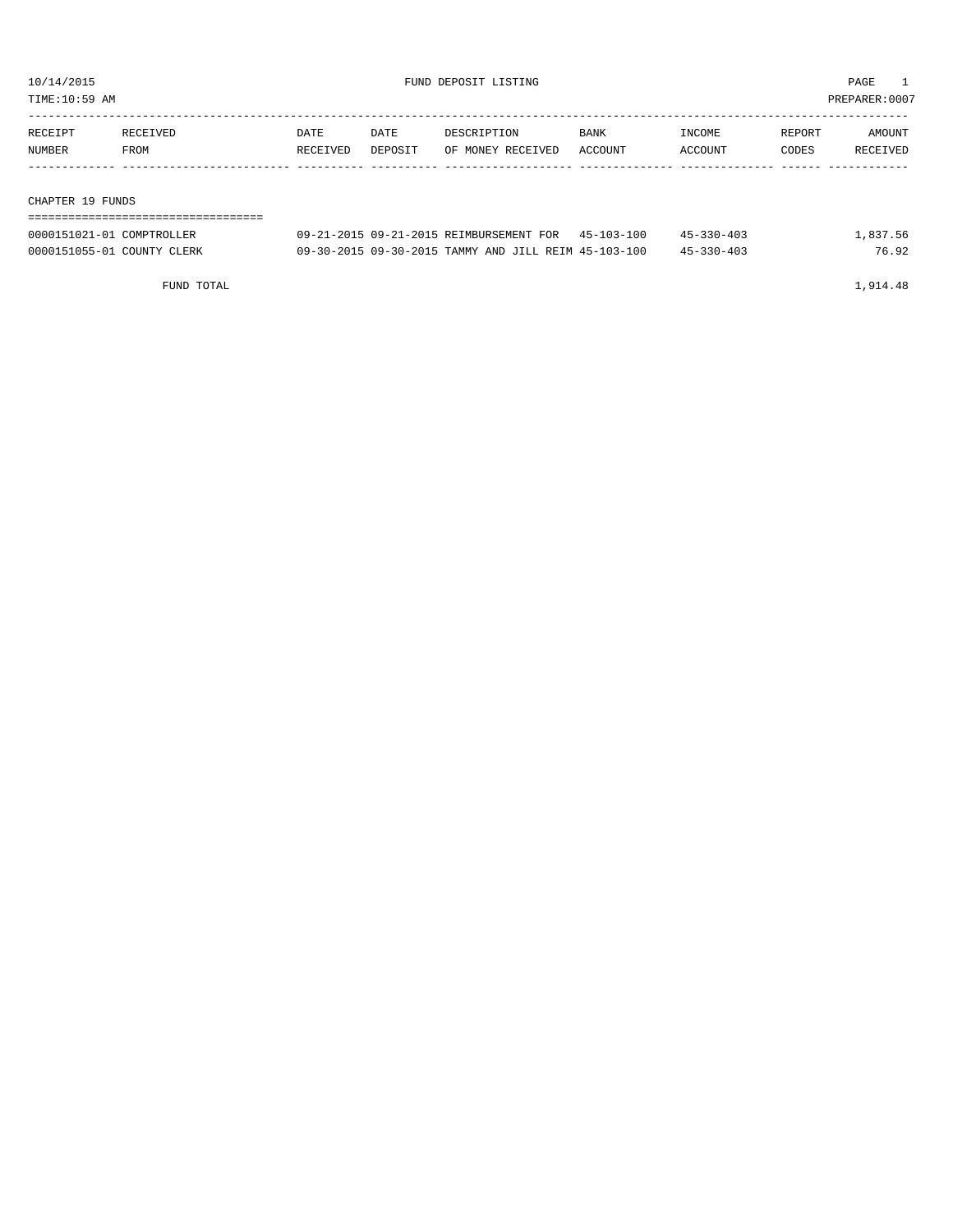TIME:10:59 AM PREPARER:0007

| RECEIPT | <b>RECEIVED</b> | DATE     | <b>DATE</b> | DESCRIPTION       | <b>BANK</b> | <b>INCOME</b>  | REPORT | AMOUNT          |
|---------|-----------------|----------|-------------|-------------------|-------------|----------------|--------|-----------------|
| NUMBER  | <b>FROM</b>     | RECEIVED | DEPOSIT     | OF MONEY RECEIVED | ACCOUNT     | <b>ACCOUNT</b> | CODES  | <b>RECEIVED</b> |
|         |                 |          |             |                   |             |                |        |                 |

#### SAFE ROOM REIMBURSEMENT PROGRAM

| =================================                                                            |  |  |  |  |  |                  |           |
|----------------------------------------------------------------------------------------------|--|--|--|--|--|------------------|-----------|
| 0000151003-01 TEXAS DEPT. OF PUBLIC SAF 09-14-2015 09-14-2015 REOUEST # 11 9 SAFE 46-103-100 |  |  |  |  |  | $46 - 330 - 475$ | 21,807.44 |
| 0000151003-02 TEXAS DEPT. OF PUBLIC SAF 09-14-2015 09-14-2015 REQUEST # 11 9 SAFE 46-103-100 |  |  |  |  |  | $46 - 330 - 476$ | 900.00    |

FUND TOTAL 22,707.44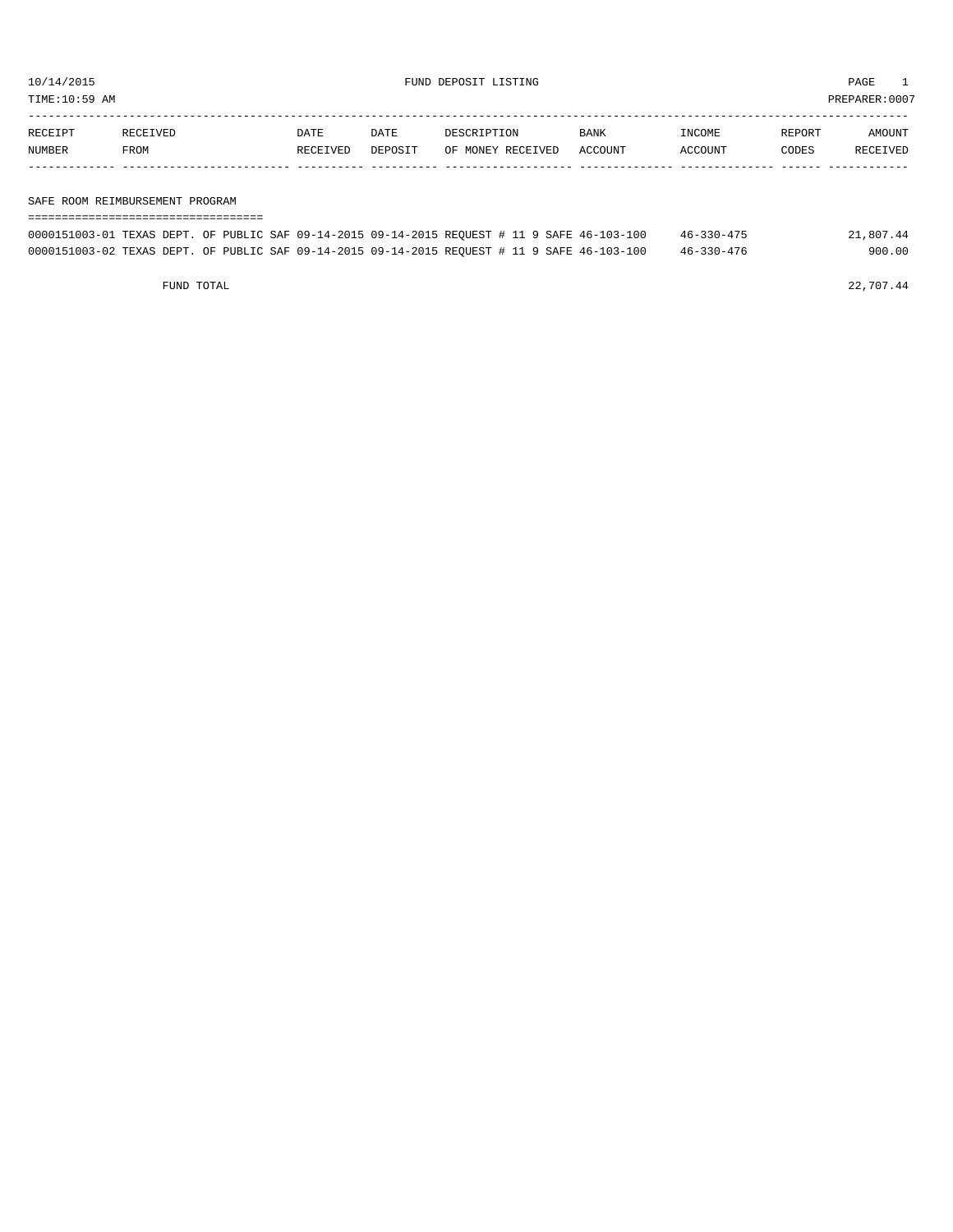| RECEIPT                 | RECEIVED | DATE     | DATE    | DESCRIPTION       | <b>BANK</b> | INCOME  | REPORT | AMOUNT   |
|-------------------------|----------|----------|---------|-------------------|-------------|---------|--------|----------|
| NUMBER                  | FROM     | RECEIVED | DEPOSIT | OF MONEY RECEIVED | ACCOUNT     | ACCOUNT | CODES  | RECEIVED |
|                         |          |          |         |                   |             |         |        |          |
|                         |          |          |         |                   |             |         |        |          |
| ELECTION EQUIPMENT FUND |          |          |         |                   |             |         |        |          |
|                         |          |          |         |                   |             |         |        |          |

| 0000151024-01 FANNIN COUNTY REPUBLICAN 09-21-2015 09-21-2015 DONATION | $48 - 103 - 100$ | $48 - 340 - 130$ | 119.65 |
|-----------------------------------------------------------------------|------------------|------------------|--------|
|                                                                       |                  |                  |        |

FUND TOTAL 119.65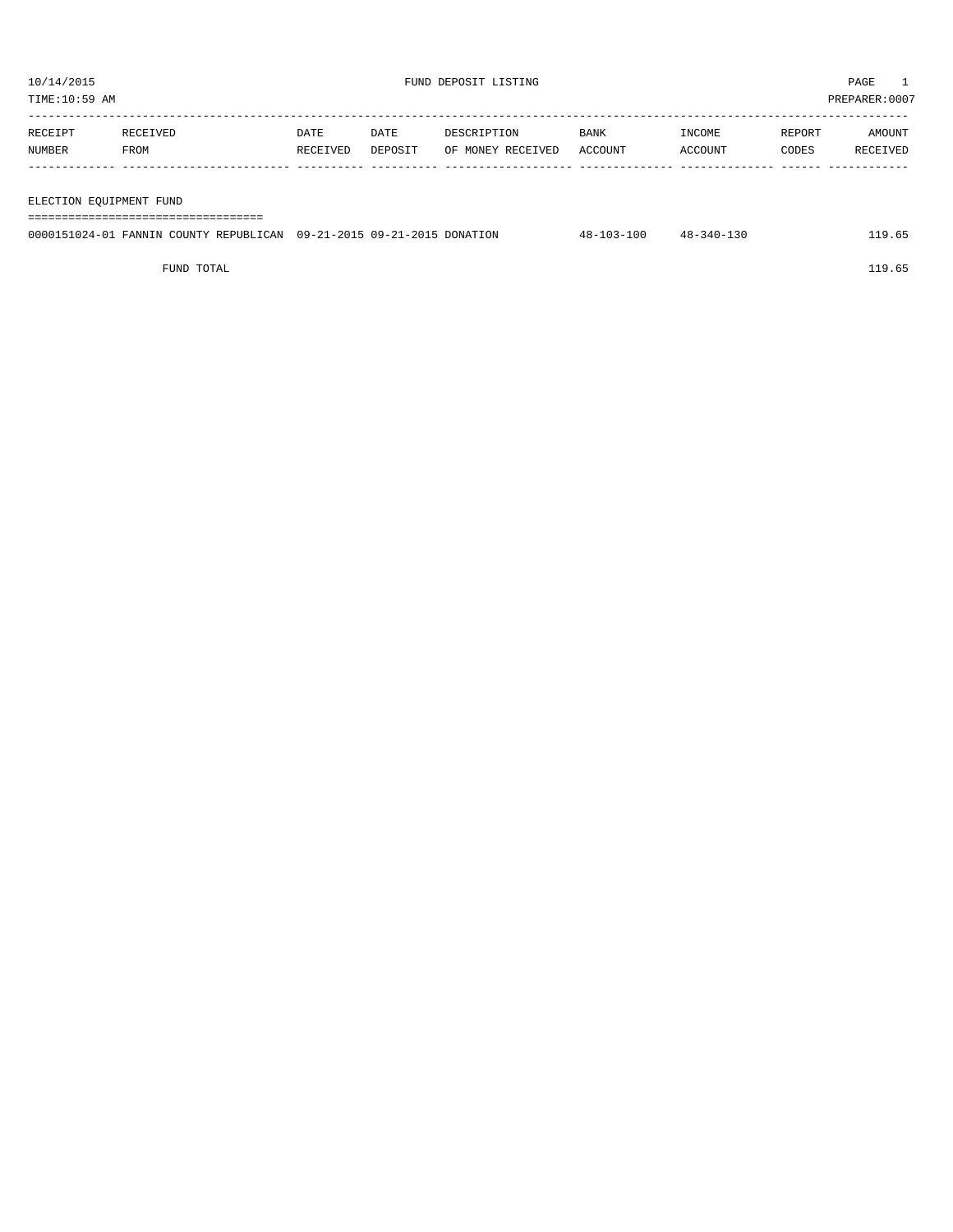TIME:10:59 AM PREPARER:0007

| RECEIPT                    | RECEIVED | DATE     | DATE    | DESCRIPTION       | BANK    | INCOME  | REPORT | AMOUNT   |
|----------------------------|----------|----------|---------|-------------------|---------|---------|--------|----------|
| NUMBER                     | FROM     | RECEIVED | DEPOSIT | OF MONEY RECEIVED | ACCOUNT | ACCOUNT | CODES  | RECEIVED |
|                            |          |          |         |                   |         |         |        |          |
|                            |          |          |         |                   |         |         |        |          |
| CO.& DIST.COURT TECHNOLOGY |          |          |         |                   |         |         |        |          |

## ===================================

| 0000150992-24 COUNTY CLERK   | 09-09-2015 09-09-2015 MAY 2015        | $51 - 103 - 100$ | $51 - 370 - 440$ | 75.68  |
|------------------------------|---------------------------------------|------------------|------------------|--------|
| 0000151048-25 DISTRICT CLERK | 09-24-2015 09-24-2015 AUG. 1-31, 2015 | $51 - 103 - 100$ | $51 - 370 - 440$ | 50.49  |
| 0000151057-24 COUNTY CLERK   | 09-30-2015 09-30-2015 JUNE 2015       | $51 - 103 - 100$ | 51-370-440       | 103.03 |

FUND TOTAL 229.20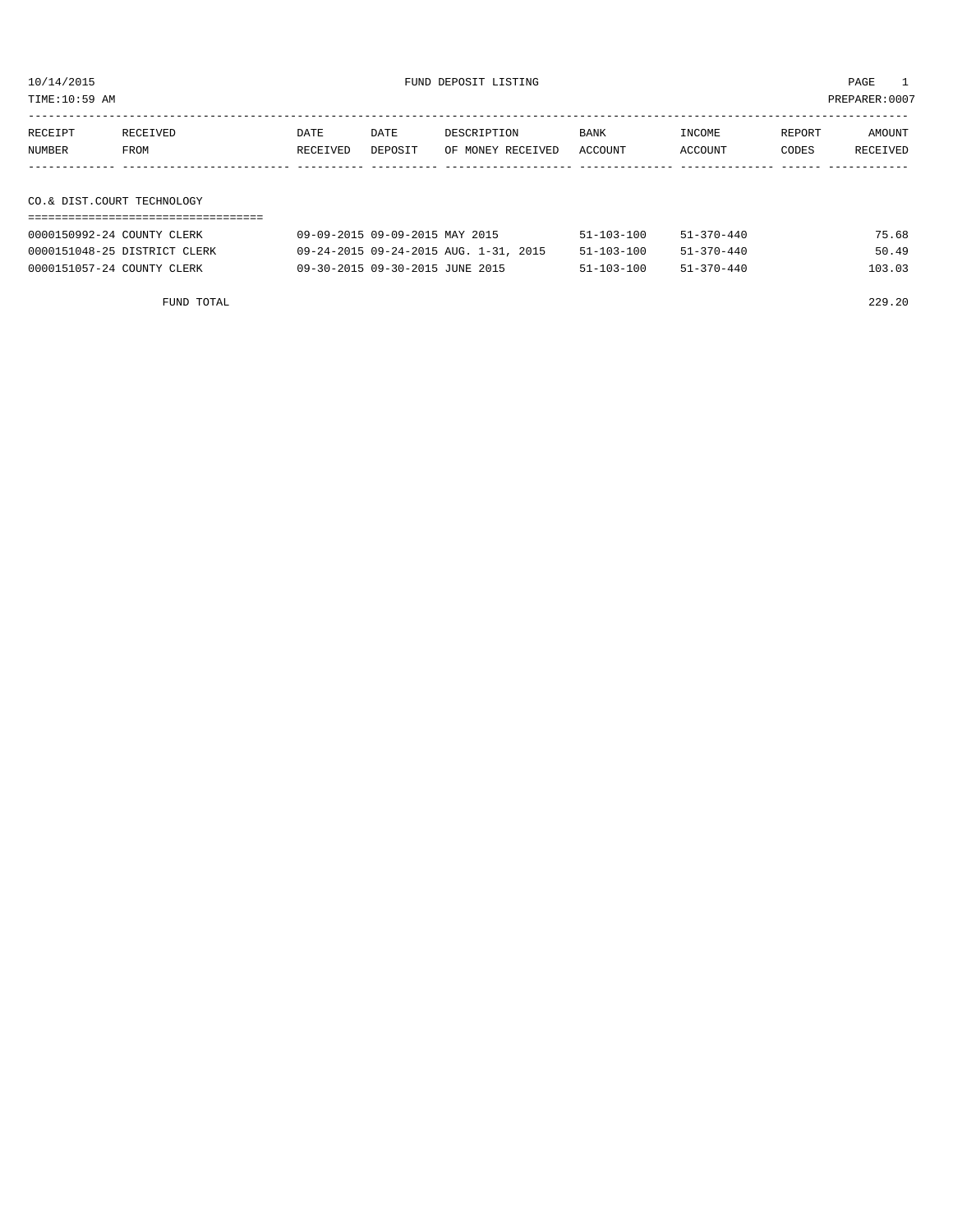TIME:10:59 AM PREPARER:0007

| RECEIPT | RECEIVED | DATE     | DATE    | DESCRIPTION               | <b>BANK</b> | INCOME  | REPORT | AMOUNT          |
|---------|----------|----------|---------|---------------------------|-------------|---------|--------|-----------------|
| NUMBER  | FROM     | RECEIVED | DEPOSIT | OF MONEY RECEIVED ACCOUNT |             | ACCOUNT | CODES  | <b>RECEIVED</b> |
|         |          |          |         |                           |             |         |        |                 |

## COURT RECORDS PRESERVATION

| 0000150981-18 LEGEND BANK    | 09-04-2015 09-04-2015 AUG. 2015 INTEREST | $52 - 103 - 100$ | 52-360-100       | 1.86   |
|------------------------------|------------------------------------------|------------------|------------------|--------|
| 0000150992-25 COUNTY CLERK   | 09-09-2015 09-09-2015 MAY 2015           | $52 - 103 - 100$ | $52 - 370 - 133$ | 150.43 |
| 0000151048-26 DISTRICT CLERK | 09-24-2015 09-24-2015 AUG. 1-31, 2015    | $52 - 103 - 100$ | $52 - 370 - 133$ | 370.97 |
| 0000151057-25 COUNTY CLERK   | 09-30-2015 09-30-2015 JUNE 2015          | $52 - 103 - 100$ | $52 - 370 - 133$ | 190.51 |

FUND TOTAL  $713.77$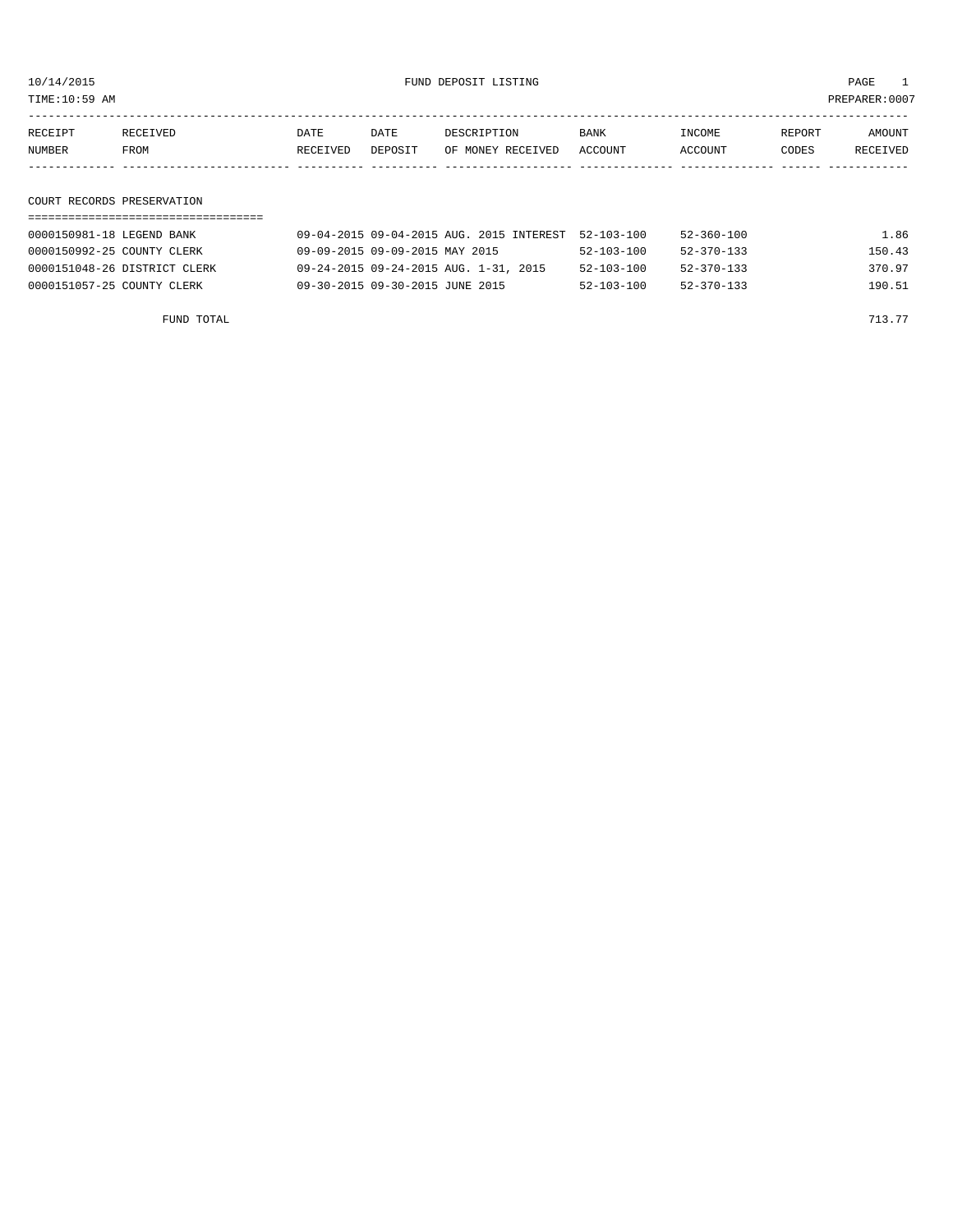| TIME:10:59 AM<br>PREPARER: 0007 |                          |          |         |                   |         |         |        |          |  |
|---------------------------------|--------------------------|----------|---------|-------------------|---------|---------|--------|----------|--|
|                                 |                          |          |         |                   |         |         |        |          |  |
| RECEIPT                         | RECEIVED                 | DATE     | DATE    | DESCRIPTION       | BANK    | INCOME  | REPORT | AMOUNT   |  |
| NUMBER                          | FROM                     | RECEIVED | DEPOSIT | OF MONEY RECEIVED | ACCOUNT | ACCOUNT | CODES  | RECEIVED |  |
|                                 |                          |          |         |                   |         |         |        |          |  |
|                                 | CO.CLERK RECORDS ARCHIVE |          |         |                   |         |         |        |          |  |
|                                 |                          |          |         |                   |         |         |        |          |  |

| 0000150992-26 COUNTY CLERK | 09-09-2015 09-09-2015 MAY 2015  | $53 - 103 - 100$ | 53-370-133 | 5.260.00 |
|----------------------------|---------------------------------|------------------|------------|----------|
| 0000151057-26 COUNTY CLERK | 09-30-2015 09-30-2015 JUNE 2015 | $53 - 103 - 100$ | 53-370-133 | 5,700.14 |

FUND TOTAL  $10,960.14$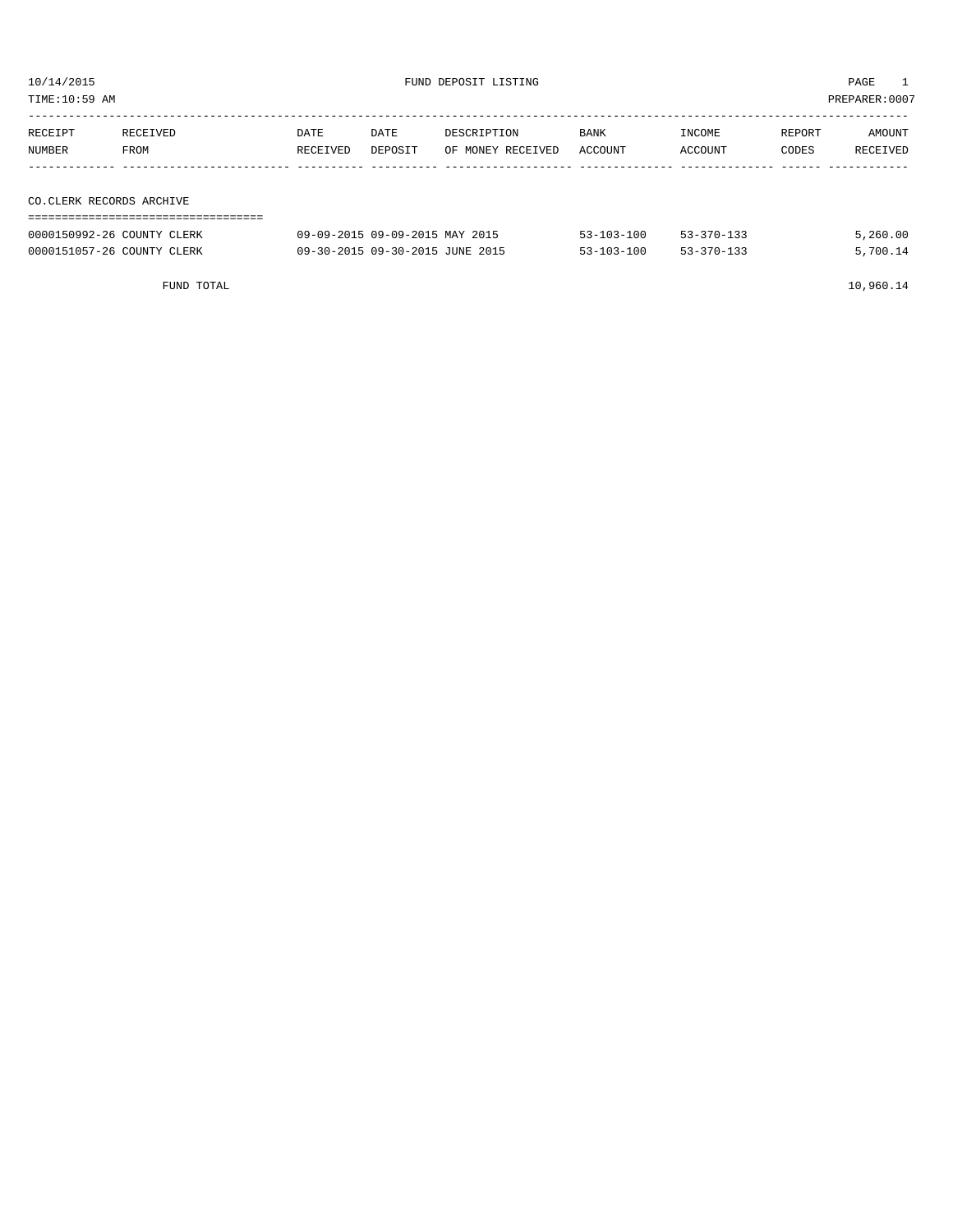TIME:10:59 AM PREPARER:0007

| RECEIPT | RECEIVED | DATE     | DATE    | DESCRIPTION       | BANK    | INCOME  | REPORT | AMOUNT   |
|---------|----------|----------|---------|-------------------|---------|---------|--------|----------|
| NUMBER  | FROM     | RECEIVED | DEPOSIT | OF MONEY RECEIVED | ACCOUNT | ACCOUNT | CODES  | RECEIVED |
|         |          |          |         |                   |         |         |        |          |

### F.C. LAW ENFORCEMENT EDUCATION

===================================

| 0000150981-25 LEGEND BANK | 09-04-2015 09-04-2015 AUG. 2015 INTEREST 55-103-155 |  | 55-360-100 | 0.01 |
|---------------------------|-----------------------------------------------------|--|------------|------|
|                           |                                                     |  |            |      |

FUND TOTAL  $0.01$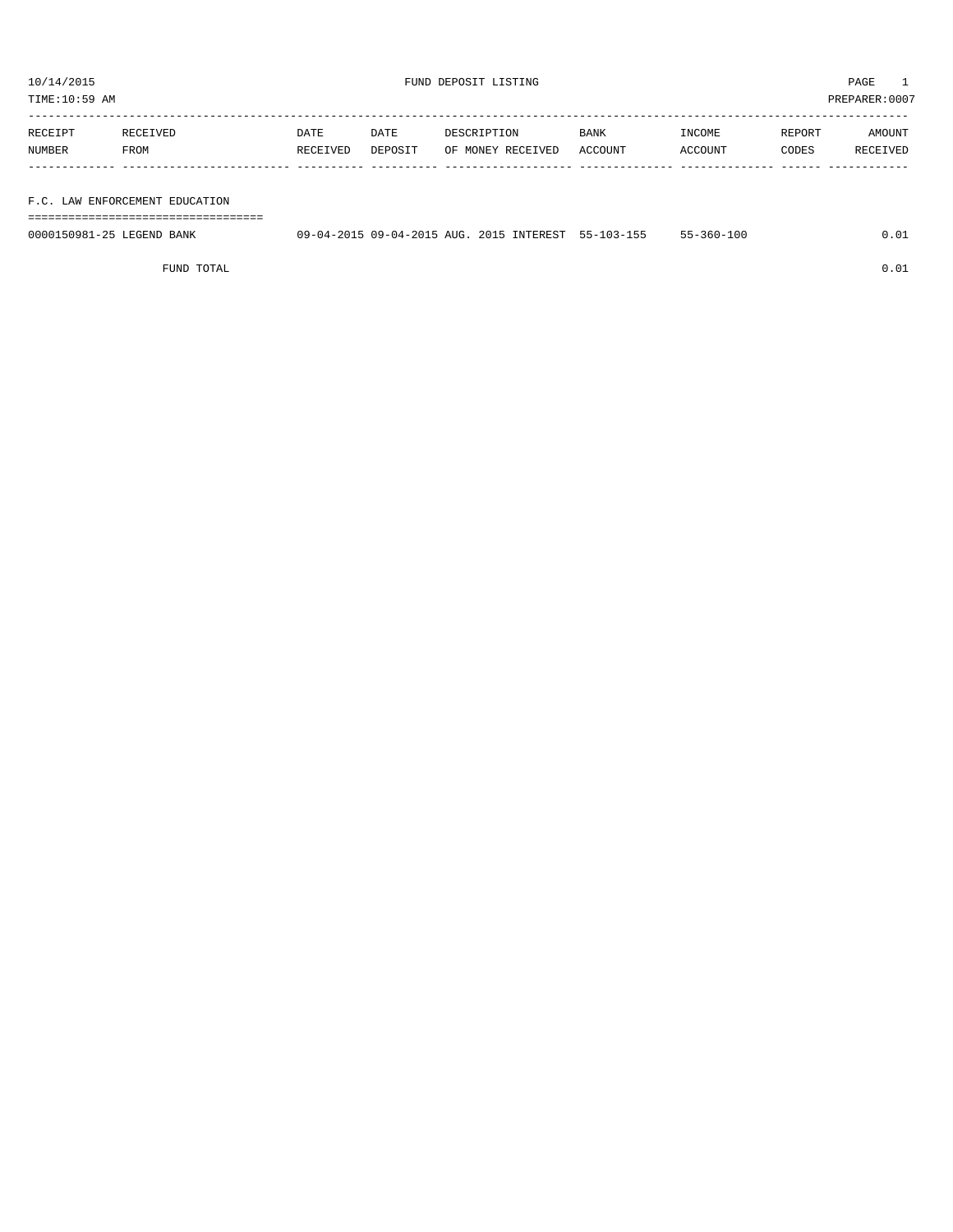TIME:10:59 AM PREPARER:0007

| RECEIPT | RECEIVED | DATE     | DATE    | DE SCRIPTION      | <b>BANK</b> | NCOME <sup>-</sup> | REPORT | AMOUNT   |
|---------|----------|----------|---------|-------------------|-------------|--------------------|--------|----------|
| NUMBER  | FROM     | RECEIVED | DEPOSIT | OF MONEY RECEIVED | ACCOUNT     | ACCOUNT            | CODES  | RECEIVED |
|         |          |          |         |                   |             |                    |        |          |

#### F C SHERIFF FORFEITURE

| 0000150974-01 COUNTY CLERK | 09-02-2015 09-02-2015 RESTITUTION - AUSTI 56-103-156 | 13.36<br>56-370-130      |
|----------------------------|------------------------------------------------------|--------------------------|
| 0000150981-26 LEGEND BANK  | 09-04-2015 09-04-2015 AUG. 2015 INTEREST 56-103-156  | 0.23<br>$56 - 360 - 100$ |

FUND TOTAL 13.59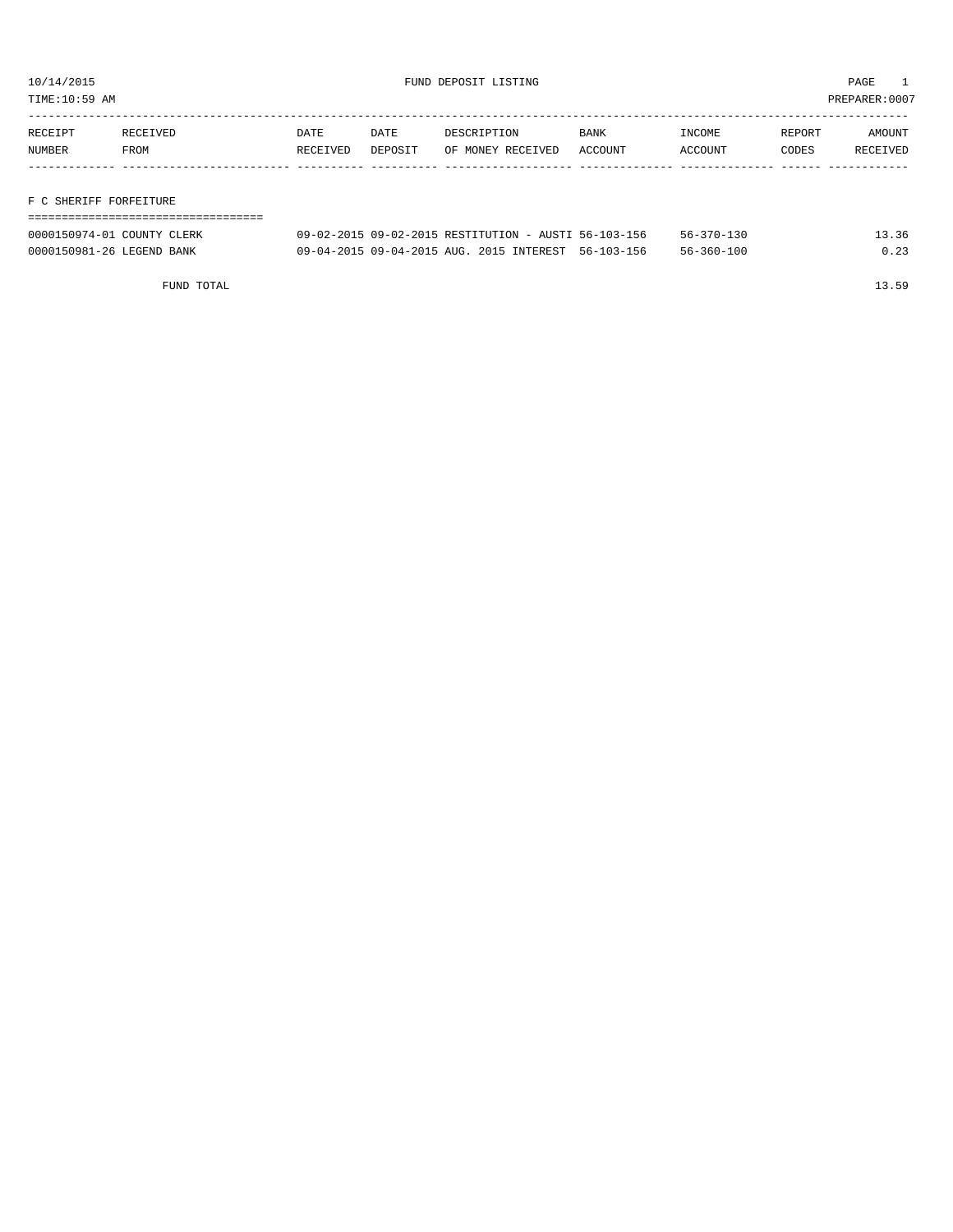TIME:10:59 AM PREPARER:0007

| RECEIPT | RECEIVED    | DATE     | DATE    | DESCRIPTION       | <b>BANK</b> | INCOME  | REPORT | AMOUNT   |
|---------|-------------|----------|---------|-------------------|-------------|---------|--------|----------|
| NUMBER  | <b>FROM</b> | RECEIVED | DEPOSIT | OF MONEY RECEIVED | ACCOUNT     | ACCOUNT | CODES  | RECEIVED |
|         |             |          |         |                   |             |         |        |          |
|         |             |          |         |                   |             |         |        |          |

#### DRUG COURT PROGRAM

| 0000150981-19 LEGEND BANK    | 09-04-2015 09-04-2015 AUG. 2015 INTEREST 59-103-100 |                  | $59 - 360 - 100$ | 1.61   |
|------------------------------|-----------------------------------------------------|------------------|------------------|--------|
| 0000150992-27 COUNTY CLERK   | 09-09-2015 09-09-2015 MAY 2015                      | $59 - 103 - 100$ | $59 - 370 - 425$ | 276.17 |
| 0000151048-27 DISTRICT CLERK | 09-24-2015 09-24-2015 AUG. 1-31, 2015               | $59 - 103 - 100$ | 59-370-425       | 229.50 |
| 0000151057-27 COUNTY CLERK   | 09-30-2015 09-30-2015 JUNE 2015                     | $59 - 103 - 100$ | 59-370-425       | 314.46 |

FUND TOTAL  $821.74$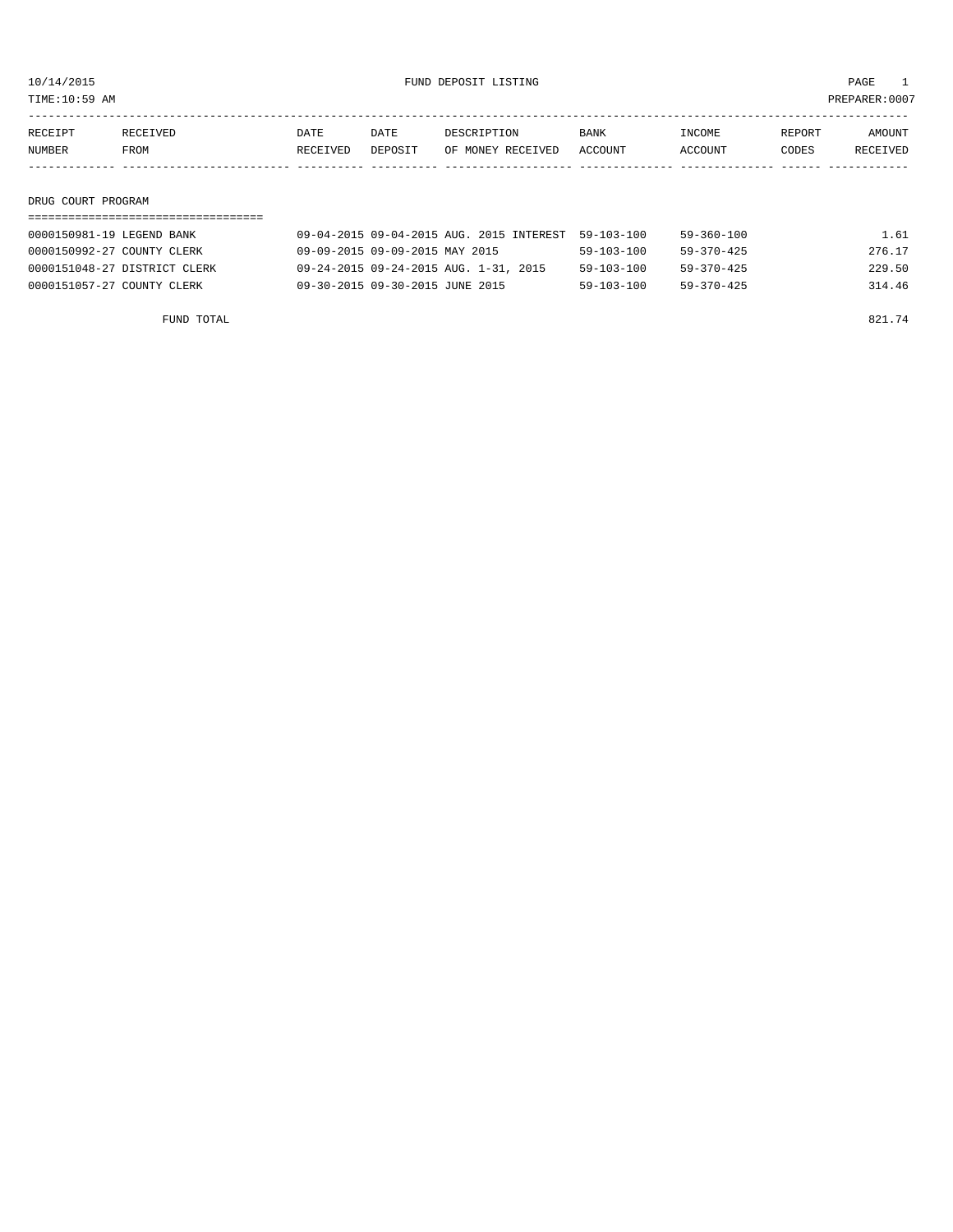TIME:10:59 AM PREPARER:0007

| RECEIPT           | RECEIVED | DATE     | DATE    | DESCRIPTION       | <b>BANK</b> | INCOME  | REPORT | AMOUNT   |
|-------------------|----------|----------|---------|-------------------|-------------|---------|--------|----------|
| NUMBER            | FROM     | RECEIVED | DEPOSIT | OF MONEY RECEIVED | ACCOUNT     | ACCOUNT | CODES  | RECEIVED |
|                   |          |          |         |                   |             |         |        |          |
|                   |          |          |         |                   |             |         |        |          |
| RIGHT OF WAY FUND |          |          |         |                   |             |         |        |          |

| ------------------------------------- |                                                     |  |                  |      |
|---------------------------------------|-----------------------------------------------------|--|------------------|------|
| 0000150964-08 TEXPOOL                 | 09-01-2015 09-01-2015 AUG. 2015 INTEREST 70-103-175 |  | 70-360-100       | 8.02 |
| 0000150981-20 LEGEND BANK             | 09-04-2015 09-04-2015 AUG. 2015 INTEREST 70-103-100 |  | $70 - 360 - 100$ | 1.56 |

FUND TOTAL 9.58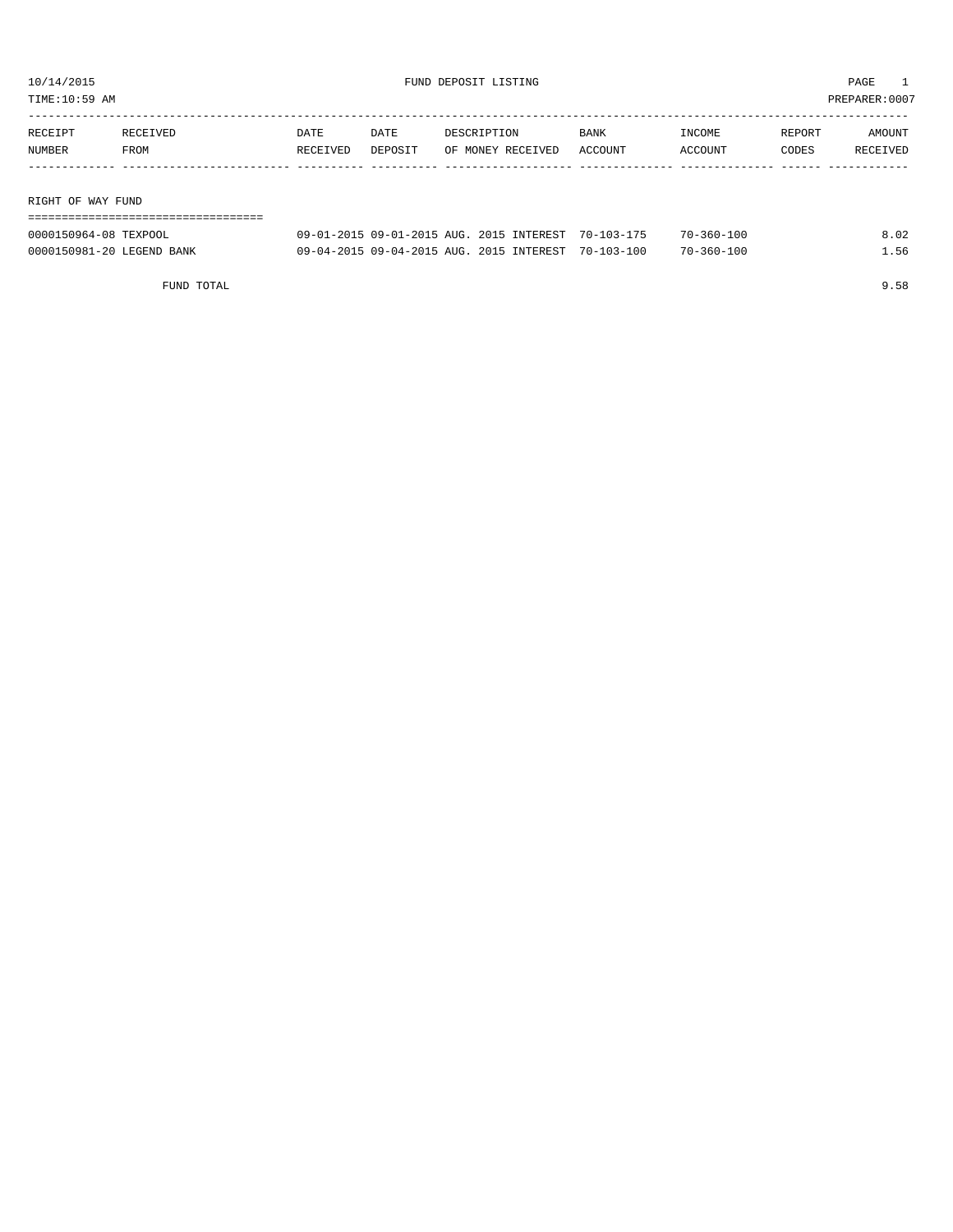10/14/2015 FUND DEPOSIT LISTING PAGE 1

| RECEIPT | <b>RECEIVED</b> | DATE     | DATE    | DESCRIPTION       | <b>BANK</b>    | "NCOME        | REPORT | AMOUNT   |
|---------|-----------------|----------|---------|-------------------|----------------|---------------|--------|----------|
| NUMBER  | FROM            | RECEIVED | DEPOSIT | OF MONEY RECEIVED | <b>ACCOUNT</b> | <b>CCOUNT</b> | CODES  | RECEIVED |
|         |                 |          |         |                   |                |               |        |          |

#### JUVENILE PROBATION

| ================================= |                                                      |            |                  |        |
|-----------------------------------|------------------------------------------------------|------------|------------------|--------|
| 0000151002-01 JUVENILE PROBATION  | 09-14-2015 09-14-2015 PID-2130- PROBATION 87-103-187 |            | $87 - 340 - 575$ | 30.00  |
| 0000151014-01 JUVENILE PROBATION  | 09-18-2015 09-18-2015 PID-2129                       | 87-103-187 | $87 - 340 - 577$ | 20.00  |
| 0000151016-01 JUVENILE PROBATION  | 09-18-2015 09-18-2015 PID-2066 - PROBATIO 87-103-187 |            | $87 - 340 - 575$ | 100.00 |
| 0000151017-01 JUVENILE PROBATION  | 09-18-2015 09-18-2015 PID-2119 - DEFERRED 87-103-187 |            | $87 - 340 - 575$ | 15.00  |
| 0000151018-01 JUVENILE PROBATION  | 09-18-2015 09-18-2015 PID-2128 - DEFERRED 87-103-187 |            | $87 - 340 - 575$ | 20.00  |
| 0000151028-01 JUVENILE PROBATION  | 09-21-2015 09-21-2015 PID-2113 DEFERRED P 87-103-187 |            | $87 - 340 - 575$ | 40.00  |
|                                   |                                                      |            |                  |        |

FUND TOTAL 225.00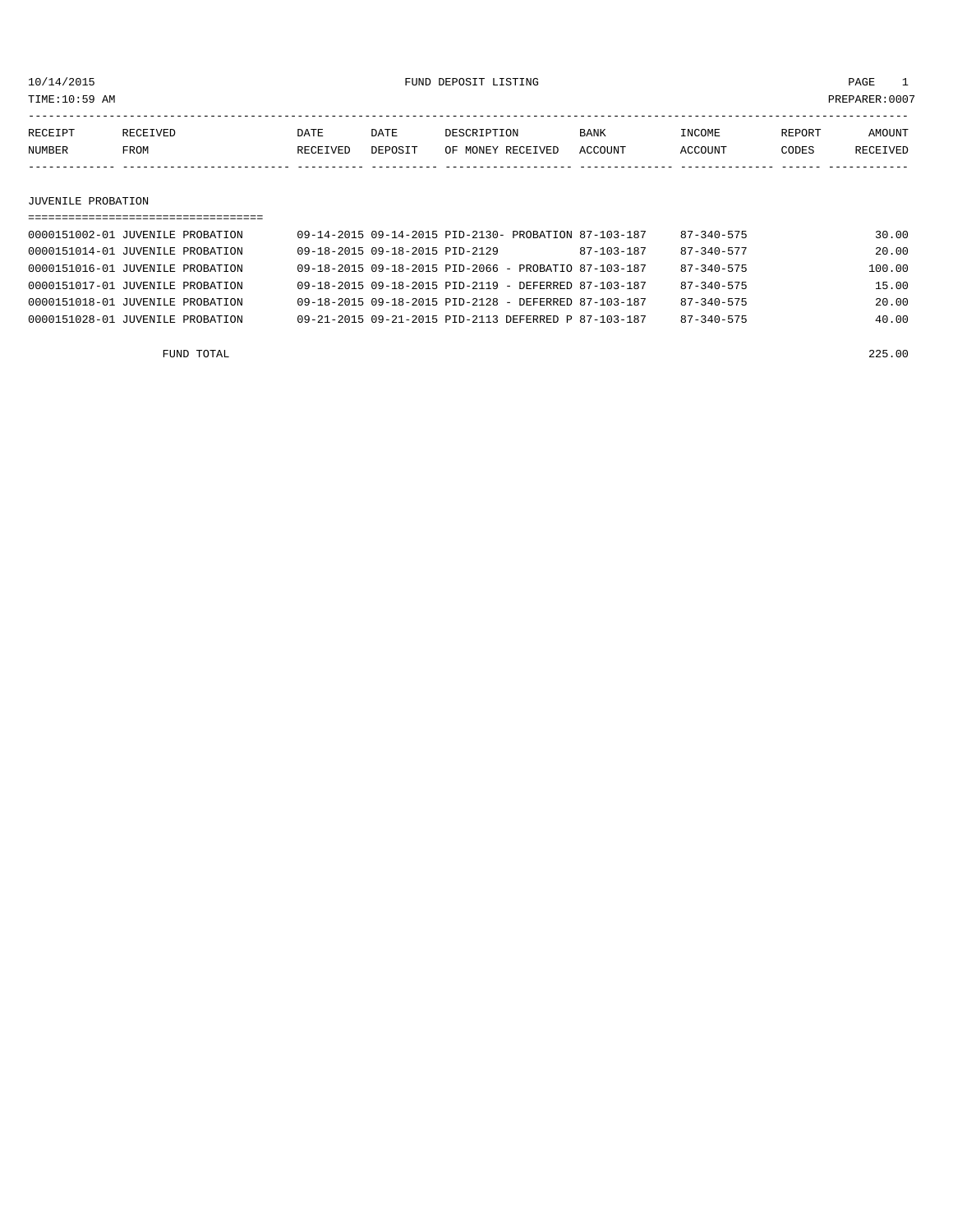TIME:10:59 AM PREPARER:0007

| RECEIPT | RECEIVED    | DATE     | DATE    | DESCRIPTION       | <b>BANK</b> | INCOME  | REPORT | AMOUNT   |
|---------|-------------|----------|---------|-------------------|-------------|---------|--------|----------|
| NUMBER  | <b>FROM</b> | RECEIVED | DEPOSIT | OF MONEY RECEIVED | ACCOUNT     | ACCOUNT | CODES  | RECEIVED |
|         |             |          |         |                   |             |         |        |          |
|         |             |          |         |                   |             |         |        |          |

TEXAS JUVENILE JUSTICE DEPT.

| ===========================      |                                                      |                      |
|----------------------------------|------------------------------------------------------|----------------------|
| 0000150981-27 LEGEND BANK        | 09-04-2015 09-04-2015 AUG. 2015 INTEREST 89-103-992  | 0.69<br>89-360-189   |
| 0000151027-01 JUVENILE PROBATION | 09-21-2015 09-21-2015 PID-2091 COUNSELING 89-103-489 | 120.00<br>89-578-414 |

FUND TOTAL 120.69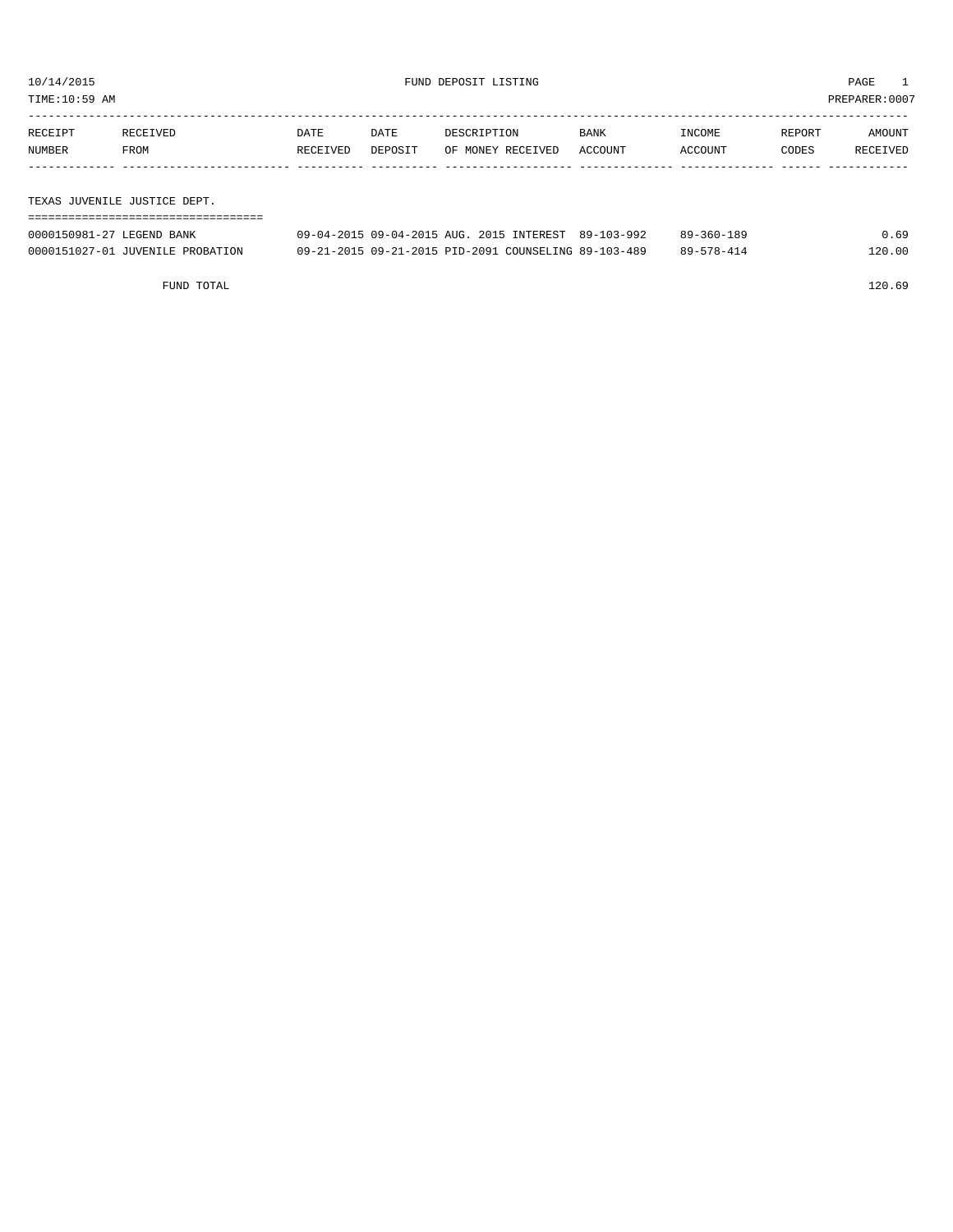TIME:10:59 AM PREPARER:0007

| RECEIPT | RECEIVED    | DATE     | DATE    | DESCRIPTION       | <b>BANK</b> | INCOME  | REPORT | AMOUNT   |
|---------|-------------|----------|---------|-------------------|-------------|---------|--------|----------|
| NUMBER  | <b>FROM</b> | RECEIVED | DEPOSIT | OF MONEY RECEIVED | ACCOUNT     | ACCOUNT | CODES  | RECEIVED |
|         |             |          |         |                   |             |         |        |          |
|         |             |          |         |                   |             |         |        |          |

#### STATZER FUND

| 0000150964-09 TEXPOOL     | 09-01-2015 09-01-2015 AUG. 2015 INTEREST 92-103-175 |  | $92 - 360 - 100$ | 2.38 |
|---------------------------|-----------------------------------------------------|--|------------------|------|
| 0000150981-21 LEGEND BANK | 09-04-2015 09-04-2015 AUG. 2015 INTEREST 92-103-100 |  | $92 - 360 - 100$ | 0.21 |

FUND TOTAL 2.59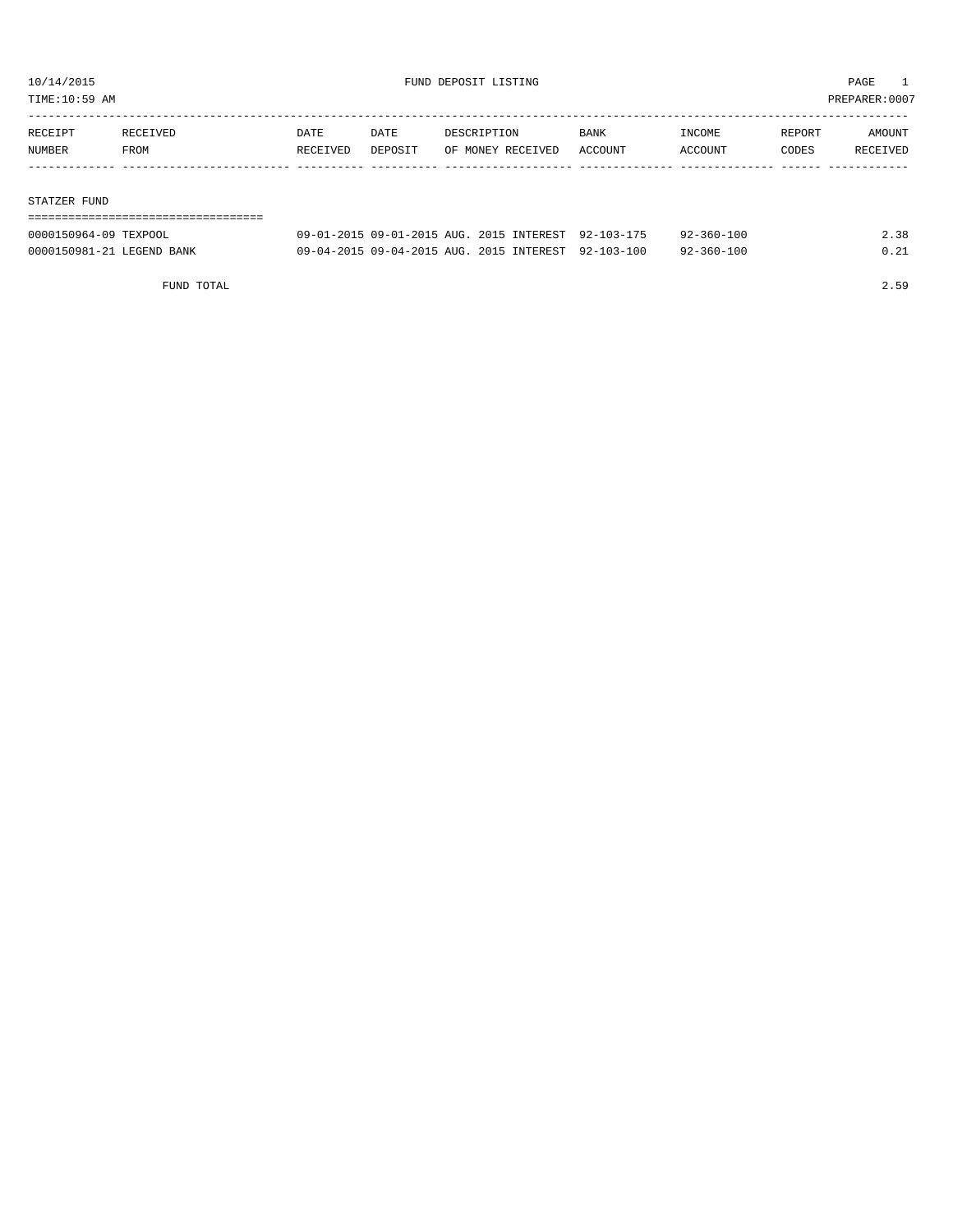| AΜ<br>. ME |              |      |      |                             |               |          |        | ∶∪∪⊍             |
|------------|--------------|------|------|-----------------------------|---------------|----------|--------|------------------|
|            |              |      |      |                             |               |          |        |                  |
| $\cdots$   | ------------ | $-1$ | $-1$ | $-77777777777$<br>$- - - -$ | $- - - - - -$ | $\cdots$ | ------ | <b>BEACHTREE</b> |

| RECEIPT                   | RECEIVED | DATE     | DATE    | DESCRIPTION       | <b>BANK</b> | INCOME  | REPORT | AMOUNT   |
|---------------------------|----------|----------|---------|-------------------|-------------|---------|--------|----------|
| NUMBER                    | FROM     | RECEIVED | DEPOSIT | OF MONEY RECEIVED | ACCOUNT     | ACCOUNT | CODES  | RECEIVED |
|                           |          |          |         |                   |             |         |        |          |
|                           |          |          |         |                   |             |         |        |          |
| TX. COMM. DEVELOPMENT PGM |          |          |         |                   |             |         |        |          |
|                           |          |          |         |                   |             |         |        |          |

| 0000151015-01 COMPTROLLER | 09-18-2015 09-18-2015 SEWER IMPROVEMENTS 93-103-909 |  | $93 - 330 - 909$ | 3,592.00 |
|---------------------------|-----------------------------------------------------|--|------------------|----------|
|                           |                                                     |  |                  |          |

FUND TOTAL 3,592.00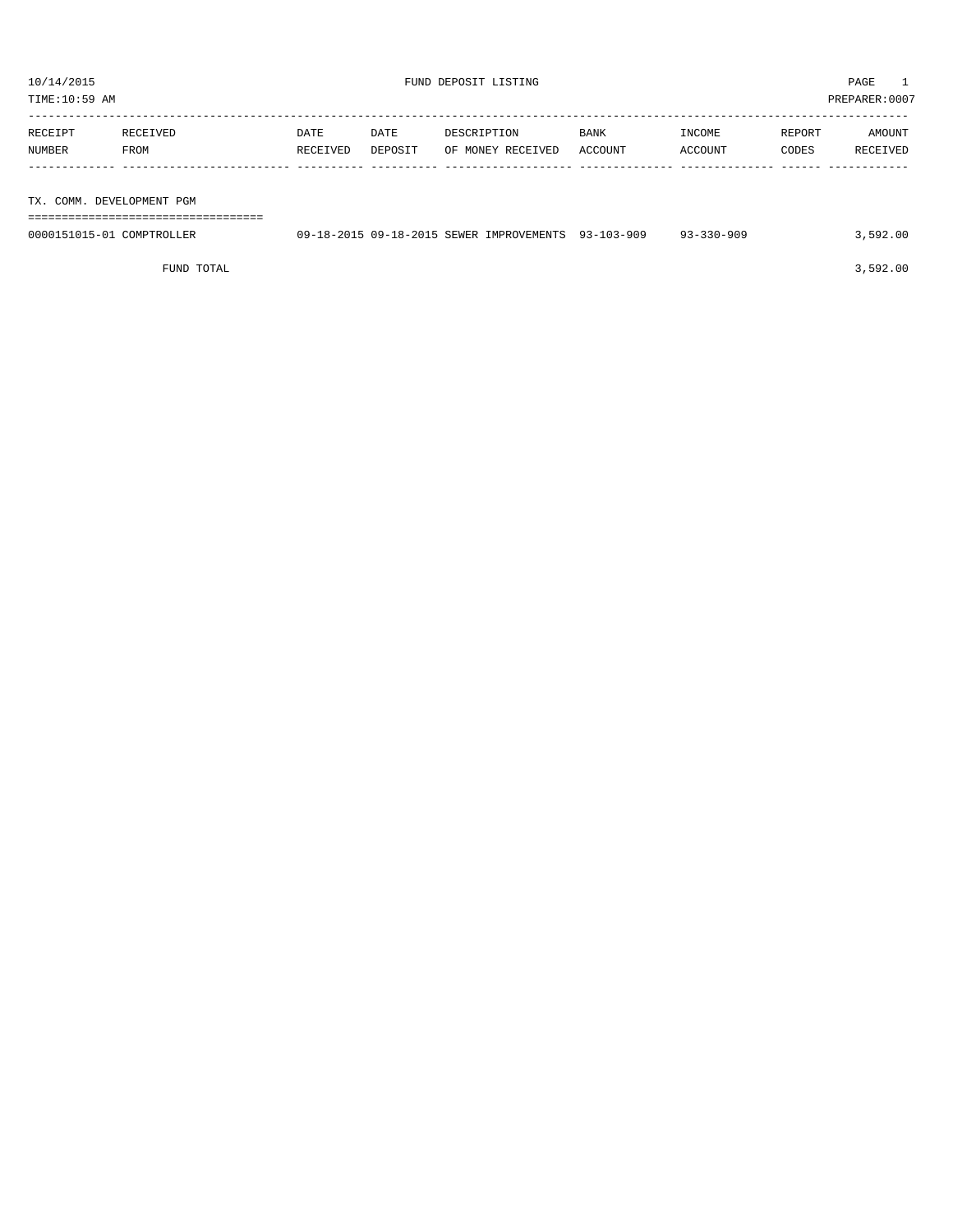TIME:10:59 AM PREPARER:0007

| RECEIPT | RECEIVED    | DATE     | DATE    | DESCRIPTION       | <b>BANK</b>    | <b>NCOME</b> | REPORT | AMOUNT          |
|---------|-------------|----------|---------|-------------------|----------------|--------------|--------|-----------------|
| NUMBER  | <b>FROM</b> | RECEIVED | DEPOSIT | OF MONEY RECEIVED | <b>ACCOUNT</b> | CCOUNT       | CODES  | <b>RECEIVED</b> |
|         |             |          |         |                   |                |              |        |                 |

#### PAYROLL

| 0000150967-01 H. SCOTT DYER JR.   | 09-01-2015 09-01-2015 COBRA INSURANCE | $95 - 100 - 100$ | $95 - 370 - 130$ | 687.62 |
|-----------------------------------|---------------------------------------|------------------|------------------|--------|
| 0000150977-01 APRIL HARRISON      | 09-03-2015 09-03-2015 COBRA - DENTAL  | $95 - 100 - 100$ | $95 - 370 - 130$ | 61.02  |
| 0000151029-01 STAVIS D. CROSSLAND | 09-22-2015 09-22-2015 COBRA - DENTAL  | 95-100-100       | $95 - 370 - 130$ | 21.26  |

FUND TOTAL 769.90